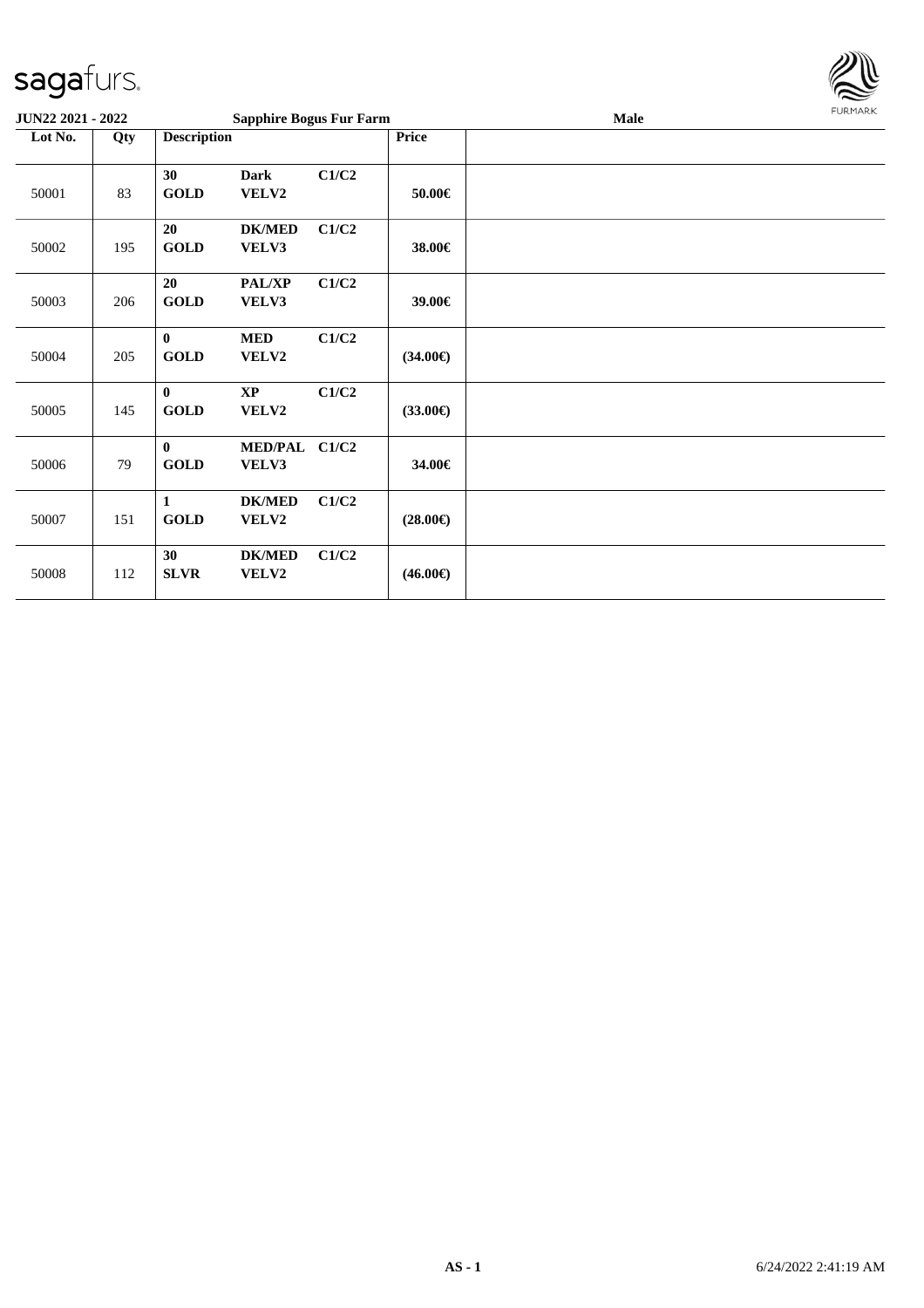

| <b>JUN22 2021 - 2022</b>                           | <b>Sapphire Bogus Fur Farm</b> |                              |                                              |                      | <b>Male</b>                                    |             |  |  |
|----------------------------------------------------|--------------------------------|------------------------------|----------------------------------------------|----------------------|------------------------------------------------|-------------|--|--|
| Lot No.                                            | Qty                            | <b>Description</b>           |                                              |                      | Price                                          |             |  |  |
| 50021                                              | 96                             | 30<br><b>SLVR</b>            | PAL/XP<br>VELV2                              | C1/C2                | $(46.00\epsilon)$                              |             |  |  |
| 50022                                              | 152                            | 20<br><b>SLVR</b>            | PAL/XP<br>VELV2                              | C1/C2                | $(41.00\epsilon)$                              |             |  |  |
| 50023                                              | 207                            | $\bf{0}$<br><b>SLVR</b>      | MED/PAL C1/C2<br>VELV2                       |                      | $(34.00\epsilon)$                              |             |  |  |
|                                                    |                                |                              | <b>Sapphire Deep North</b>                   |                      |                                                | <b>Male</b> |  |  |
| 50025                                              | 112                            | 20<br><b>VSLA</b>            | $\bold{X}\bold{D}/\bold{D}\bold{K}$          | C1/C2                | $(34.00\epsilon)$                              |             |  |  |
| 50026                                              | 82                             | 20<br><b>VSLA</b>            | MED/PAL C1/C2                                |                      | $(38.00\epsilon)$                              |             |  |  |
|                                                    |                                |                              | Sapphire Bogus Fur Farm                      |                      |                                                | Male        |  |  |
| 50028                                              | 194                            | 30<br><b>VSLA</b>            | <b>DK/MED</b><br>VELV2                       | C1/C2                | $(42.00\epsilon)$                              |             |  |  |
| 50029                                              | 126                            | 30<br><b>VSLA</b>            | <b>DK/MED</b><br>VELV2                       | C1/C2<br><b>OPEN</b> | $(38.00\epsilon)$                              |             |  |  |
| * * * * * * * * * * * * * *<br>$* 50030$<br>*      | 245                            | 20<br><b>VSLA</b>            | <b>DK/MED</b><br>VELV2                       | C1/C2                | $(35.00\epsilon)$                              |             |  |  |
| $\ast$<br>$* 50031$<br>* * * * * * * * * * * * * * | 41                             |                              | 286 Skins                                    |                      | $\ast$<br>$(35.00\epsilon)$ *<br>* * * * * * * |             |  |  |
| 50032                                              | 137                            | 20<br><b>VSLA</b>            | <b>DK/MED</b><br>VELV2                       | C1/C2<br><b>OPEN</b> | 32.00€                                         |             |  |  |
| 50033                                              | 130                            | 20<br>${\bf VSLA}$           | PAL/XP<br>VELV2                              | C1/C2<br><b>OPEN</b> | 32.00€                                         |             |  |  |
| 50034                                              | 217                            | $\bf{0}$<br>${\bf VSLA}$     | $\bold{X}\bold{D}/\bold{D}\bold{K}$<br>VELV2 | C1/C2                | $(31.00\epsilon)$                              |             |  |  |
| 50035                                              | 281                            | $\bf{0}$<br>${\bf VSLA}$     | MED/PAL C1/C2<br>VELV2                       |                      | $(33.00\epsilon)$                              |             |  |  |
| 50036                                              | 104                            | $\mathbf{1}$<br>${\bf VSLA}$ | <b>DK/MED</b><br>VELV2                       | C1/C2                | $(25.00\epsilon)$                              |             |  |  |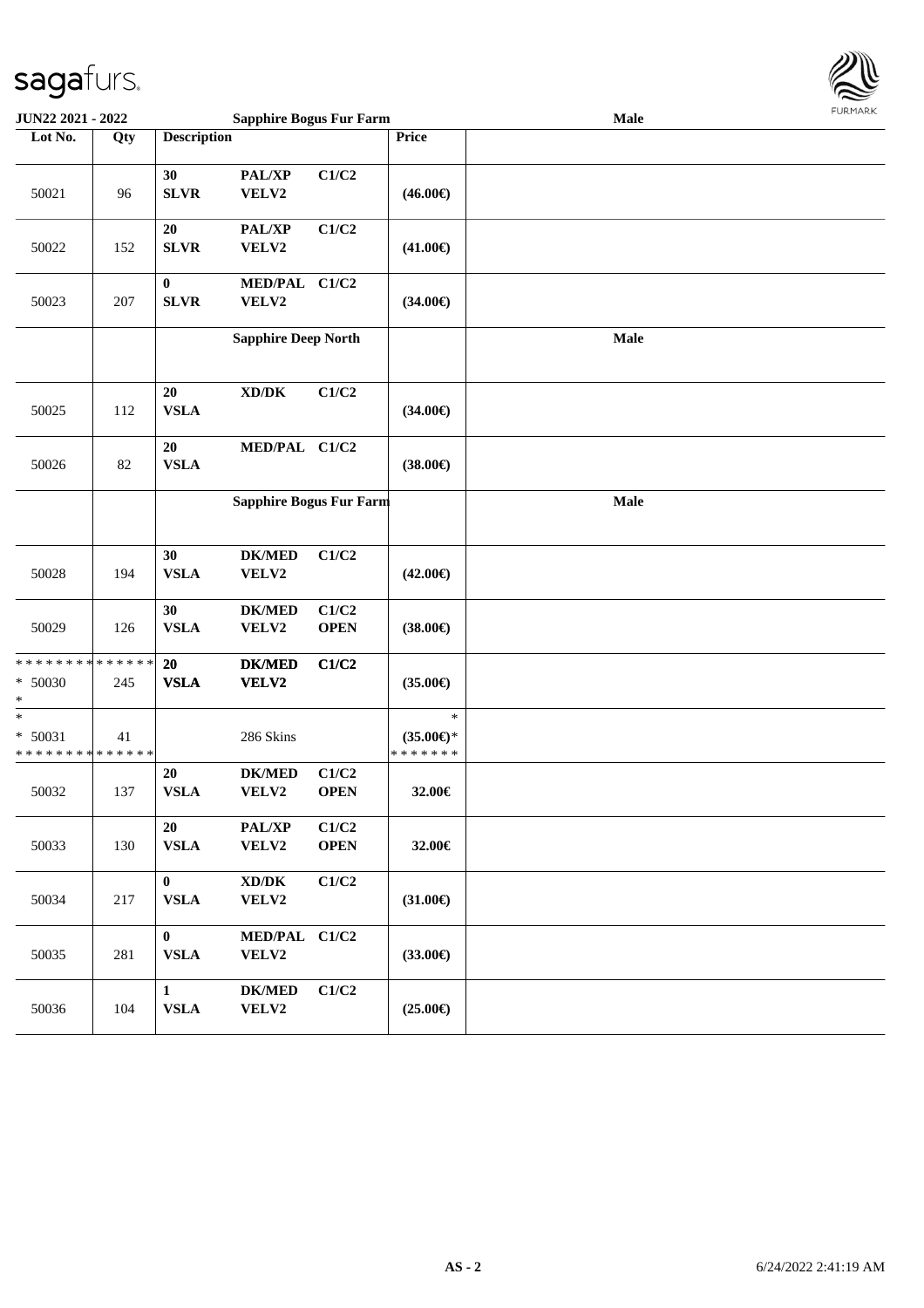

| JUN22 2021 - 2022                                    |     |                               | <b>Sapphire Deep North</b> |       |                                                | FURMARK |  |
|------------------------------------------------------|-----|-------------------------------|----------------------------|-------|------------------------------------------------|---------|--|
| Lot No.                                              | Qty | <b>Description</b>            |                            |       | <b>Price</b>                                   |         |  |
| 60001                                                | 139 | 1<br><b>GOLD</b>              | <b>DK/MED</b>              | C2/C3 | $(29.00\epsilon)$                              |         |  |
| 60002                                                | 202 | 1<br><b>GOLD</b>              | <b>PAL/XP</b>              | C2/C3 | $(29.50\epsilon)$                              |         |  |
| * * * * * * * * * * * * * * *<br>$* 60003$<br>$\ast$ | 465 | $\overline{2}$<br><b>GOLD</b> | <b>DK/MED</b>              | C2/C3 | $(22.00\epsilon)$                              |         |  |
| $*$<br>$* 60004$<br>* * * * * * * * * * * * * *      | 157 |                               | 622 Skins                  |       | $\ast$<br>$(22.00\epsilon)$ *<br>* * * * * * * |         |  |
| * * * * * * * * * * * * * * *<br>$* 60005$<br>$\ast$ | 465 | $\overline{2}$<br><b>GOLD</b> | <b>PAL/XP</b>              | C2/C3 | $(23.00\epsilon)$                              |         |  |
| $*$<br>$* 60006$<br>* * * * * * * * * * * * * *      | 160 |                               | 625 Skins                  |       | $\ast$<br>$(23.00\epsilon)$ *<br>*******       |         |  |
| 60007                                                | 136 | $\mathbf{3}$<br><b>GOLD</b>   | XD/DK                      | C2/C3 | 12.50€                                         |         |  |
| 60008                                                | 229 | $\mathbf{3}$<br><b>GOLD</b>   | MED/PAL C2/C3              |       | $(16.00\epsilon)$                              |         |  |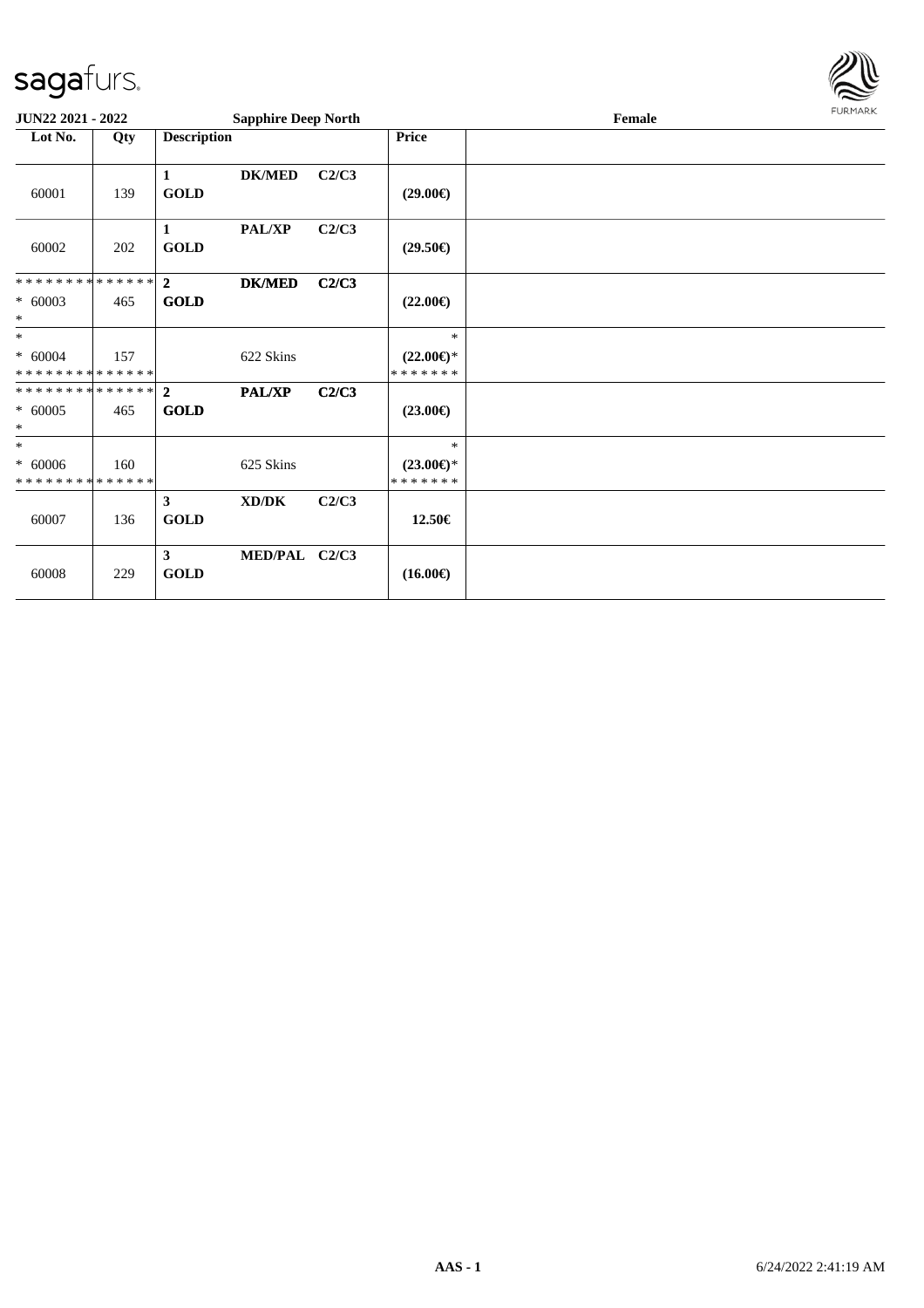

| <b>JUN22 2021 - 2022</b> |     |                    | <b>Sapphire Jefferson Fur Farm</b> |       |                   | Female | <b>FURMARK</b> |
|--------------------------|-----|--------------------|------------------------------------|-------|-------------------|--------|----------------|
| Lot No.                  | Qty | <b>Description</b> |                                    |       | <b>Price</b>      |        |                |
| 60021                    | 199 | 3<br><b>GOLD</b>   | <b>DK/MED</b><br><b>VELV1</b>      | C1/C2 | $(17.00\epsilon)$ |        |                |
| 60022                    | 153 | 3<br><b>GOLD</b>   | <b>PAL/XP</b><br><b>VELV1</b>      | C1/C2 | $(17.50\epsilon)$ |        |                |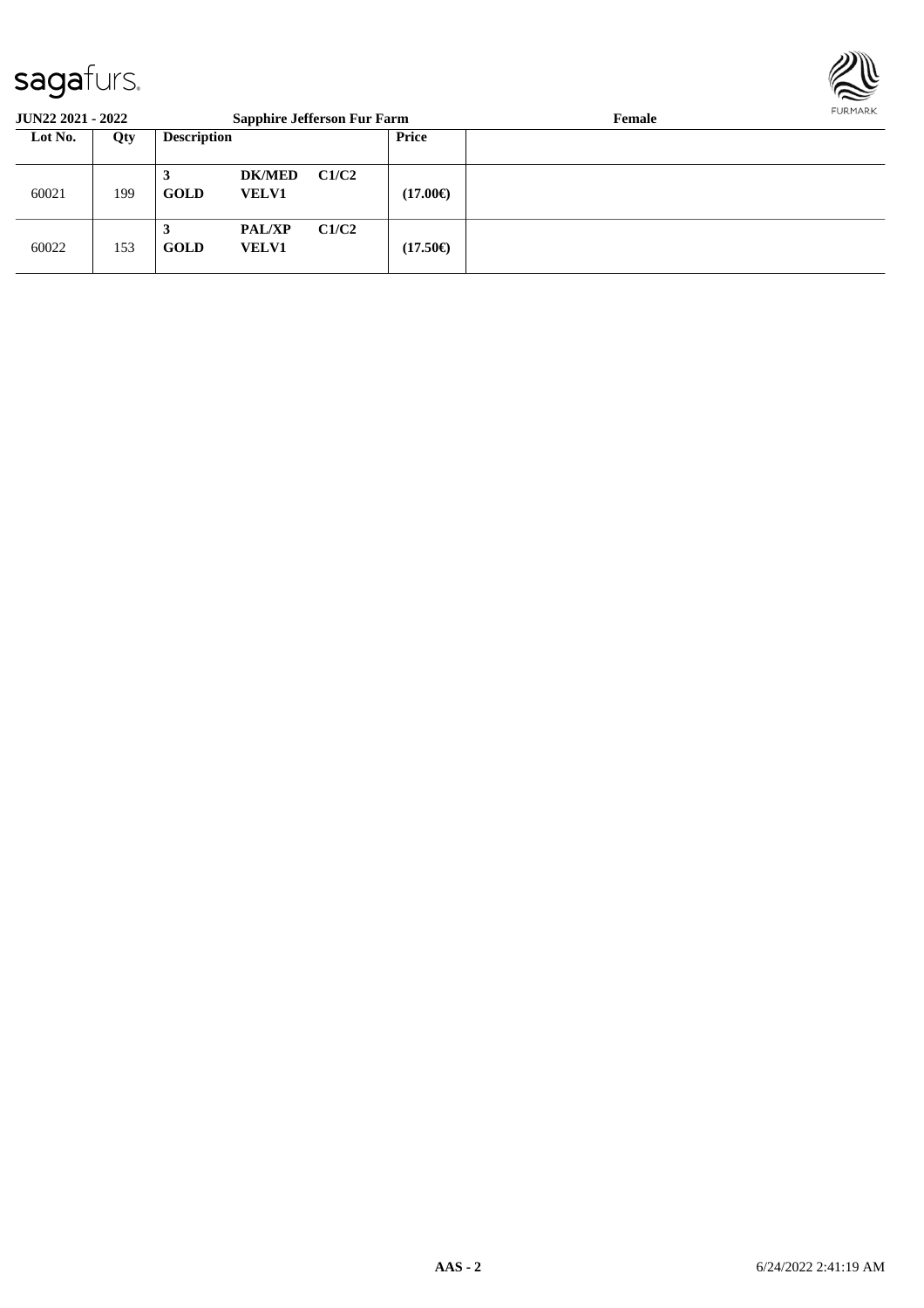

| <b>JUN22 2021 - 2022</b> |     |                                         | <b>Sapphire Bogus Fur Farm</b> |       |                   | Female | <b>FURMARK</b> |
|--------------------------|-----|-----------------------------------------|--------------------------------|-------|-------------------|--------|----------------|
| Lot No.                  | Qty | <b>Description</b>                      |                                |       | Price             |        |                |
| 60041                    | 102 | $\mathbf{1}$<br><b>GOLD</b>             | 2XD/XD<br>VELV2                | C1/C2 | $(32.00\epsilon)$ |        |                |
| 60042                    | 163 | $\mathbf{1}$<br><b>GOLD</b>             | <b>Dark</b><br>VELV2           | C1/C2 | $(38.00\epsilon)$ |        |                |
| 60043                    | 185 | 0/1<br><b>GOLD</b>                      | <b>DK/MED</b><br>VELV3         | C1/C2 | 28.00€            |        |                |
| 60044                    | 193 | 0/1<br>$\operatorname{GOLD}$            | PAL/XP<br>VELV3                | C1/C2 | $(29.00\epsilon)$ |        |                |
| 60045                    | 294 | $\overline{2}$<br>$\operatorname{GOLD}$ | <b>XP</b><br>VELV2             | C1/C2 | $(32.00\epsilon)$ |        |                |
| 60046                    | 157 | $\overline{2}$<br>GOLD                  | <b>DK/MED</b><br>VELV3         | C1/C2 | $(20.50\epsilon)$ |        |                |
| 60047                    | 96  | $\overline{2}$<br><b>GOLD</b>           | PAL/XP<br>VELV3                | C1/C2 | $(21.50\epsilon)$ |        |                |
| 60048                    | 126 | 3 <sup>1</sup><br><b>GOLD</b>           | <b>DK/MED</b><br>VELV2         | C1/C2 | $(18.00\epsilon)$ |        |                |
| 60049                    | 170 | $\mathbf{3}$<br><b>GOLD</b>             | <b>PAL/XP</b><br>VELV2         | C1/C2 | $(18.50\epsilon)$ |        |                |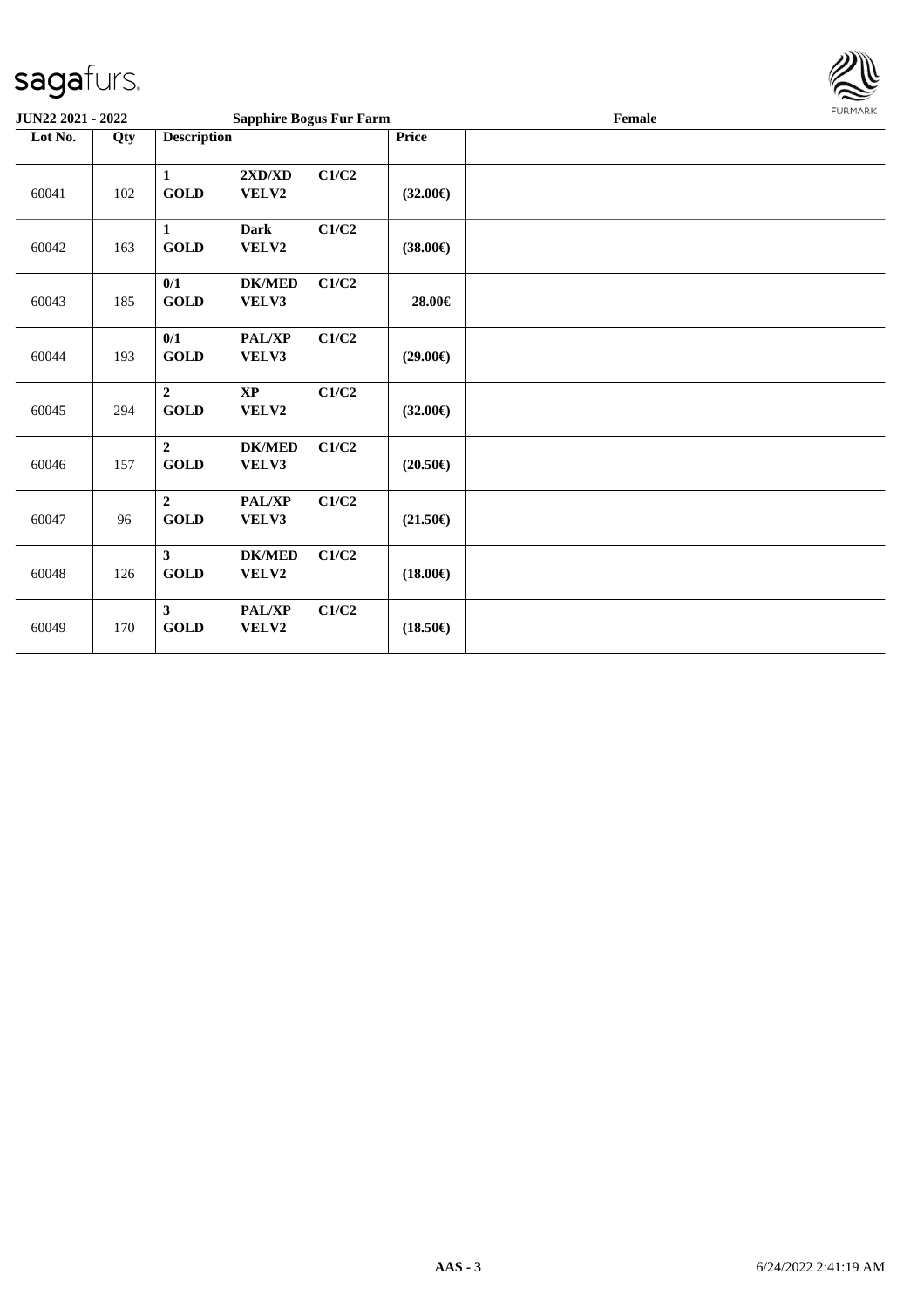

| <b>JUN22 2021 - 2022</b> |     | <b>Sapphire Jefferson Fur Farm</b>                                      |                   | Female | FURMARK |
|--------------------------|-----|-------------------------------------------------------------------------|-------------------|--------|---------|
| Lot No.                  | Qty | <b>Description</b>                                                      | <b>Price</b>      |        |         |
| 60061                    | 150 | C2/C3<br>2XD/XD<br>1<br><b>SLVR</b><br><b>VELV1</b>                     | $(22.50\epsilon)$ |        |         |
| 60062                    | 149 | C2/C3<br><b>DK/MED</b><br>1<br><b>SLVR</b><br><b>VELV1</b>              | $(29.00\epsilon)$ |        |         |
| 60063                    | 91  | C2/C3<br><b>PAL/XP</b><br>1<br><b>SLVR</b><br><b>VELV1</b>              | $(29.00\epsilon)$ |        |         |
| 60064                    | 193 | $\overline{2}$<br>2XD/XD<br>C2/C3<br><b>VELV1</b><br><b>SLVR</b>        | $(16.00\epsilon)$ |        |         |
| 60065                    | 415 | $\overline{2}$<br><b>DK/MED</b><br>C2/C3<br><b>SLVR</b><br><b>VELV1</b> | $(21.50\epsilon)$ |        |         |
| 60066                    | 184 | $\overline{2}$<br>C2/C3<br><b>PAL/XP</b><br><b>SLVR</b><br><b>VELV1</b> | $(21.50\epsilon)$ |        |         |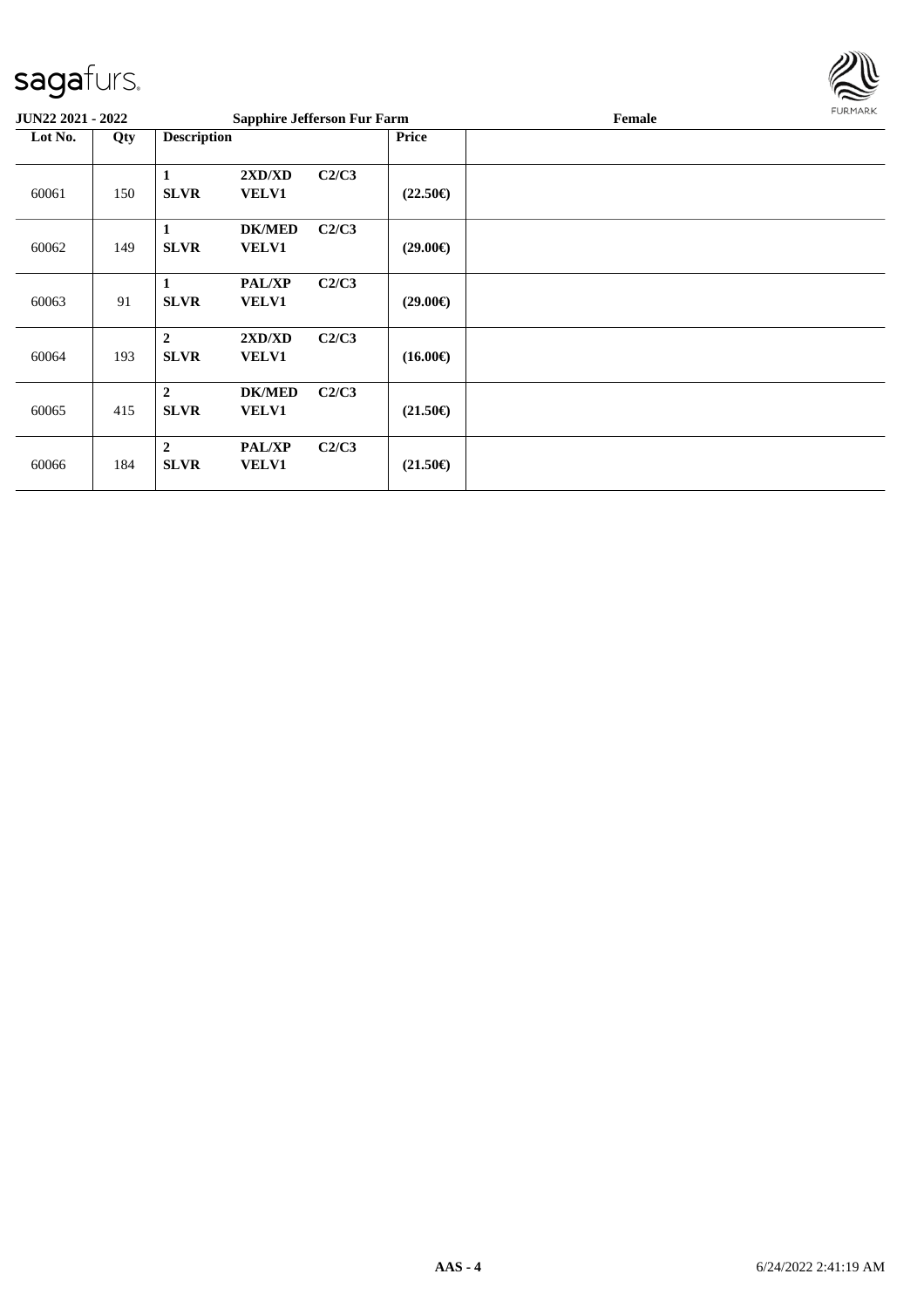

| <b>JUN22 2021 - 2022</b> |     | <b>Sapphire Deep North</b>                                                      |                             | $1 \times 1$<br>$\ensuremath{\textnormal{\textbf{Female}}}$ |  |
|--------------------------|-----|---------------------------------------------------------------------------------|-----------------------------|-------------------------------------------------------------|--|
| Lot No.                  | Qty | <b>Description</b>                                                              | Price                       |                                                             |  |
| 60081                    | 148 | MED/PAL C2/C3<br>$\mathbf{1}$<br><b>VSLA</b>                                    | $(27.00\epsilon)$           |                                                             |  |
| 60082                    | 246 | $\overline{2}$<br><b>DK/MED</b><br><b>VSLA</b>                                  | C2/C3<br>$(20.00\epsilon)$  |                                                             |  |
| 60083                    | 297 | $\boldsymbol{2}$<br>PAL/XP<br><b>VSLA</b>                                       | C2/C3<br>$(20.50\epsilon)$  |                                                             |  |
| 60084                    | 259 | MED/PAL C2/C3<br>$\mathbf{3}$<br><b>VSLA</b>                                    | $(13.50\epsilon)$           |                                                             |  |
|                          |     |                                                                                 | Sapphire Jefferson Fur Farm | Female                                                      |  |
| 60086                    | 113 | $2{\bf X}{\bf D}/{\bf X}{\bf D}$<br>$\mathbf{1}$<br><b>VSLA</b><br><b>VELV1</b> | C2/C3<br>$(20.50\epsilon)$  |                                                             |  |
| 60087                    | 124 | $DK/MED$<br>$\mathbf{1}$<br><b>VSLA</b><br>VELV1                                | C2/C3<br>$(26.00\epsilon)$  |                                                             |  |
| 60088                    | 100 | PAL/XP<br>$\mathbf{1}$<br><b>VSLA</b><br><b>VELV1</b>                           | C2/C3<br>$(26.00\epsilon)$  |                                                             |  |
| 60089                    | 178 | $\boldsymbol{2}$<br>2XD/XD<br><b>VSLA</b><br><b>VELV1</b>                       | C2/C3<br>$(14.50\epsilon)$  |                                                             |  |
| 60090                    | 333 | $\boldsymbol{2}$<br><b>DK/MED</b><br><b>VSLA</b><br><b>VELV1</b>                | C2/C3<br>$(20.00\epsilon)$  |                                                             |  |
| 60091                    | 198 | $\overline{2}$<br>$\mathbf{PAL}/\mathbf{XP}$<br><b>VSLA</b><br><b>VELV1</b>     | C2/C3<br>$(20.00\epsilon)$  |                                                             |  |
| 60092                    | 354 | $\mathbf{3}$<br>MED/PAL C2/C3<br><b>VSLA</b><br><b>VELV1</b>                    | $(12.50\epsilon)$           |                                                             |  |
|                          |     | <b>Sapphire Bogus Fur Farm</b>                                                  |                             | Female                                                      |  |
| 60094                    | 123 | $\mathbf{1}$<br>${\bf DK/MED}$<br><b>VSLA</b><br>VELV2                          | C1/C2<br>$(25.00\epsilon)$  |                                                             |  |
| 60095                    | 195 | PAL/XP<br>$\mathbf{1}$<br>${\bf VSLA}$<br>VELV2                                 | C1/C2<br>$(25.00\epsilon)$  |                                                             |  |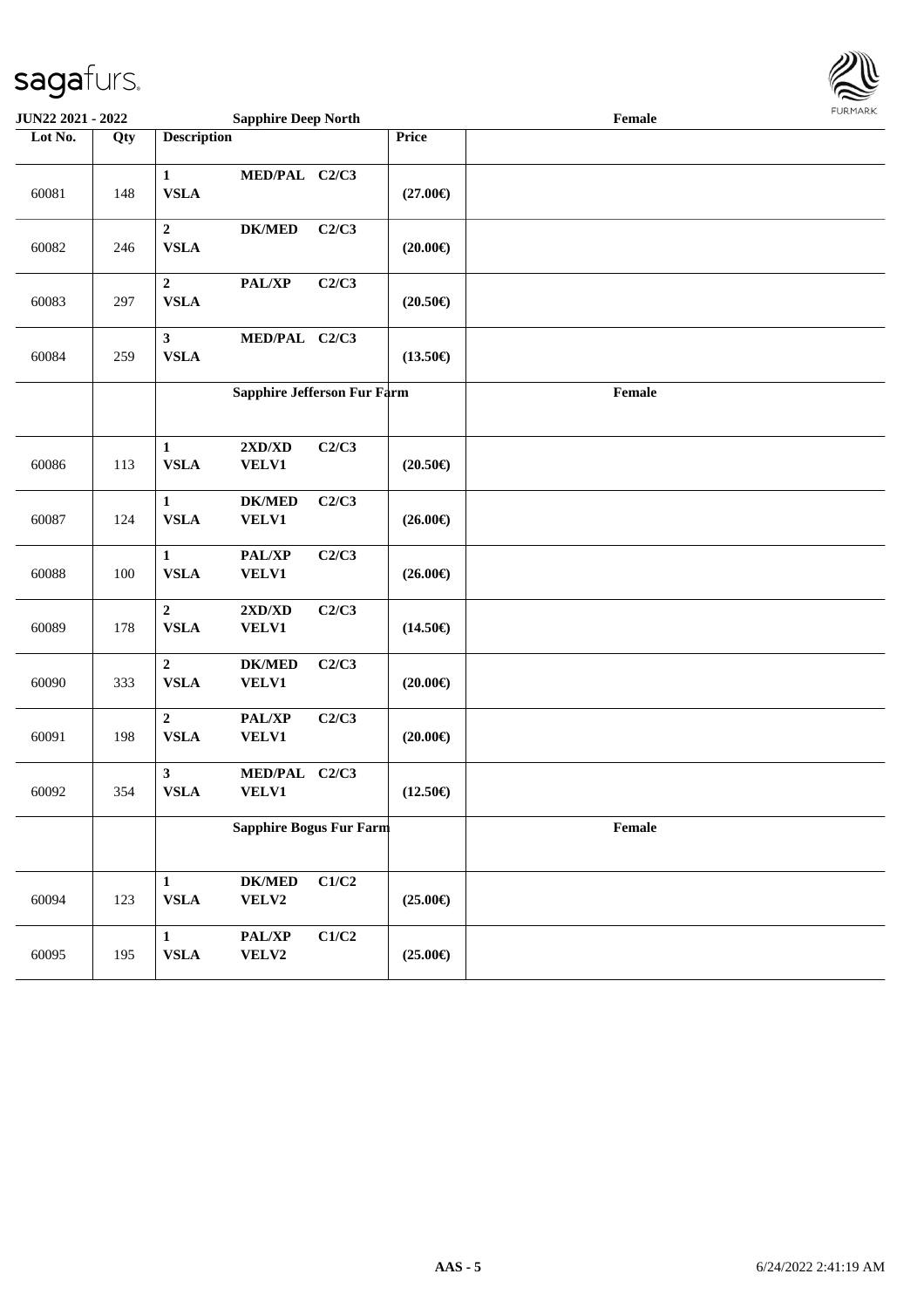

**JUN22 2021 - 2022 Sapphire Male Lot No. Qty Description Price** 329001 160 **40 Dark C1/C2 SAGA 44.00€** 329002 118 **40 XP C1/C2 SAGA 44.00€**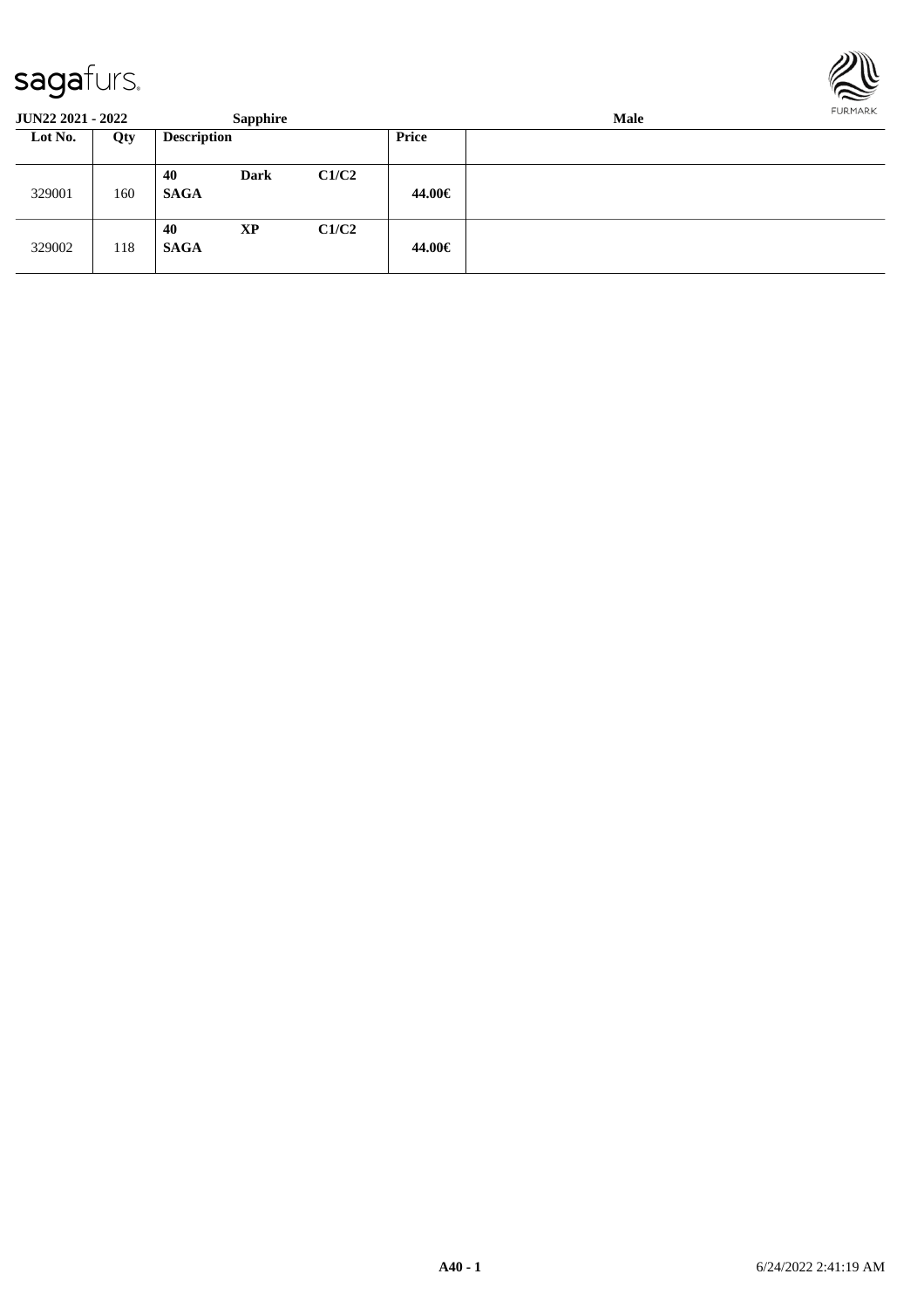

| JUN22 2021 - 2022                       |     |                                                                                                 | <b>Sapphire</b>                                    |                |                                      | Male |  |
|-----------------------------------------|-----|-------------------------------------------------------------------------------------------------|----------------------------------------------------|----------------|--------------------------------------|------|--|
| Lot No.                                 | Qty | <b>Description</b>                                                                              |                                                    |                | Price                                |      |  |
| 329061                                  | 89  | 40/30<br>SI                                                                                     | $\mathbf{X}\mathbf{D}$                             | C1/C2          | 39.00€                               |      |  |
| 329062                                  | 233 | 40/30<br>SI                                                                                     | Dark                                               | C1/C2          | 38.00€                               |      |  |
| * * * * * * * * * * * * * *             |     | 40/30                                                                                           | <b>MED</b>                                         | C1/C2          |                                      |      |  |
| * 329063<br>$\ast$                      | 245 | SI                                                                                              |                                                    |                | 41.00€                               |      |  |
| $\ast$<br>* 329064<br>$\ast$            | 240 |                                                                                                 | $\sqrt{2}$                                         |                | $\ast$<br>41.00€*<br>$\ast$          |      |  |
| $\ast$                                  | 109 |                                                                                                 |                                                    |                | $\ast$                               |      |  |
| * 329065<br>* * * * * * * * * * * * * * |     |                                                                                                 | 594 Skins                                          |                | $(41.00\epsilon)$ *<br>* * * * * * * |      |  |
| 329066                                  | 122 | 40/30<br>$\ensuremath{\mathrm{S}}\xspace/\ensuremath{\mathrm{S}}\xspace\ensuremath{\mathrm{I}}$ | $\bf MED$                                          | C3             | (39.00)                              |      |  |
| ******** <mark>*****</mark> *           |     | 40/30                                                                                           | <b>PALE</b>                                        | C1/C2          |                                      |      |  |
| * 329067<br>$\ast$                      | 245 | SI                                                                                              |                                                    |                | $(41.00\epsilon)$                    |      |  |
| $\ast$                                  |     |                                                                                                 |                                                    |                | $\ast$                               |      |  |
| * 329068<br>$\ast$                      | 220 |                                                                                                 | $\sqrt{2}$                                         |                | $(41.00\epsilon)$ *<br>$\ast$        |      |  |
| $\ast$                                  | 178 |                                                                                                 |                                                    |                | $\ast$                               |      |  |
| * 329069<br>* * * * * * * * * * * * * * |     |                                                                                                 | 643 Skins                                          |                | $(41.00\epsilon)$ *<br>* * * * * * * |      |  |
| * * * * * * * * * * * * * *             |     | 40/30                                                                                           | $\bold{XP}$                                        | C1/C2          |                                      |      |  |
| * 329070<br>$\ast$                      | 245 | SI                                                                                              |                                                    |                | 39.00€                               |      |  |
| $\ast$                                  | 48  |                                                                                                 |                                                    |                | $\ast$                               |      |  |
| * 329071<br>* * * * * * * * * * * * * * |     |                                                                                                 | 293 Skins                                          |                | 40.00€*<br>* * * * * * *             |      |  |
| 329072                                  | 145 | 40/30<br>$\ensuremath{\mathrm{S}}\xspace/\ensuremath{\mathrm{S}}\xspace\ensuremath{\mathrm{I}}$ | $\mathbf{XP}$                                      | C <sub>3</sub> | $(37.00\epsilon)$                    |      |  |
| 329073                                  | 132 | 40/30<br>SI                                                                                     | 2XP                                                | C1/C2          | 37.00€                               |      |  |
| 329074                                  | 73  | 40/30<br>SI                                                                                     | $\bf MED$<br><b>LNAP</b>                           | C2             | 37.00€                               |      |  |
| 329075                                  | 93  | 40/30<br>SI                                                                                     | <b>PALE</b><br><b>LNAP</b>                         | C2             | $(37.00\epsilon)$                    |      |  |
| 329076                                  | 146 | 40/30<br>$\mathbf{I}\mathbf{B}$                                                                 | $\bold{X}\bold{D}/\bold{D}\bold{K}$<br><b>CHIP</b> | C2             | 31.00€                               |      |  |
| 329077                                  | 164 | 40/30<br>$\bf I\bf B$                                                                           | $\bf MED$<br><b>CHIP</b>                           | C2             | 34.00€                               |      |  |
| 329078                                  | 211 | 40/30<br>$\bf I\bf B$                                                                           | <b>PALE</b><br>CHIP                                | C2             | 35.00€                               |      |  |
| 329079                                  | 178 | 40/30<br>$\bf I\bf B$                                                                           | XP/2XP<br><b>CHIP</b>                              | C2             | 33.00€                               |      |  |
| 329080                                  | 87  | 40/30<br><b>SAGA</b>                                                                            | $\mathbf{X}\mathbf{D}$                             | C1/C2          | 41.00€                               |      |  |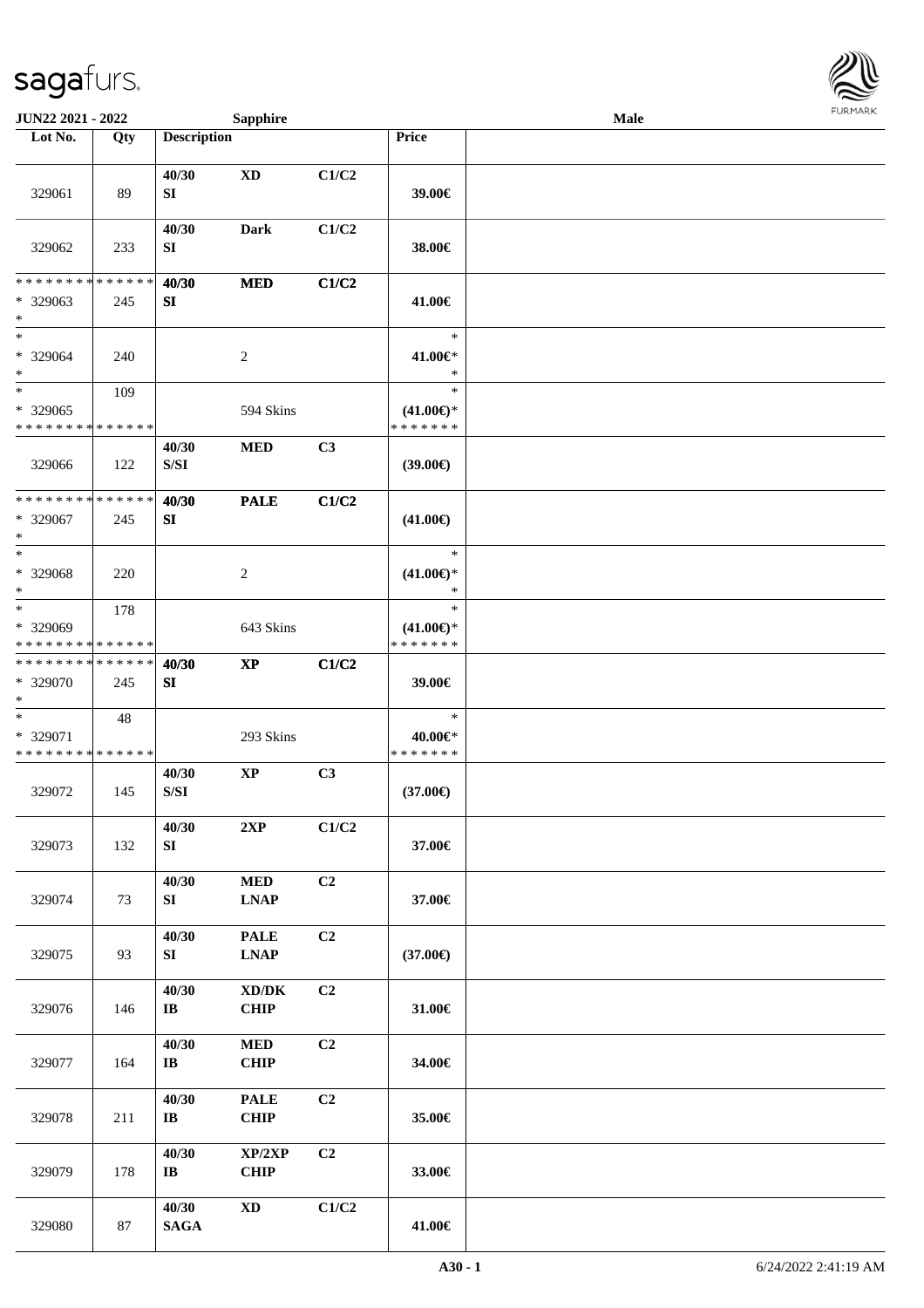| <b>JUN22 2021 - 2022</b>                                           |                    |                      | <b>Sapphire</b>      |       |                                                | Male |  |
|--------------------------------------------------------------------|--------------------|----------------------|----------------------|-------|------------------------------------------------|------|--|
| Lot No.                                                            | Qty                | <b>Description</b>   |                      |       | Price                                          |      |  |
| 329081                                                             | 186                | 40/30<br><b>SAGA</b> | Dark                 | C1/C2 | 42.00€                                         |      |  |
| 329082                                                             | 188                | 30<br><b>SAGA</b>    | Dark                 | C1/C2 | 42.00€                                         |      |  |
| * * * * * * * *<br>* 329083<br>$\ast$                              | * * * * * *<br>225 | 40/30<br><b>SAGA</b> | <b>MED</b>           | C1/C2 | 43.00€                                         |      |  |
| $*$<br>* 329084<br>* * * * * * * * * * * * * *                     | 141                |                      | 366 Skins            |       | $\ast$<br>43.00€*<br>* * * * * * *             |      |  |
| * * * * * * * * * * * * * *<br>* 329085<br>$\ast$                  | 225                | 40/30<br><b>SAGA</b> | <b>PALE</b>          | C1/C2 | $(43.00\epsilon)$                              |      |  |
| $\ast$<br>* 329086<br>$\ast$                                       | 200                |                      | 2                    |       | $\ast$<br>43.00€*<br>$\ast$                    |      |  |
| $\ast$<br>* 329087<br>$\ast$                                       | 200                |                      | 3                    |       | $\ast$<br>43.00€*<br>$\ast$                    |      |  |
| $\ast$<br>* 329088<br>* * * * * * * * <mark>* * * * * * *</mark>   | 66                 |                      | 691 Skins            |       | $\ast$<br>$(43.00€)$ *<br>* * * * * * *        |      |  |
| * * * * * * * * * * * * * *<br>* 329089<br>$\ast$                  | 225                | 40/30<br><b>SAGA</b> | <b>XP</b>            | C1/C2 | 42.00€                                         |      |  |
| * 329090<br>* * * * * * * * <mark>* * * * * *</mark>               | 96                 |                      | 321 Skins            |       | $\ast$<br>42.00€*<br>* * * * * * *             |      |  |
| * * * * * * * * * * * * * * *<br>* 329091<br>$\ast$                | 225                | 30<br><b>SAGA</b>    | <b>XP</b>            | C1/C2 | $(41.00\epsilon)$                              |      |  |
| $\ddot{x}$<br>* 329092<br>* * * * * * * * <mark>* * * * * *</mark> | 44                 |                      | 269 Skins            |       | $\ast$<br>$(41.00\epsilon)$ *<br>* * * * * * * |      |  |
| 329093                                                             | 146                | 40/30<br><b>SAGA</b> | 2XP                  | C1/C2 | $(40.00\epsilon)$                              |      |  |
| 329094                                                             | 90                 | 40/30<br>IA          | <b>DK/MED</b><br>WB1 | C2    | $(37.00\epsilon)$                              |      |  |
| 329095                                                             | 113                | 40/30<br>IA          | <b>PALE</b><br>WB1   | C2    | $(40.00\epsilon)$                              |      |  |
| 329096                                                             | 90                 | 40/30<br>IA          | $\bold{XP}$<br>WB1   | C2    | $(38.00\epsilon)$                              |      |  |
| 329097                                                             | 211                | 30<br><b>SROY</b>    | <b>PALE</b>          | C1/C2 | $(44.00\epsilon)$                              |      |  |

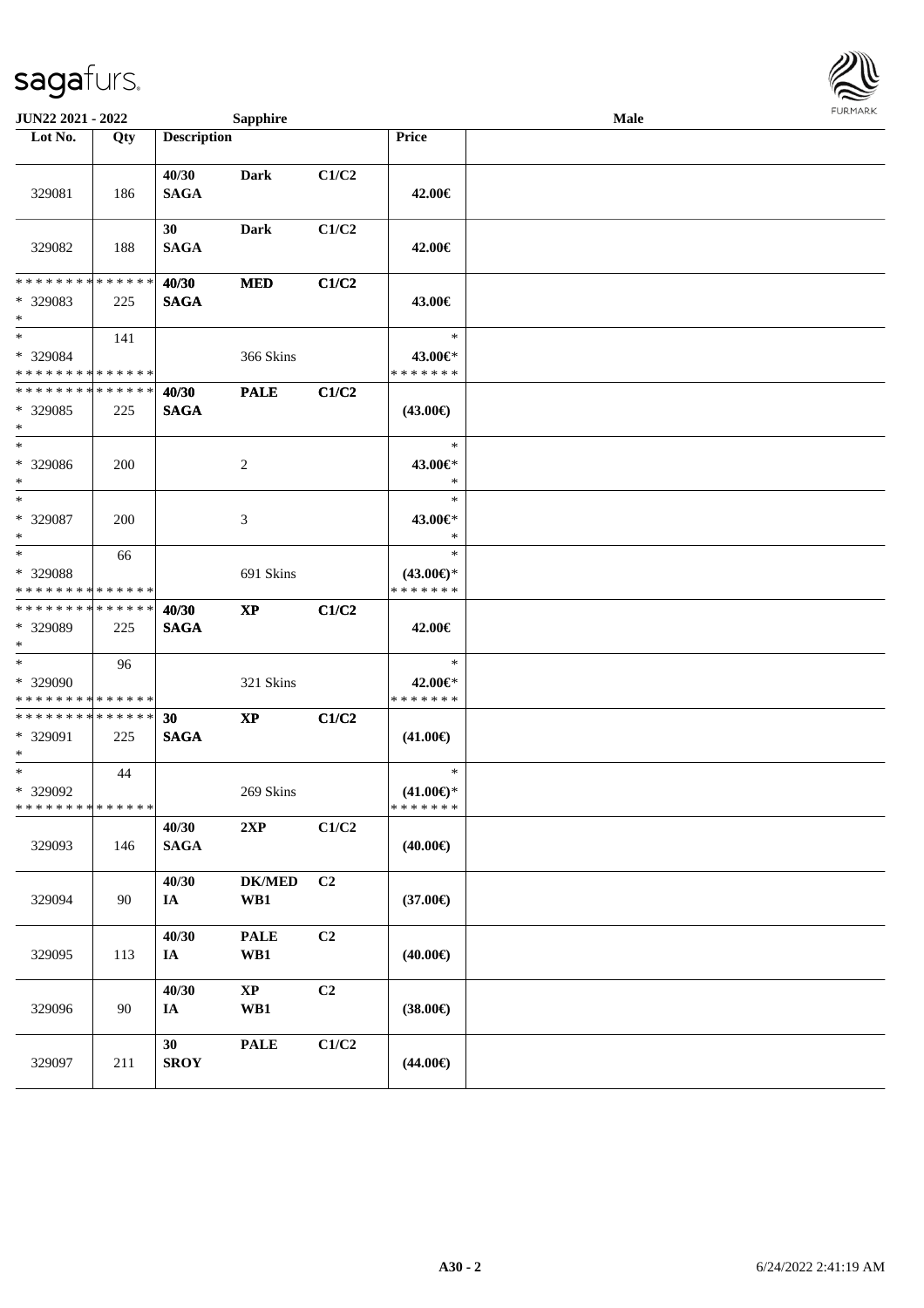

| JUN22 2021 - 2022                                             |     |                          | <b>Sapphire</b> |       |                                                | Male |  |
|---------------------------------------------------------------|-----|--------------------------|-----------------|-------|------------------------------------------------|------|--|
| Lot No.                                                       | Qty | <b>Description</b>       |                 |       | Price                                          |      |  |
| 329141                                                        | 196 | 20<br>${\bf SI}$         | <b>Dark</b>     | C1/C2 | 33.00€                                         |      |  |
| * * * * * * * * * * * * * *<br>* 329142<br>$\ast$             | 285 | 20<br>SI                 | <b>MED</b>      | C1/C2 | 36.00€                                         |      |  |
| $\overline{\ast}$<br>* 329143<br>$\ast$                       | 260 |                          | 2               |       | $\ast$<br>36.00€*<br>$\ast$                    |      |  |
| $\ast$<br>* 329144<br>* * * * * * * * * * * * * *             | 32  |                          | 577 Skins       |       | $\ast$<br>36.00€*<br>* * * * * * *             |      |  |
| * * * * * * * * * * * * * *<br>* 329145<br>$\ast$             | 285 | 20<br>SI                 | <b>PALE</b>     | C1/C2 | 36.00€                                         |      |  |
| $\ast$<br>* 329146<br>$\ast$                                  | 260 |                          | 2               |       | $\ast$<br>36.00€*<br>$\ast$                    |      |  |
| $\ast$<br>* 329147<br>$\ast$                                  | 260 |                          | 3               |       | $\ast$<br>$(36.00\epsilon)$ *<br>$\ast$        |      |  |
| $\ast$<br>* 329148<br>* * * * * * * * * * * * * *             | 31  |                          | 836 Skins       |       | $\ast$<br>35.00€*<br>* * * * * * *             |      |  |
| * * * * * * * * * * * * * *<br>* 329149<br>$\ast$             | 285 | 20<br>SI                 | $\mathbf{XP}$   | C1/C2 | $(34.00\epsilon)$                              |      |  |
| $\ast$<br>* 329150<br>* * * * * * * * * * * * * *             | 80  |                          | 365 Skins       |       | $\ast$<br>$(34.00\epsilon)$ *<br>* * * * * * * |      |  |
| 329151                                                        | 173 | 20<br>${\bf SI}$         | 2XP             | C1/C2 | $(32.00\epsilon)$                              |      |  |
| **************<br>* 329152<br>$*$                             | 285 | 20<br>$\mathbf{I}$       | $\mathbf{ALL}$  | C2    | $(27.00\epsilon)$                              |      |  |
| $\ast$<br>* 329153<br>* * * * * * * * * * * * * *             | 184 |                          | 469 Skins       |       | $\ast$<br>$(27.00\epsilon)$ *<br>* * * * * * * |      |  |
| 329154                                                        | 94  | 20<br><b>SAGA</b>        | XD              | C1/C2 | 34.00€                                         |      |  |
| 329155                                                        | 192 | 20<br><b>SAGA</b>        | Dark            | C1/C2 | 38.00€                                         |      |  |
| * * * * * * * * * * * * * * *<br>* 329156<br>$*$              | 265 | <b>20</b><br><b>SAGA</b> | <b>MED</b>      | C1/C2 | 38.00€                                         |      |  |
| $*$<br>* 329157<br>$*$                                        | 240 |                          | $\sqrt{2}$      |       | $\ast$<br>38.00€*<br>$\ast$                    |      |  |
| $*$<br>* 329158<br>* * * * * * * * <mark>* * * * * * *</mark> | 185 |                          | 690 Skins       |       | $\ast$<br>38.00€*<br>* * * * * * *             |      |  |
| * * * * * * * * * * * * * *<br>* 329159<br>$*$                | 265 | <b>20</b><br>SR/S        | <b>PALE</b>     | C1/C2 | $(38.00\epsilon)$                              |      |  |
| $*$<br>* 329160<br>* * * * * * * * * * * * * *                | 230 |                          | 495 Skins       |       | $\ast$<br>$(38.00\epsilon)$ *<br>* * * * * * * |      |  |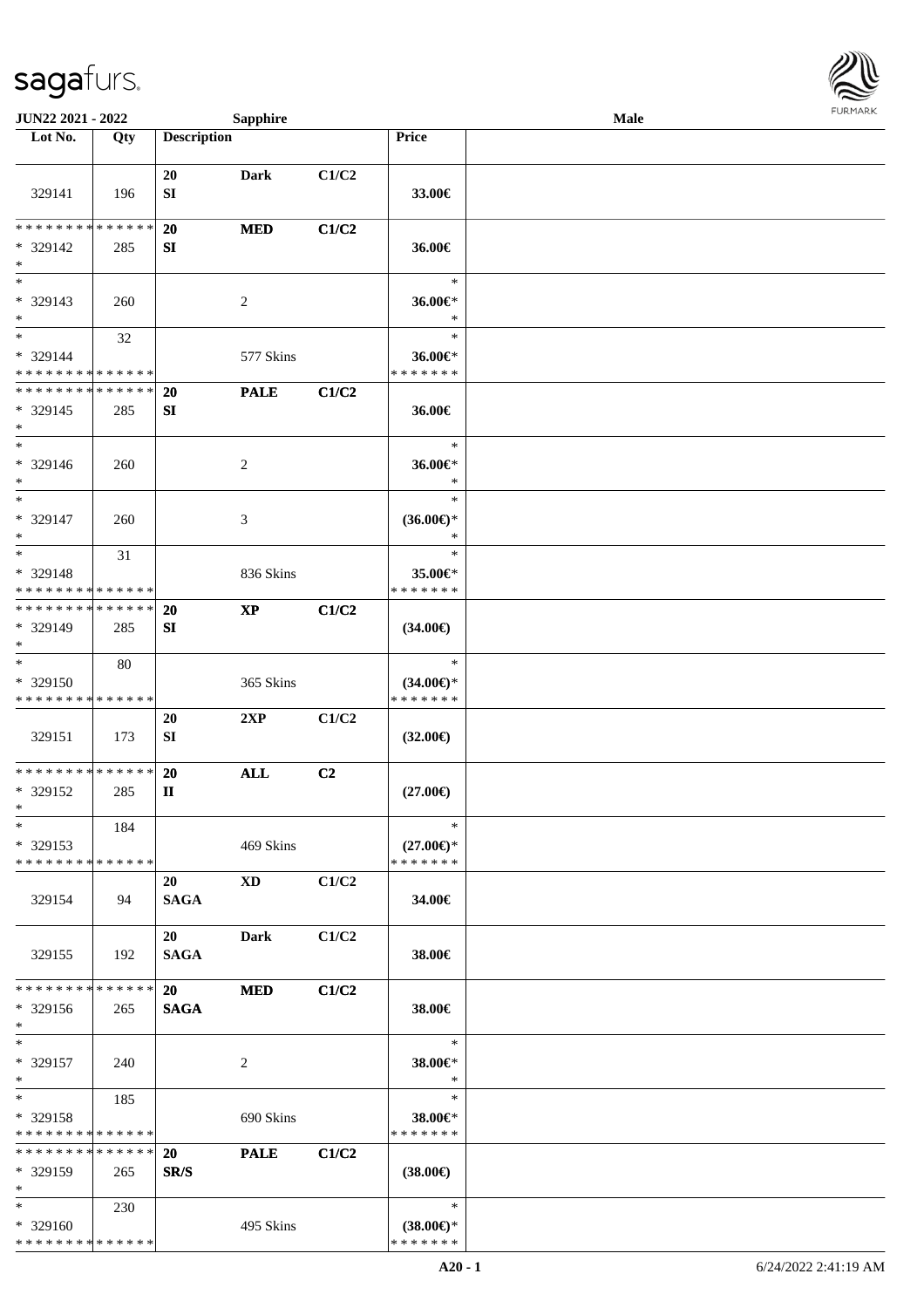

| JUN22 2021 - 2022 |     |                    | <b>Sapphire</b>          |       |                   | <b>FURMARK</b><br>Male |  |  |
|-------------------|-----|--------------------|--------------------------|-------|-------------------|------------------------|--|--|
| Lot No.           | Qty | <b>Description</b> |                          |       | Price             |                        |  |  |
| 329161            | 182 | 20<br>SR/S         | $\bold{XP}$              | C1/C2 | $(37.00\epsilon)$ |                        |  |  |
| 329162            | 155 | 20<br><b>SAGA</b>  | 2XP                      | C1/C2 | $(35.00\epsilon)$ |                        |  |  |
| 329163            | 112 | 20<br>IA           | <b>XP</b><br><b>CHIP</b> | C1/C2 | $(31.00\epsilon)$ |                        |  |  |
| 329164            | 173 | 20<br><b>SROY</b>  | <b>Dark</b>              | C1/C2 | 38.00€            |                        |  |  |
| 329165            | 183 | 20<br><b>SROY</b>  | <b>MED</b>               | C1/C2 | 40.00€            |                        |  |  |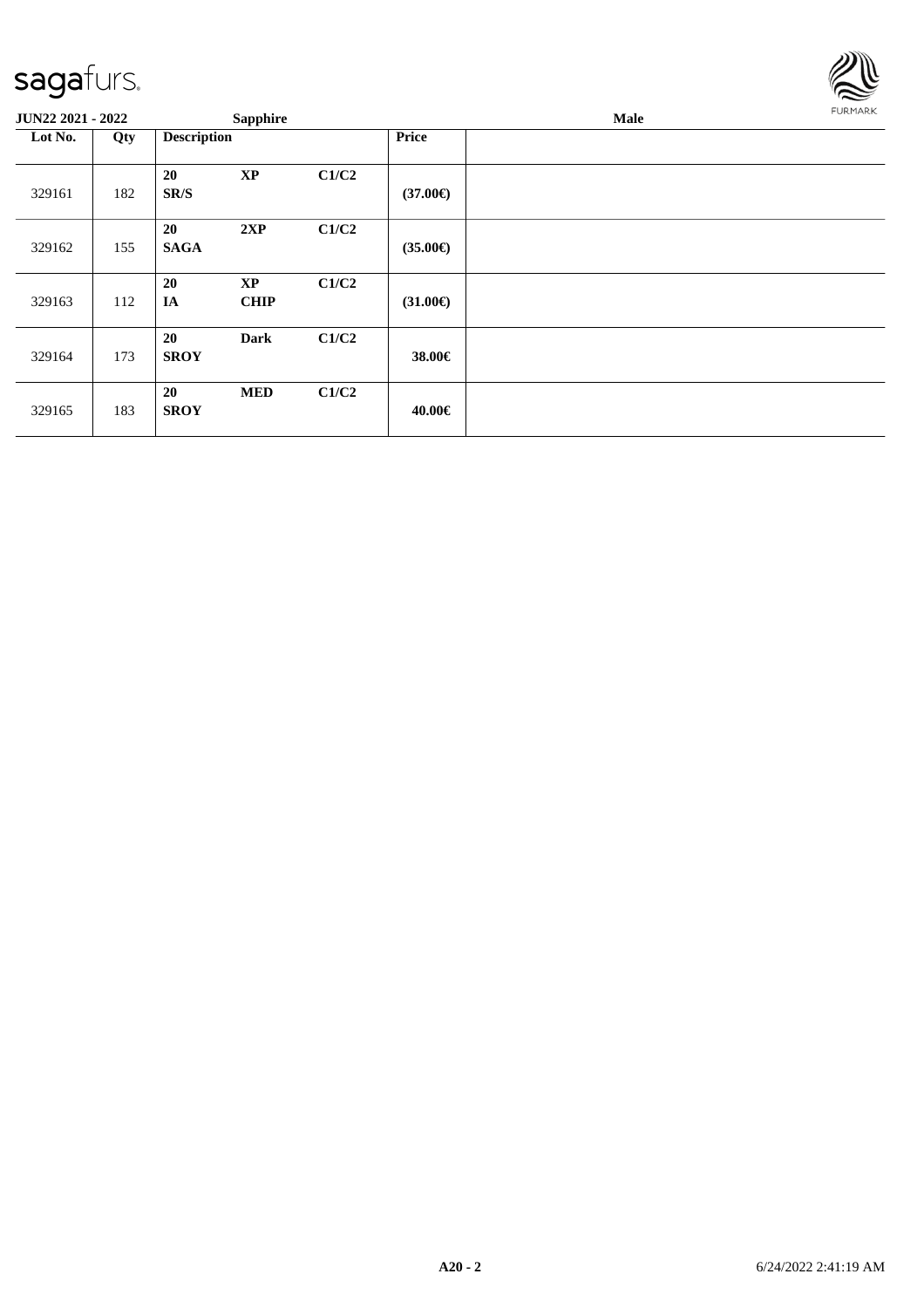

| JUN22 2021 - 2022                                 |     |                                                                                                    | <b>Sapphire</b>                             |             |                                    | <b>Male</b> |  |
|---------------------------------------------------|-----|----------------------------------------------------------------------------------------------------|---------------------------------------------|-------------|------------------------------------|-------------|--|
| Lot No.                                           | Qty | <b>Description</b>                                                                                 |                                             |             | Price                              |             |  |
| 329221                                            | 234 | 20/0<br>SI                                                                                         | <b>XD</b>                                   | C1/C2       | 25.50€                             |             |  |
| 329222                                            | 219 | $\bf{0}$<br>SI                                                                                     | <b>Dark</b>                                 | C1/C2       | 28.00€                             |             |  |
| 329223                                            | 261 | $\boldsymbol{0}$<br>SI                                                                             | <b>MED</b>                                  | C1/C2       | $(31.00\epsilon)$                  |             |  |
| 329224                                            | 113 | 20/0<br>$\ensuremath{\mathrm{S}}\xspace/\ensuremath{\mathrm{S}}\xspace\ensuremath{\mathrm{I}}$     | <b>DK/MED</b>                               | C3          | $(26.50\in)$                       |             |  |
| 329225                                            | 215 | $\bf{0}$<br>SI                                                                                     | <b>PALE</b>                                 | C1/C2       | $(31.00\epsilon)$                  |             |  |
| 329226                                            | 109 | $\boldsymbol{0}$<br>SI                                                                             | $\bold{XP}$                                 | C1/C2       | $(29.00\epsilon)$                  |             |  |
| 329227                                            | 116 | $\bf{0}$<br>$\ensuremath{\mathrm{S}}\xspace/\ensuremath{\mathrm{S}}\xspace\ensuremath{\mathrm{I}}$ | PAL/XP                                      | C3          | $(27.00\epsilon)$                  |             |  |
| 329228                                            | 157 | 20/0<br>$\ensuremath{\mathrm{S}}\xspace/\ensuremath{\mathrm{S}}\xspace\ensuremath{\mathrm{I}}$     | 2XP                                         | C1/C2       | $(27.00\in)$                       |             |  |
| * * * * * * * * * * * * * *<br>* 329229<br>$*$    | 305 | 20/0<br>SI                                                                                         | <b>XD</b><br><b>LNAP</b>                    | C1/C2       | 24.00€                             |             |  |
| $\ast$<br>* 329230<br>$*$                         | 300 |                                                                                                    | $\boldsymbol{2}$                            |             | $\ast$<br>25.00€*<br>$\ast$        |             |  |
| $*$<br>* 329231<br>* * * * * * * * * * * * * *    | 48  |                                                                                                    | 653 Skins                                   |             | $\ast$<br>25.00€*<br>* * * * * * * |             |  |
| * * * * * * * * * * * * * *<br>* 329232<br>$*$    | 305 | 20/0<br>SI                                                                                         | <b>Dark</b><br><b>LNAP</b>                  | C1/C2       | 28.50€                             |             |  |
| $\ast$<br>* 329233<br>* * * * * * * * * * * * * * | 144 |                                                                                                    | 449 Skins                                   |             | $\ast$<br>28.50€*<br>* * * * * * * |             |  |
| 329234                                            | 239 | $\bf{0}$<br>SI                                                                                     | <b>MED</b><br><b>LNAP</b>                   | C1/C2       | $(28.00\in)$                       |             |  |
| 329235                                            | 214 | 20/0<br>SI                                                                                         | <b>PALE</b><br><b>LNAP</b>                  | C1/C2       | 28.00€                             |             |  |
| 329236                                            | 87  | $20/0$<br>SI                                                                                       | $\mathbf{X}\mathbf{P}$<br><b>LNAP</b>       | C1/C2       | 26.50€                             |             |  |
| 329237                                            | 202 | $20/0$<br>$\mathbf{I}$ <b>B</b>                                                                    | MED/PAL C2<br>WB1                           | <b>LNAP</b> | $(24.00\epsilon)$                  |             |  |
| 329238                                            | 113 | 20/0<br>$\bf IB$                                                                                   | $\bold{X}\bold{D}/\bold{D}\bold{K}$<br>CHIP | C1/C2       | 26.50€                             |             |  |
| 329239                                            | 330 | 20/0<br>$\mathbf{I}\mathbf{B}$                                                                     | <b>DK/MED</b><br>CHIP                       | C1/C2       | 26.50€                             |             |  |
| 329240                                            | 220 | 20/0<br>$\mathbf{I}\mathbf{B}$                                                                     | <b>PALE</b><br><b>CHIP</b>                  | C1/C2       | 26.50€                             |             |  |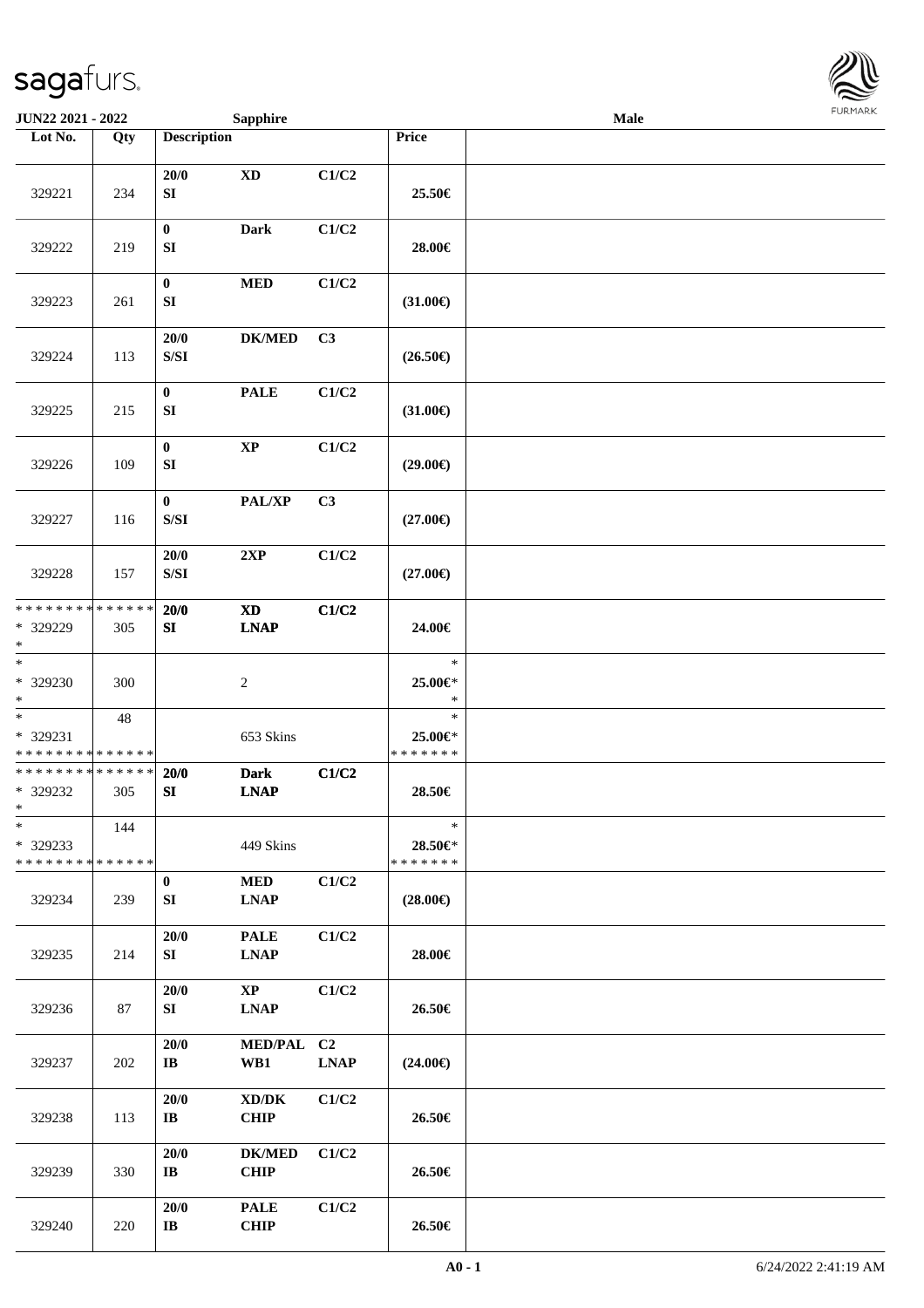| <b>JUN22 2021 - 2022</b>                          |                    |                                     | <b>Sapphire</b>                                    |                      |                                                | <b>Male</b> |  |
|---------------------------------------------------|--------------------|-------------------------------------|----------------------------------------------------|----------------------|------------------------------------------------|-------------|--|
| Lot No.                                           | Qty                | <b>Description</b>                  |                                                    |                      | Price                                          |             |  |
| 329241                                            | 168                | 20/0<br>$\bf{IB}$                   | $\bold{XP}$<br><b>CHIP</b>                         | C1/C2                | 24.50€                                         |             |  |
| 329242                                            | 109                | $\pmb{0}$<br>$\mathbf{I}\mathbf{B}$ | 2XP<br><b>CHIP</b>                                 | C1/C2                | 23.00€                                         |             |  |
| 329243                                            | 189                | 20/0<br>$\bf IB$                    | $\mathbf{ALL}$<br><b>CHIP</b>                      | C3                   | 23.00€                                         |             |  |
| 329244                                            | 264                | 20/0<br>$\bf{IB}$                   | $\mathbf{X}\mathbf{D}$<br><b>CHIP</b>              | C1/C2<br><b>LNAP</b> | 18.00€                                         |             |  |
| 329245                                            | 257                | 20/0<br>$\bf I\bf B$                | <b>DK/MED</b><br><b>CHIP</b>                       | C1/C2<br><b>LNAP</b> | 23.00€                                         |             |  |
| 329246                                            | 106                | $\boldsymbol{0}$<br>$\rm II$        | <b>ALL</b>                                         | C2                   | 21.50€                                         |             |  |
| 329247                                            | 113                | $\bf{0}$<br><b>SAGA</b>             | $\mathbf{X}\mathbf{D}$                             | C1/C2                | $(27.00\epsilon)$                              |             |  |
| 329248                                            | 219                | $\bf{0}$<br><b>SAGA</b>             | <b>Dark</b>                                        | C1/C2                | $(31.00\epsilon)$                              |             |  |
| * * * * * * * *<br>* 329249<br>$\ast$             | * * * * * *<br>285 | $\mathbf{0}$<br><b>SAGA</b>         | $\bf MED$                                          | C1/C2                | $(33.00\epsilon)$                              |             |  |
| $\ast$<br>* 329250<br>* * * * * * * * * * * * * * | 117                |                                     | 402 Skins                                          |                      | $\ast$<br>$(33.00\epsilon)$ *<br>* * * * * * * |             |  |
| 329251                                            | 287                | $\bf{0}$<br><b>SAGA</b>             | <b>PALE</b>                                        | C1/C2                | $(33.00\epsilon)$                              |             |  |
| 329252                                            | 111                | $\mathbf{0}$<br><b>SAGA</b>         | $\bold{XP}$                                        | C1/C2                | 31.00€                                         |             |  |
| 329253                                            | 100                | 20/0<br>$\mathbf{SAGA}$             | <b>Dark</b><br><b>LNAP</b>                         | C1/C2                | 27.50€                                         |             |  |
| 329254                                            | 186                | 20/0<br><b>SAGA</b>                 | $\bf MED$<br><b>LNAP</b>                           | C1/C2                | $(31.00\epsilon)$                              |             |  |
| 329255                                            | 110                | 20/0<br><b>SAGA</b>                 | <b>PALE</b><br>$\ensuremath{\text{L}N\!AP}\xspace$ | C1/C2                | $(31.00\epsilon)$                              |             |  |
| 329256                                            | 116                | $\mathbf{0}$<br>$\mathbf{SAGA}$     | $\mathbf{ALL}$<br>$\ensuremath{\text{L}N\!AP}$     | C2                   | 25.50€                                         |             |  |
| 329257                                            | 94                 | 20/0<br>IA                          | $\boldsymbol{\mathrm{XD}}$<br><b>CHIP</b>          | C1/C2                | 27.00€                                         |             |  |
| 329258                                            | 243                | 20/0<br>IA                          | <b>DK/MED</b><br><b>CHIP</b>                       | C1/C2                | $(28.00\epsilon)$                              |             |  |
| 329259                                            | 105                | $\boldsymbol{0}$<br>$I\!\!A$        | <b>PALE</b><br>CHIP                                | C1/C2                | $(31.00\epsilon)$                              |             |  |

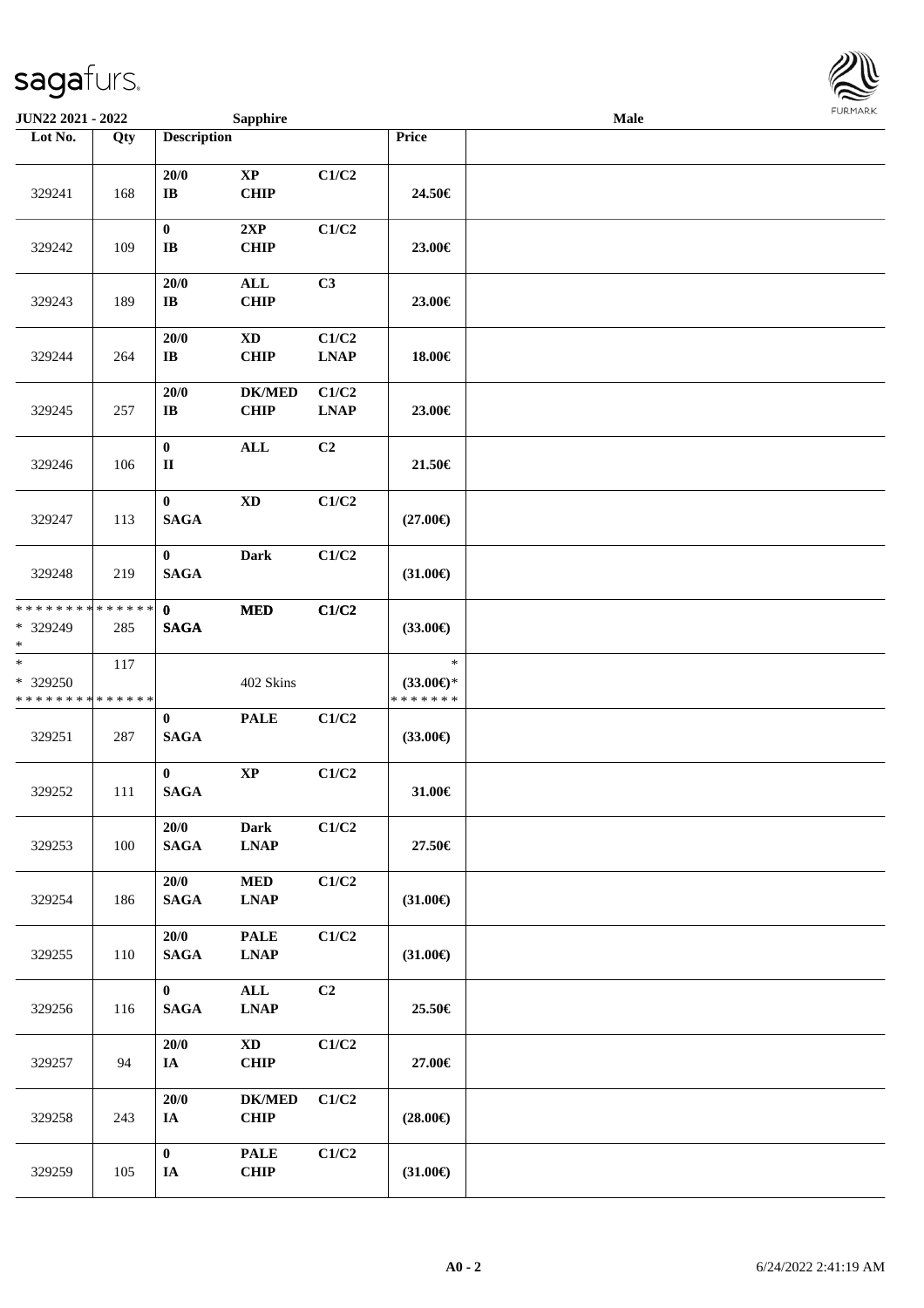

| <b>JUN22 2021 - 2022</b>                                      |     |                                                                                                        | <b>Sapphire</b>                       |                               |                                        | Male |  |
|---------------------------------------------------------------|-----|--------------------------------------------------------------------------------------------------------|---------------------------------------|-------------------------------|----------------------------------------|------|--|
| Lot No.                                                       | Qty | <b>Description</b>                                                                                     |                                       |                               | Price                                  |      |  |
| 329301                                                        | 155 | $\mathbf{1}$<br>$\ensuremath{\mathrm{S}}\xspace/\ensuremath{\mathrm{S}}\xspace\ensuremath{\mathrm{I}}$ | $\mathbf{X}\mathbf{D}$                | C2                            | 19.50€                                 |      |  |
| 329302                                                        | 133 | $\mathbf{1}$<br>${\bf SI}$                                                                             | <b>Dark</b>                           | C2                            | $(23.00\epsilon)$                      |      |  |
| 329303                                                        | 155 | $\mathbf{1}$<br>SI                                                                                     | MED/PAL C2                            |                               | $(25.50\epsilon)$                      |      |  |
| 329304                                                        | 140 | $\mathbf{1}$<br>$\ensuremath{\mathrm{S}}\xspace/\ensuremath{\mathrm{S}}\xspace\ensuremath{\mathrm{I}}$ | PAL/XP                                | C <sub>2</sub>                | 24.00€                                 |      |  |
| * * * * * * * * * * * * * *<br>* 329305<br>$\ast$             | 385 | $\mathbf{1}$<br>SI                                                                                     | <b>XD</b><br><b>LNAP</b>              | C <sub>2</sub>                | 20.50€                                 |      |  |
| $*$<br>* 329306<br>* * * * * * * * <mark>* * * * * * *</mark> | 174 |                                                                                                        | 559 Skins                             |                               | $\ast$<br>$21.00 \in$<br>* * * * * * * |      |  |
| * * * * * * * * * * * * * * *<br>* 329307<br>$*$              | 365 | 1<br>SI                                                                                                | <b>Dark</b><br><b>LNAP</b>            | C <sub>2</sub>                | 22.50€                                 |      |  |
| $*$<br>* 329308<br>* * * * * * * * * * * * * *                | 173 |                                                                                                        | 538 Skins                             |                               | $\ast$<br>22.50€*<br>* * * * * * *     |      |  |
| 329309                                                        | 236 | $\mathbf{1}$<br>SI                                                                                     | <b>MED</b><br><b>LNAP</b>             | C <sub>2</sub>                | $(24.00\epsilon)$                      |      |  |
| 329310                                                        | 129 | $\mathbf{1}$<br>${\bf SI}$                                                                             | <b>PALE</b><br><b>LNAP</b>            | C <sub>2</sub>                | $(24.00\epsilon)$                      |      |  |
| 329311                                                        | 69  | $\mathbf{1}$<br>$\mathbf{I}\mathbf{B}$                                                                 | <b>DK/MED</b><br>WB1                  | C <sub>2</sub>                | $(21.50\epsilon)$                      |      |  |
| 329312                                                        | 91  | $\mathbf{1}$<br>$\bf{IB}$                                                                              | MED/PAL C2<br><b>CHIP</b>             |                               | $(22.00\epsilon)$                      |      |  |
| 329313                                                        | 295 | $\mathbf{1}$<br>$\bf I\bf B$                                                                           | $\mathbf{X}\mathbf{D}$<br><b>CHIP</b> | C <sub>2</sub><br><b>LNAP</b> | 13.50€                                 |      |  |
| 329314                                                        | 176 | $\mathbf{1}$<br>$\mathbf{I}\mathbf{B}$                                                                 | <b>Dark</b><br><b>CHIP</b>            | C <sub>2</sub><br><b>LNAP</b> | 17.00€                                 |      |  |
| 329315                                                        | 148 | $\mathbf{1}$<br>$\mathbf{I}\mathbf{B}$                                                                 | MED/PAL C2<br><b>CHIP</b>             | <b>LNAP</b>                   | 19.50€                                 |      |  |
| 329316                                                        | 174 | $\mathbf{1}$<br>$\mathbf{SAGA}$                                                                        | <b>DK/MED</b>                         | C2                            | $(26.50\epsilon)$                      |      |  |
| 329317                                                        | 151 | $\mathbf{1}$<br><b>SAGA</b>                                                                            | $\mathbf{X}\mathbf{D}$<br><b>LNAP</b> | C2                            | 20.50€                                 |      |  |
| 329318                                                        | 125 | $\mathbf{1}$<br><b>SAGA</b>                                                                            | <b>Dark</b><br><b>LNAP</b>            | C2                            | $(24.00\epsilon)$                      |      |  |
| 329319                                                        | 149 | $\mathbf{1}$<br>$\mathbf{SAGA}$                                                                        | <b>MED</b><br><b>LNAP</b>             | C2                            | $(26.50\epsilon)$                      |      |  |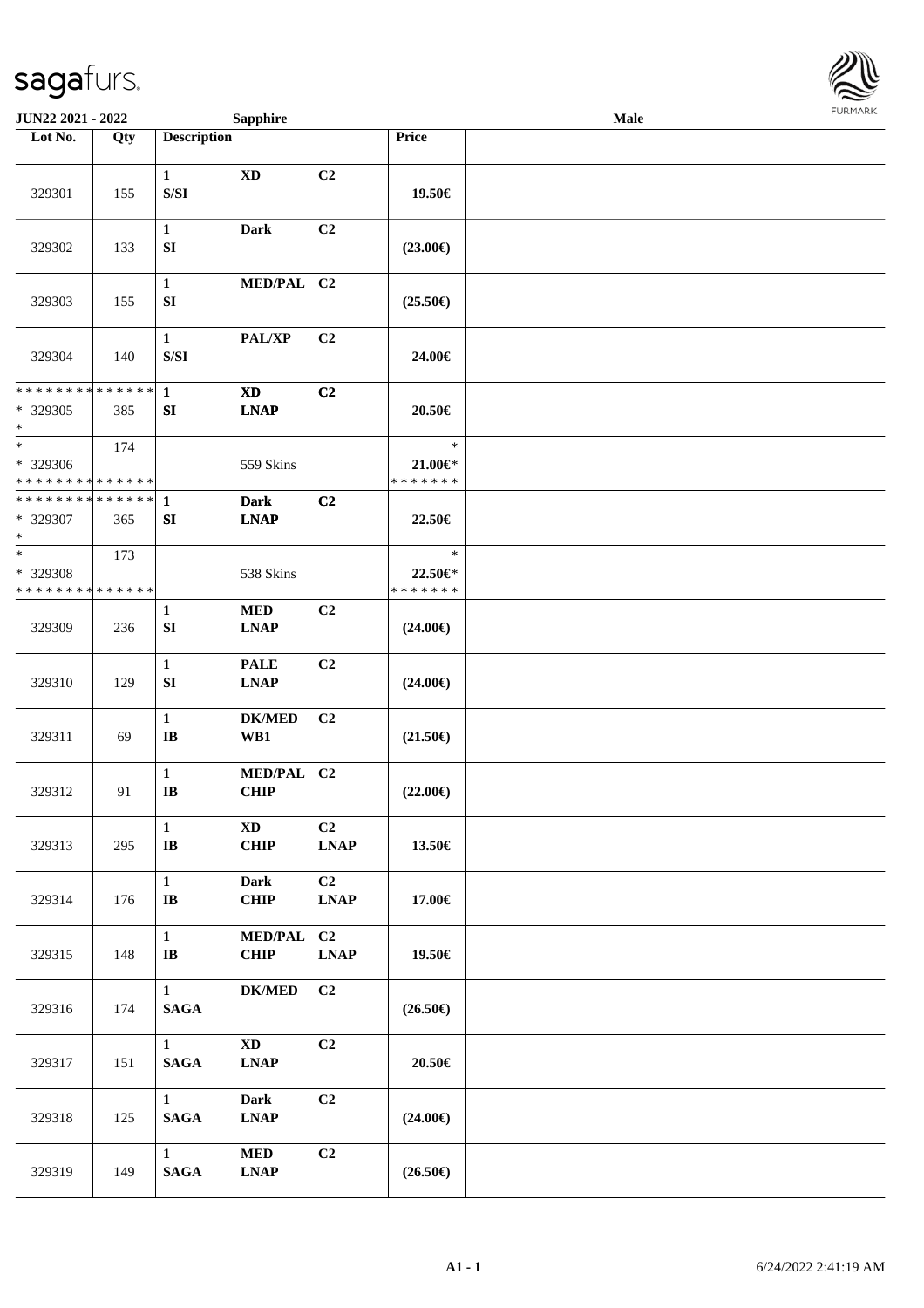

| JUN22 2021 - 2022                                 |                    |                      | <b>Sapphire Velvet</b>          |       |                                    | <b>Male</b> |  |
|---------------------------------------------------|--------------------|----------------------|---------------------------------|-------|------------------------------------|-------------|--|
| Lot No.                                           | Qty                | <b>Description</b>   |                                 |       | Price                              |             |  |
| 329361                                            | 74                 | 40/30<br><b>SAGA</b> | <b>XD</b><br><b>VELV1</b>       | C1/C2 | 40.00€                             |             |  |
| * * * * * * * * * * * * * *<br>* 329362<br>$\ast$ | 245                | 40/30<br><b>SAGA</b> | <b>Dark</b><br><b>VELV1</b>     | C1/C2 | 41.00€                             |             |  |
| $*$<br>* 329363<br>* * * * * * * * * * * * * *    | 100                |                      | 345 Skins                       |       | $\ast$<br>43.00€*<br>* * * * * * * |             |  |
| * * * * * * * * * * * * * *<br>* 329364<br>$*$    | 225                | 40/30<br><b>SAGA</b> | <b>MED</b><br><b>VELV1</b>      | C1/C2 | 43.00€                             |             |  |
| $\ast$<br>$* 329365$<br>$\ast$                    | 200                |                      | $\overline{c}$                  |       | $\ast$<br>43.00€*<br>$\ast$        |             |  |
| $*$<br>* 329366<br>* * * * * * * * * * * * * *    | 223                |                      | 648 Skins                       |       | $\ast$<br>43.00€*<br>* * * * * * * |             |  |
| * * * * * * * * * * * * * *<br>* 329367<br>$*$    | 225                | 40/30<br><b>SAGA</b> | <b>PALE</b><br><b>VELV1</b>     | C1/C2 | 43.00€                             |             |  |
| $*$<br>* 329368<br>$\ast$                         | 200                |                      | $\overline{c}$                  |       | $\ast$<br>43.00€*<br>$\ast$        |             |  |
| $*$<br>* 329369<br>$\ast$                         | 200                |                      | 3                               |       | $\ast$<br>43.00€*<br>$\ast$        |             |  |
| $\ast$<br>* 329370<br>$*$                         | 200                |                      | 4                               |       | $\ast$<br>43.00€*<br>*             |             |  |
| $\ast$<br>* 329371<br>* * * * * * * * * * * * * * | 166                |                      | 991 Skins                       |       | $\ast$<br>43.00€*<br>* * * * * * * |             |  |
| * * * * * * * * * * * * * *<br>* 329372<br>$*$    | 225                | 40/30<br><b>SAGA</b> | $\mathbf{XP}$<br><b>VELV1</b>   | C1/C2 | 43.00€                             |             |  |
| $\ast$<br>* 329373<br>$*$                         | 200                |                      | 2                               |       | $\ast$<br>43.00€*<br>$\ast$        |             |  |
| $*$<br>* 329374<br>* * * * * * * * * * * * * *    | 59                 |                      | 484 Skins                       |       | $\ast$<br>43.00€*<br>* * * * * * * |             |  |
| * * * * * * * *<br>* 329375<br>$*$                | ******<br>235      | 40/30<br><b>SAGA</b> | 2XP<br><b>VELV1</b>             | C1/C2 | 41.00€                             |             |  |
| $*$<br>* 329376<br>* * * * * * * * * * * * * *    | 45                 |                      | 280 Skins                       |       | $\ast$<br>41.00€*<br>* * * * * * * |             |  |
| 329377                                            | 79                 | 40/30<br><b>SAGA</b> | $\mathbf{X}\mathbf{D}$<br>VELV2 | C1/C2 | 37.00€                             |             |  |
| 329378                                            | 204                | 40/30<br><b>SAGA</b> | Dark<br>VELV2                   | C1/C2 | $(41.00\epsilon)$                  |             |  |
| * * * * * * * *<br>* 329379<br>$*$                | * * * * * *<br>225 | 40/30<br><b>SAGA</b> | <b>MED</b><br>VELV2             | C1/C2 | 51.00€                             |             |  |
| $*$<br>* 329380<br>$*$                            | 200                |                      | 2                               |       | $\ast$<br>51.00€*<br>$\ast$        |             |  |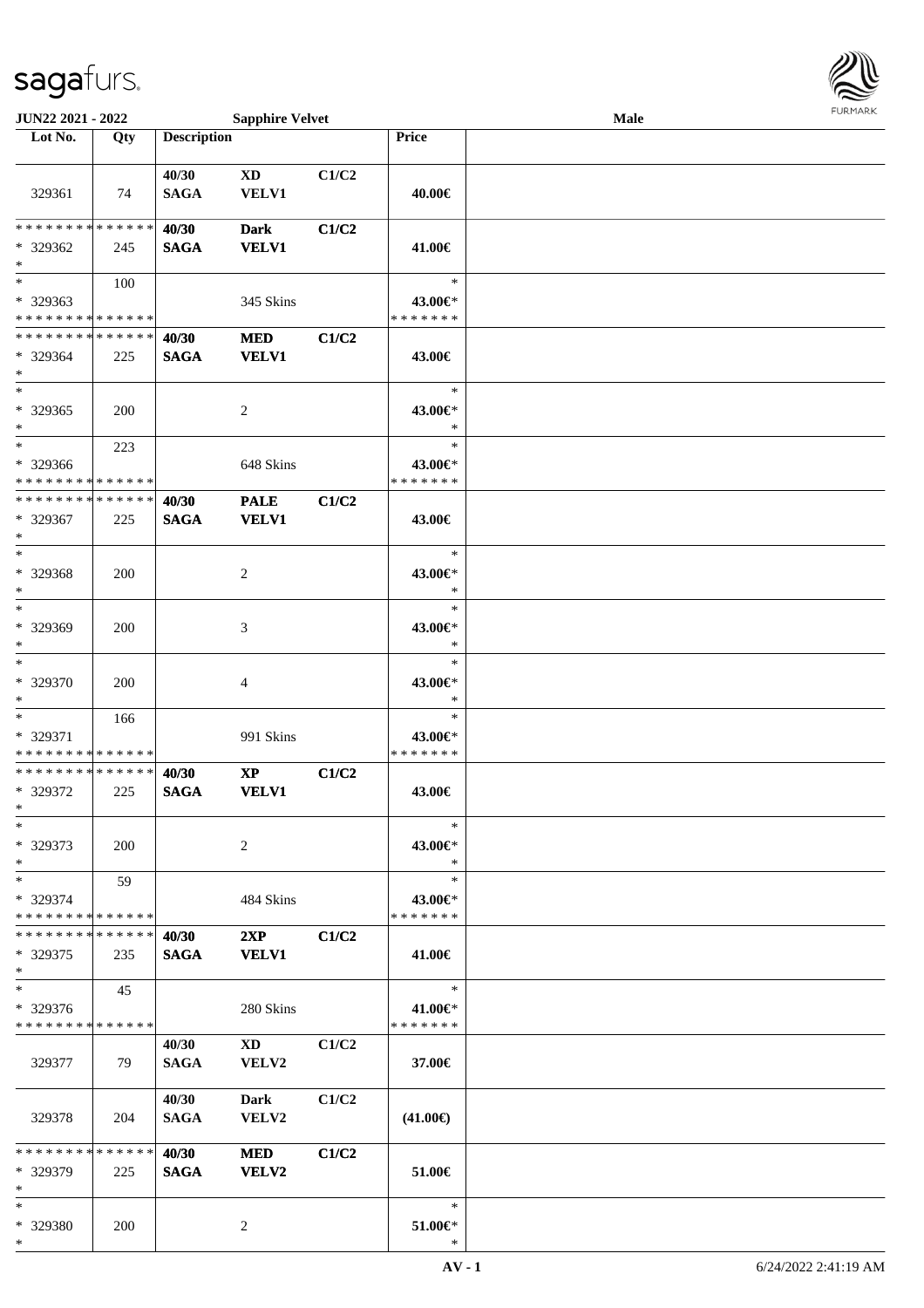

| JUN22 2021 - 2022             |     |                    | <b>Sapphire Velvet</b>              |                |               | Male | $1$ $0.1$ $1.$ $1.$ $1.$ $0.$ |
|-------------------------------|-----|--------------------|-------------------------------------|----------------|---------------|------|-------------------------------|
| Lot No.                       | Qty | <b>Description</b> |                                     |                | Price         |      |                               |
|                               |     |                    |                                     |                |               |      |                               |
| $\ast$                        | 207 | 40/30              | $\bf MED$                           | C1/C2          | $\ast$        |      |                               |
| * 329381                      |     | <b>SAGA</b>        | VELV2                               |                | $51.00 \in$   |      |                               |
| * * * * * * * * * * * * * *   |     |                    |                                     |                | * * * * * * * |      |                               |
| * * * * * * * * * * * * * *   |     | 40/30              | <b>PALE</b>                         | C1/C2          |               |      |                               |
| * 329382                      | 225 | <b>SAGA</b>        | VELV2                               |                | 55.00€        |      |                               |
| $\ast$                        |     |                    |                                     |                |               |      |                               |
| $\ast$                        |     |                    |                                     |                | $\ast$        |      |                               |
| * 329383                      | 200 |                    | 2                                   |                | 55.00€*       |      |                               |
| $\ast$                        |     |                    |                                     |                | $\ast$        |      |                               |
| $\ast$                        | 59  |                    |                                     |                | $\ast$        |      |                               |
| * 329384                      |     |                    | 484 Skins                           |                | 55.00€*       |      |                               |
| * * * * * * * * * * * * * *   |     |                    |                                     |                | * * * * * * * |      |                               |
| * * * * * * * * * * * * * *   |     | 40/30              | $\bold{X}\bold{P}$                  | C1/C2          |               |      |                               |
| * 329385                      | 225 | <b>SAGA</b>        | <b>VELV2</b>                        |                | 54.00€        |      |                               |
| $\ast$                        |     |                    |                                     |                |               |      |                               |
| $\ast$                        | 96  |                    |                                     |                | $\ast$        |      |                               |
| * 329386                      |     |                    | 321 Skins                           |                | 54.00€*       |      |                               |
| * * * * * * * * * * * * * *   |     |                    |                                     |                | * * * * * * * |      |                               |
|                               |     | 40/30              | 2XP                                 | C1/C2          |               |      |                               |
| 329387                        | 142 | <b>SAGA</b>        | VELV2                               |                | 43.00€        |      |                               |
|                               |     |                    |                                     |                |               |      |                               |
|                               |     | 40/30              | $\bold{X}\bold{D}/\bold{D}\bold{K}$ | C <sub>2</sub> |               |      |                               |
| 329388                        | 232 | IA                 | <b>VELV1</b>                        | <b>CHIP</b>    | 36.00€        |      |                               |
| * * * * * * * * * * * * * *   |     |                    |                                     |                |               |      |                               |
|                               |     | 40/30              | <b>MED</b>                          | C <sub>2</sub> |               |      |                               |
| * 329389<br>$\ast$            | 225 | IA                 | <b>VELV1</b>                        | <b>CHIP</b>    | 40.00€        |      |                               |
| $\ast$                        | 106 |                    |                                     |                | $\ast$        |      |                               |
| * 329390                      |     |                    |                                     |                | 40.00€*       |      |                               |
| * * * * * * * * * * * * * *   |     |                    | 331 Skins                           |                | * * * * * * * |      |                               |
| * * * * * * * * * * * * * *   |     | 40/30              | <b>PALE</b>                         | C <sub>2</sub> |               |      |                               |
| * 329391                      | 225 | IA                 | <b>VELV1</b>                        | <b>CHIP</b>    | 43.00€        |      |                               |
| $\ast$                        |     |                    |                                     |                |               |      |                               |
| $\ast$                        |     |                    |                                     |                | $\ast$        |      |                               |
| $*329392$                     | 200 |                    | 2                                   |                | 43.00€*       |      |                               |
| $*$                           |     |                    |                                     |                | *             |      |                               |
| $\ast$                        |     |                    |                                     |                | $\ast$        |      |                               |
| * 329393                      | 200 |                    | 3                                   |                | 43.00€*       |      |                               |
| $*$                           |     |                    |                                     |                | $\ast$        |      |                               |
| $\ast$                        | 56  |                    |                                     |                | $\ast$        |      |                               |
| * 329394                      |     |                    | 681 Skins                           |                | 43.00€*       |      |                               |
| * * * * * * * * * * * * * *   |     |                    |                                     |                | * * * * * * * |      |                               |
| * * * * * * * * * * * * * * * |     | 40/30              | $\mathbf{X}\mathbf{P}$              | C <sub>2</sub> |               |      |                               |
| * 329395                      | 225 | IA                 | <b>VELV1</b>                        | <b>CHIP</b>    | 45.00€        |      |                               |
| $*$                           |     |                    |                                     |                |               |      |                               |
| $\ast$                        | 125 |                    |                                     |                | $\ast$        |      |                               |
| * 329396                      |     |                    | 350 Skins                           |                | 45.00€*       |      |                               |
| * * * * * * * * * * * * * *   |     |                    |                                     |                | * * * * * * * |      |                               |
|                               |     | 40/30              | 2XP                                 | C <sub>2</sub> |               |      |                               |
| 329397                        | 206 | IA —               | <b>VELV1</b>                        | <b>CHIP</b>    | 38.00€        |      |                               |
|                               |     |                    |                                     |                |               |      |                               |
|                               |     | 40/30              | <b>MED</b>                          | C <sub>2</sub> |               |      |                               |
| 329398                        | 110 | IA                 | <b>VELV2</b>                        | <b>CHIP</b>    | 43.00€        |      |                               |
|                               |     |                    |                                     |                |               |      |                               |
|                               |     | 40/30              | <b>PALE</b>                         | C <sub>2</sub> |               |      |                               |
| 329399                        | 140 | IA —               | VELV2                               | <b>CHIP</b>    | 43.00€        |      |                               |
|                               |     |                    |                                     |                |               |      |                               |
|                               |     | 40/30              | XP                                  | C <sub>2</sub> |               |      |                               |
| 329400                        | 161 | IA                 | VELV2                               | <b>CHIP</b>    | 43.00€        |      |                               |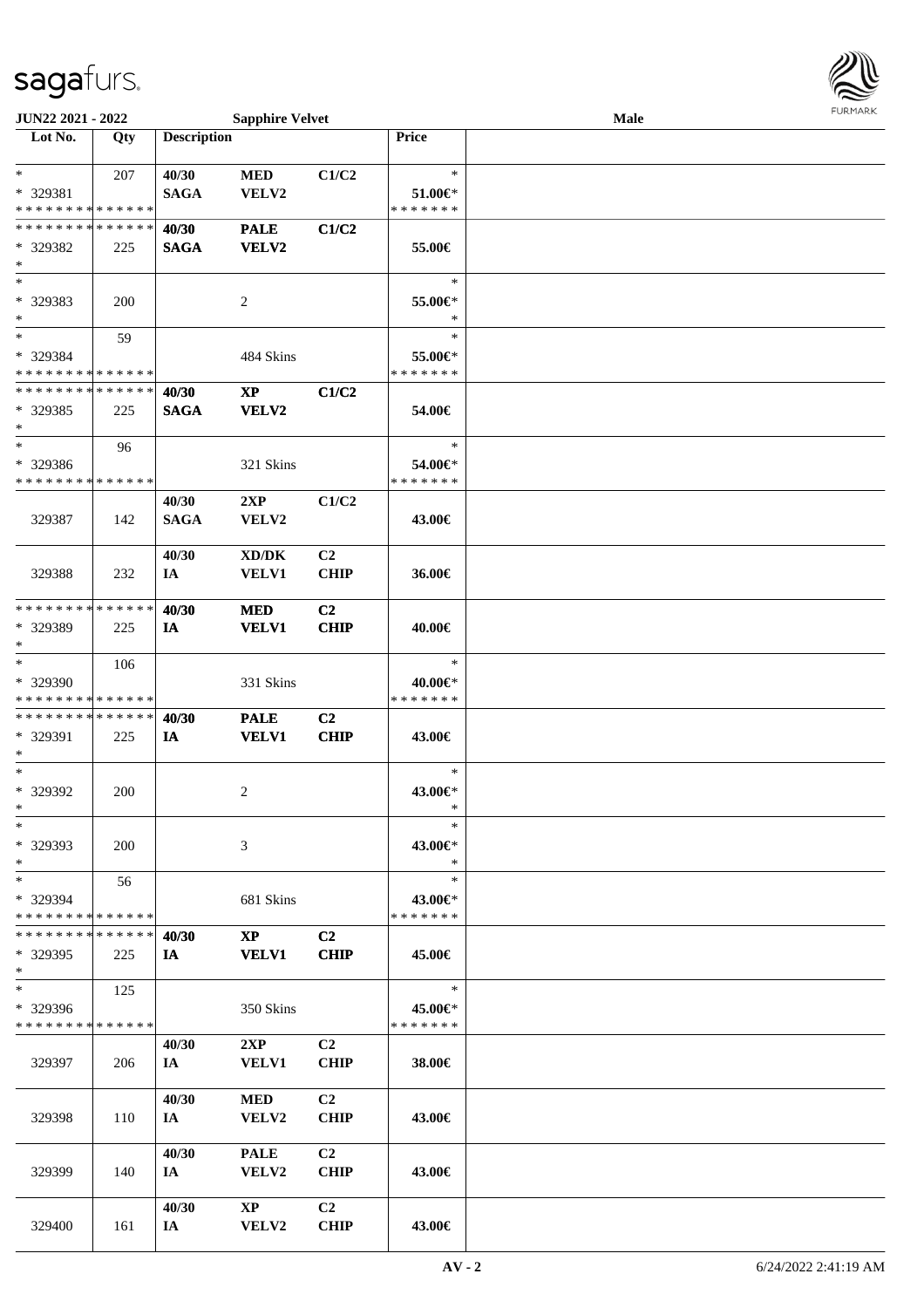\*



| JUN22 2021 - 2022                             |             |                    | <b>Sapphire Velvet</b> |             |                          | Male |  |
|-----------------------------------------------|-------------|--------------------|------------------------|-------------|--------------------------|------|--|
| Lot No.                                       | Qty         | <b>Description</b> |                        |             | Price                    |      |  |
|                                               |             |                    |                        |             |                          |      |  |
|                                               |             | 40/30              | 2XP                    | C2          |                          |      |  |
| 329401                                        | 91          | IA                 | VELV2                  | <b>CHIP</b> | 35.00€                   |      |  |
|                                               |             |                    |                        |             |                          |      |  |
|                                               |             | 40/30              | <b>Dark</b>            | C1/C2       |                          |      |  |
| 329402                                        | 157         | <b>SROY</b>        | <b>VELV1</b>           |             | 42.00€                   |      |  |
|                                               |             |                    |                        |             |                          |      |  |
| * * * * * * * *                               | * * * * * * | 40/30              | <b>MED</b>             | C1/C2       |                          |      |  |
| * 329403                                      | 205         | <b>SROY</b>        | <b>VELV1</b>           |             | 49.00€                   |      |  |
| $\ast$                                        |             |                    |                        |             |                          |      |  |
| $\ast$                                        | 194         |                    |                        |             | $\ast$                   |      |  |
| * 329404                                      |             |                    | 399 Skins              |             | 49.00€*                  |      |  |
| * * * * * * * * * * * * * *                   |             |                    |                        |             | * * * * * * *            |      |  |
| * * * * * * * * * * * * * *                   |             | 40/30              | <b>PALE</b>            | C1/C2       |                          |      |  |
| * 329405                                      | 205         | <b>SROY</b>        | <b>VELV1</b>           |             | 49.00€                   |      |  |
| $\ast$                                        |             |                    |                        |             |                          |      |  |
| $\ast$                                        |             |                    |                        |             | $\ast$                   |      |  |
| * 329406                                      | 180         |                    | 2                      |             | 49.00€*                  |      |  |
| $\ast$                                        |             |                    |                        |             | $\ast$                   |      |  |
| $\ast$                                        |             |                    |                        |             | $\ast$                   |      |  |
| * 329407                                      | 180         |                    | 3                      |             | 49.00€*                  |      |  |
| $\ast$                                        |             |                    |                        |             | $\ast$                   |      |  |
| $\ast$                                        | 59          |                    |                        |             | $\ast$                   |      |  |
| * 329408                                      |             |                    | 624 Skins              |             | 49.00€*                  |      |  |
| * * * * * * * * * * * * * *                   |             |                    |                        |             | * * * * * * *            |      |  |
| * * * * * * * * * * * * * *                   |             | 40/30              | <b>XP</b>              | C1/C2       |                          |      |  |
| * 329409                                      | 205         | <b>SROY</b>        | <b>VELV1</b>           |             | 47.00€                   |      |  |
| $\ast$                                        |             |                    |                        |             |                          |      |  |
| $\ast$                                        |             |                    |                        |             | $\ast$                   |      |  |
| * 329410                                      | 190         |                    | $\boldsymbol{2}$       |             | 48.00€*                  |      |  |
| $\ast$                                        |             |                    |                        |             | $\ast$                   |      |  |
| $\ast$                                        | 46          |                    |                        |             | $\ast$                   |      |  |
| * 329411                                      |             |                    | 441 Skins              |             | 47.00€*<br>* * * * * * * |      |  |
| * * * * * * * * * * * * * *<br>************** |             |                    |                        |             |                          |      |  |
| * 329412                                      |             | 40/30              | 2XP<br><b>VELV1</b>    | C1/C2       |                          |      |  |
| $*$                                           | 205         | <b>SROY</b>        |                        |             | 43.00€                   |      |  |
| $\ast$                                        | 100         |                    |                        |             | $\ast$                   |      |  |
| $* 329413$                                    |             |                    |                        |             | 43.00€*                  |      |  |
| * * * * * * * * * * * * * *                   |             |                    | 305 Skins              |             | * * * * * * *            |      |  |
|                                               |             | 40/30              |                        | C1/C2       |                          |      |  |
| 329414                                        |             |                    | <b>Dark</b>            |             | 43.00€                   |      |  |
|                                               | 114         | <b>SROY</b>        | <b>VELV2</b>           |             |                          |      |  |
| * * * * * * * * * * * * * *                   |             | 40/30              | <b>MED</b>             | C1/C2       |                          |      |  |
| $* 329415$                                    | 205         | <b>SROY</b>        | <b>VELV2</b>           |             | 56.00€                   |      |  |
| $*$                                           |             |                    |                        |             |                          |      |  |
| $\ast$                                        |             |                    |                        |             | $\ast$                   |      |  |
| $* 329416$                                    | 180         |                    | 2                      |             | 56.00€*                  |      |  |
| $*$                                           |             |                    |                        |             | $\ast$                   |      |  |
| $*$                                           | 140         |                    |                        |             | $\ast$                   |      |  |
| * 329417                                      |             |                    | 525 Skins              |             | 55.00€*                  |      |  |
| * * * * * * * * * * * * * *                   |             |                    |                        |             | * * * * * * *            |      |  |
| * * * * * * * * * * * * * *                   |             | 40/30              | <b>PALE</b>            | C1/C2       |                          |      |  |
| * 329418                                      | 205         | <b>SROY</b>        | <b>VELV2</b>           |             | 61.00€                   |      |  |
| $*$                                           |             |                    |                        |             |                          |      |  |
| $\ast$                                        | 171         |                    |                        |             | $\ast$                   |      |  |
| $*329419$                                     |             |                    | 376 Skins              |             | $61.00 \in$ *            |      |  |
| * * * * * * * * * * * * * *                   |             |                    |                        |             | * * * * * * *            |      |  |
| * * * * * * * * * * * * * * *                 |             | 40/30              | $\mathbf{X}\mathbf{P}$ | C1/C2       |                          |      |  |
| * 329420                                      | 205         | <b>SROY</b>        | <b>VELV2</b>           |             | 62.00€                   |      |  |
|                                               |             |                    |                        |             |                          |      |  |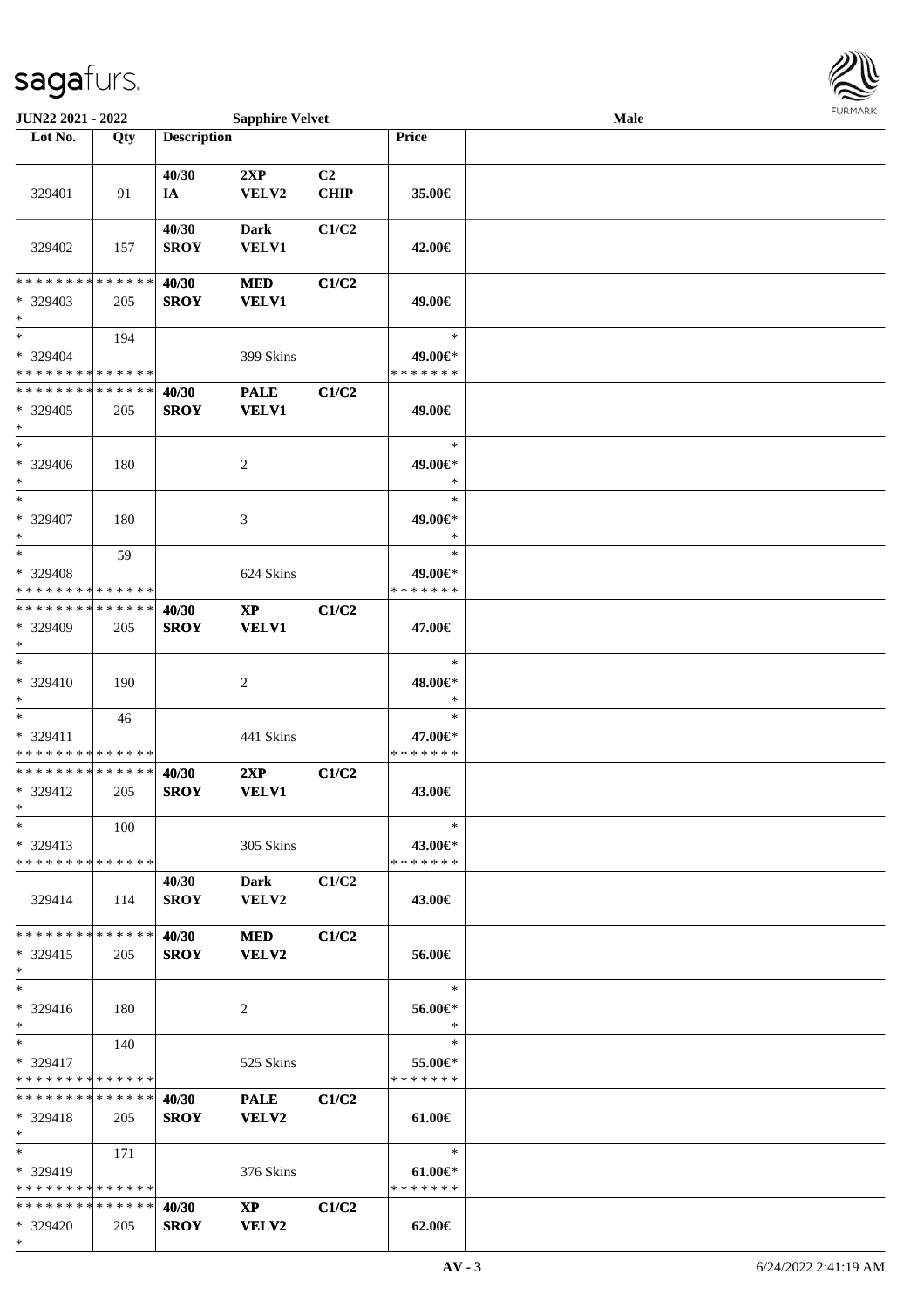

| JUN22 2021 - 2022                                          |     |                                                                                        | <b>Sapphire Velvet</b> |                |                          | <b>Male</b> |  |
|------------------------------------------------------------|-----|----------------------------------------------------------------------------------------|------------------------|----------------|--------------------------|-------------|--|
| Lot No.                                                    | Qty | <b>Description</b>                                                                     |                        |                | Price                    |             |  |
|                                                            |     |                                                                                        |                        |                |                          |             |  |
| $*$                                                        | 44  | 40/30                                                                                  | <b>XP</b>              | C1/C2          | $\ast$                   |             |  |
| * 329421                                                   |     | <b>SROY</b>                                                                            | VELV2                  |                | $62.00 \in$              |             |  |
| * * * * * * * * * * * * * *                                |     |                                                                                        |                        |                | * * * * * * *            |             |  |
|                                                            |     | 40/30                                                                                  | 2XP                    | C1/C2          |                          |             |  |
| 329422                                                     | 168 | <b>SROY</b>                                                                            | VELV2                  |                | 44.00€                   |             |  |
|                                                            |     |                                                                                        |                        |                |                          |             |  |
|                                                            |     | 20                                                                                     | PAL/XP                 | C <sub>3</sub> |                          |             |  |
| 329423                                                     | 156 | $\ensuremath{\mathrm{S}}\xspace/\ensuremath{\mathrm{S}}\xspace\ensuremath{\mathrm{I}}$ | VELV1                  |                | $(32.00\epsilon)$        |             |  |
|                                                            |     |                                                                                        |                        |                |                          |             |  |
|                                                            |     | 20                                                                                     | <b>Dark</b>            | C1/C2          |                          |             |  |
| 329424                                                     | 253 | <b>SAGA</b>                                                                            | VELV1                  |                | 36.00€                   |             |  |
| * * * * * * * * * * * * * *                                |     | 20                                                                                     | <b>MED</b>             | C1/C2          |                          |             |  |
| * 329425                                                   |     | <b>SAGA</b>                                                                            | <b>VELV1</b>           |                |                          |             |  |
| $\ast$                                                     | 265 |                                                                                        |                        |                | 38.00€                   |             |  |
| $*$                                                        |     |                                                                                        |                        |                | $\ast$                   |             |  |
| $* 329426$                                                 | 240 |                                                                                        | 2                      |                | 38.00€*                  |             |  |
| $*$                                                        |     |                                                                                        |                        |                | $\ast$                   |             |  |
| $\ast$                                                     | 85  |                                                                                        |                        |                | $\ast$                   |             |  |
| * 329427                                                   |     |                                                                                        | 590 Skins              |                | 38.00€*                  |             |  |
| * * * * * * * * * * * * * *                                |     |                                                                                        |                        |                | * * * * * * *            |             |  |
| * * * * * * * * * * * * * *                                |     | 20                                                                                     | <b>PALE</b>            | C1/C2          |                          |             |  |
| * 329428                                                   | 265 | <b>SAGA</b>                                                                            | <b>VELV1</b>           |                | 38.00€                   |             |  |
| $*$                                                        |     |                                                                                        |                        |                |                          |             |  |
| $*$                                                        |     |                                                                                        |                        |                | $\ast$                   |             |  |
| * 329429                                                   | 240 |                                                                                        | 2                      |                | 38.00€*                  |             |  |
| $*$                                                        |     |                                                                                        |                        |                | $\ast$                   |             |  |
| $\ast$                                                     |     |                                                                                        |                        |                | $\ast$                   |             |  |
| $* 329430$                                                 | 240 |                                                                                        | 3                      |                | 38.00€*                  |             |  |
| $*$                                                        |     |                                                                                        |                        |                | $\ast$                   |             |  |
| $*$                                                        | 91  |                                                                                        |                        |                | $\ast$                   |             |  |
| * 329431                                                   |     |                                                                                        | 836 Skins              |                | 38.00€*                  |             |  |
| * * * * * * * * * * * * * *<br>* * * * * * * * * * * * * * |     |                                                                                        |                        |                | * * * * * * *            |             |  |
|                                                            |     | <b>20</b>                                                                              | $\bold{XP}$            | C1/C2          |                          |             |  |
| * 329432<br>$*$                                            | 265 | <b>SAGA</b>                                                                            | <b>VELV1</b>           |                | $(37.00\epsilon)$        |             |  |
| $\ast$                                                     | 52  |                                                                                        |                        |                | $\ast$                   |             |  |
| * 329433                                                   |     |                                                                                        | 317 Skins              |                | $(37.00\epsilon)$ *      |             |  |
| * * * * * * * * * * * * * *                                |     |                                                                                        |                        |                | * * * * * * *            |             |  |
|                                                            |     | 20                                                                                     | 2XP                    | C1/C2          |                          |             |  |
| 329434                                                     | 132 | <b>SAGA</b>                                                                            | <b>VELV1</b>           |                | $(35.00\epsilon)$        |             |  |
|                                                            |     |                                                                                        |                        |                |                          |             |  |
|                                                            |     | 20                                                                                     | <b>PALE</b>            | C1/C2          |                          |             |  |
| 329435                                                     | 211 | <b>SAGA</b>                                                                            | VELV2                  |                | 38.00€                   |             |  |
|                                                            |     |                                                                                        |                        |                |                          |             |  |
|                                                            |     | 20                                                                                     | $\mathbf{X}\mathbf{P}$ | C1/C2          |                          |             |  |
| 329436                                                     | 116 | <b>SAGA</b>                                                                            | VELV2                  |                | 37.00€                   |             |  |
|                                                            |     |                                                                                        |                        |                |                          |             |  |
|                                                            |     | 20                                                                                     | 2XP                    | C1/C2          |                          |             |  |
| 329437                                                     | 125 | SR/S                                                                                   | VELV2                  |                | $(35.00\epsilon)$        |             |  |
|                                                            |     |                                                                                        |                        |                |                          |             |  |
| * * * * * * * * * * * * * * *                              |     | <b>20</b>                                                                              | <b>PALE</b>            | C1/C2          |                          |             |  |
| * 329438<br>$*$                                            | 265 | IA                                                                                     | <b>VELV1</b>           | <b>CHIP</b>    | 33.00€                   |             |  |
| $*$ and $*$                                                |     |                                                                                        |                        |                | $\ast$                   |             |  |
|                                                            | 186 |                                                                                        |                        |                |                          |             |  |
| * 329439<br>* * * * * * * * * * * * * *                    |     |                                                                                        | 451 Skins              |                | 33.00€*<br>* * * * * * * |             |  |
|                                                            |     | 20                                                                                     | $\mathbf{X}\mathbf{P}$ | C1/C2          |                          |             |  |
| 329440                                                     | 232 | IA                                                                                     | <b>VELV1</b>           | <b>CHIP</b>    | 33.00€                   |             |  |
|                                                            |     |                                                                                        |                        |                |                          |             |  |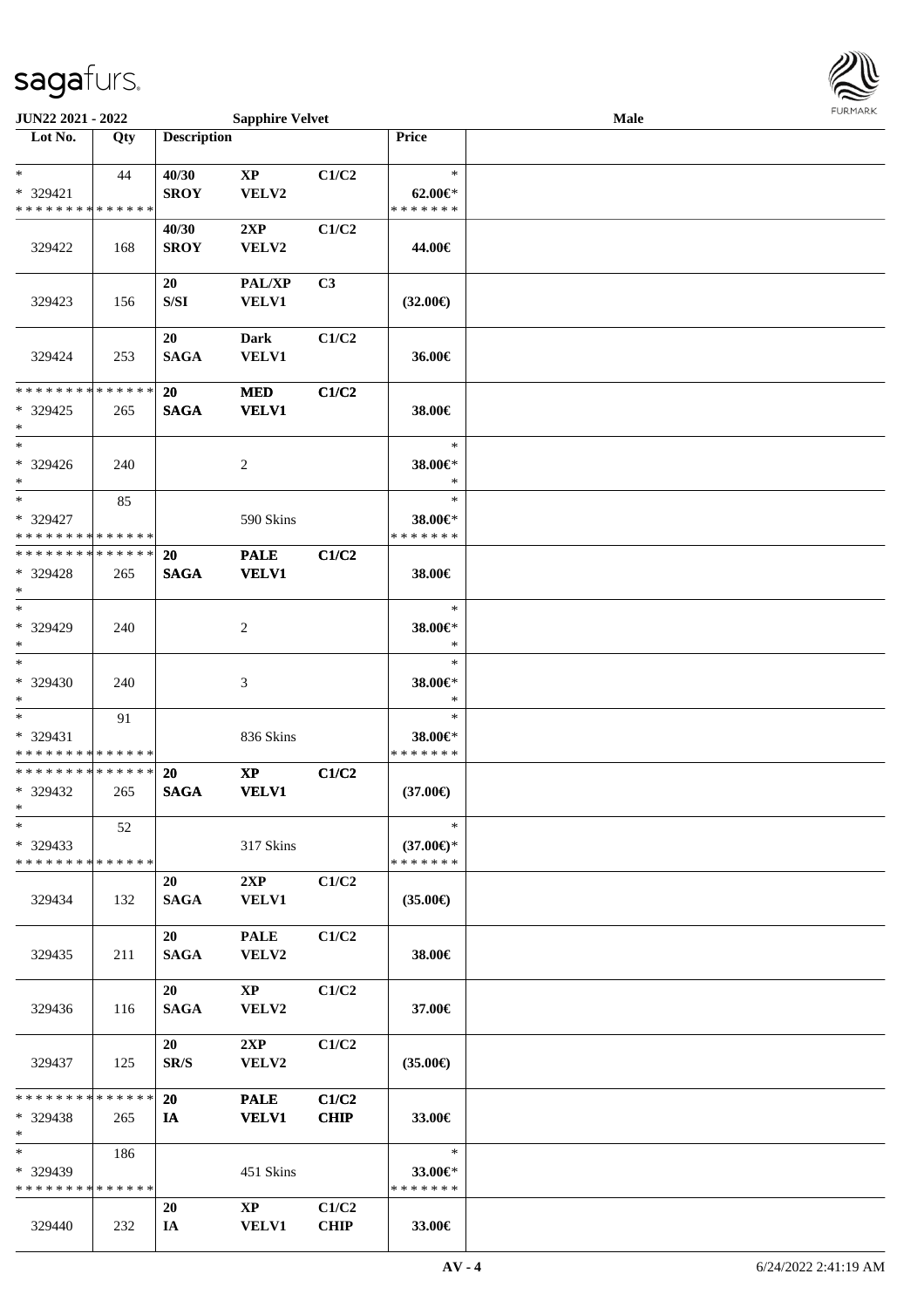

| JUN22 2021 - 2022                              |     |                                  | <b>Sapphire Velvet</b>                 |       |                                    | Male |  |
|------------------------------------------------|-----|----------------------------------|----------------------------------------|-------|------------------------------------|------|--|
| Lot No.                                        | Qty | <b>Description</b>               |                                        |       | Price                              |      |  |
| 329441                                         | 106 | 20<br><b>SROY</b>                | <b>XD</b><br>VELV1                     | C1/C2 | 34.00€                             |      |  |
| 329442                                         | 156 | 20<br><b>SROY</b>                | <b>Dark</b><br><b>VELV1</b>            | C1/C2 | 38.00€                             |      |  |
| * * * * * * * * * * * * * *<br>* 329443<br>$*$ | 245 | <b>20</b><br><b>SROY</b>         | <b>MED</b><br><b>VELV1</b>             | C1/C2 | 42.00€                             |      |  |
| $*$<br>* 329444<br>$*$                         | 220 |                                  | $\overline{c}$                         |       | $\ast$<br>42.00€*<br>$\ast$        |      |  |
| $*$<br>* 329445<br>* * * * * * * * * * * * * * | 254 |                                  | 719 Skins                              |       | $\ast$<br>41.00€*<br>* * * * * * * |      |  |
| * * * * * * * * * * * * * *<br>* 329446<br>$*$ | 245 | 20<br><b>SROY</b>                | <b>PALE</b><br><b>VELV1</b>            | C1/C2 | 40.00€                             |      |  |
| $\ast$<br>$* 329447$<br>$*$                    | 220 |                                  | $\overline{c}$                         |       | $\ast$<br>40.00€*<br>$\ast$        |      |  |
| $*$<br>$* 329448$<br>$*$                       | 220 |                                  | 3                                      |       | $\ast$<br>40.00€*<br>$\ast$        |      |  |
| $*$<br>* 329449<br>* * * * * * * * * * * * * * | 68  |                                  | 753 Skins                              |       | $\ast$<br>40.00€*<br>* * * * * * * |      |  |
| 329450                                         | 230 | 20<br><b>SROY</b>                | $\bold{XP}$<br>VELV1                   | C1/C2 | 38.00€                             |      |  |
| 329451                                         | 156 | 20<br><b>SROY</b>                | 2XP<br><b>VELV1</b>                    | C1/C2 | $(37.00\epsilon)$                  |      |  |
| 329452                                         | 200 | 20<br><b>SROY</b>                | $\ensuremath{\mathsf{PALE}}$<br>VELV2  | C1/C2 | 44.00€                             |      |  |
| 329453                                         | 113 | 20<br><b>SROY</b>                | $\mathbf{X}\mathbf{P}$<br>VELV2        | C1/C2 | 44.00€                             |      |  |
| 329454                                         | 122 | $\mathbf{0}$<br><b>SAGA</b>      | $\mathbf{X}\mathbf{D}$<br><b>VELV1</b> | C1/C2 | 27.00€                             |      |  |
| 329455                                         | 189 | $\mathbf{0}$<br><b>SAGA</b>      | <b>Dark</b><br><b>VELV1</b>            | C1/C2 | $(31.00\epsilon)$                  |      |  |
| 329456                                         | 248 | $\mathbf{0}$<br>$\mathbf{SAGA}$  | $\bf MED$<br><b>VELV1</b>              | C1/C2 | $(33.00\epsilon)$                  |      |  |
| 329457                                         | 232 | $\mathbf{0}$<br>$\mathbf{SAGA}$  | <b>PALE</b><br><b>VELV1</b>            | C1/C2 | $(33.00\epsilon)$                  |      |  |
| 329458                                         | 85  | 20/0<br>$\mathbf{SR}/\mathbf{S}$ | $\mathbf{X}\mathbf{D}$<br>VELV2        | C1/C2 | 27.00€                             |      |  |
| 329459                                         | 178 | 20/0<br>$\mathbf{SR}/\mathbf{S}$ | <b>Dark</b><br>VELV2                   | C1/C2 | 31.00€                             |      |  |
| 329460                                         | 158 | $\mathbf{0}$<br><b>SAGA</b>      | <b>MED</b><br>VELV2                    | C1/C2 | $(33.00\epsilon)$                  |      |  |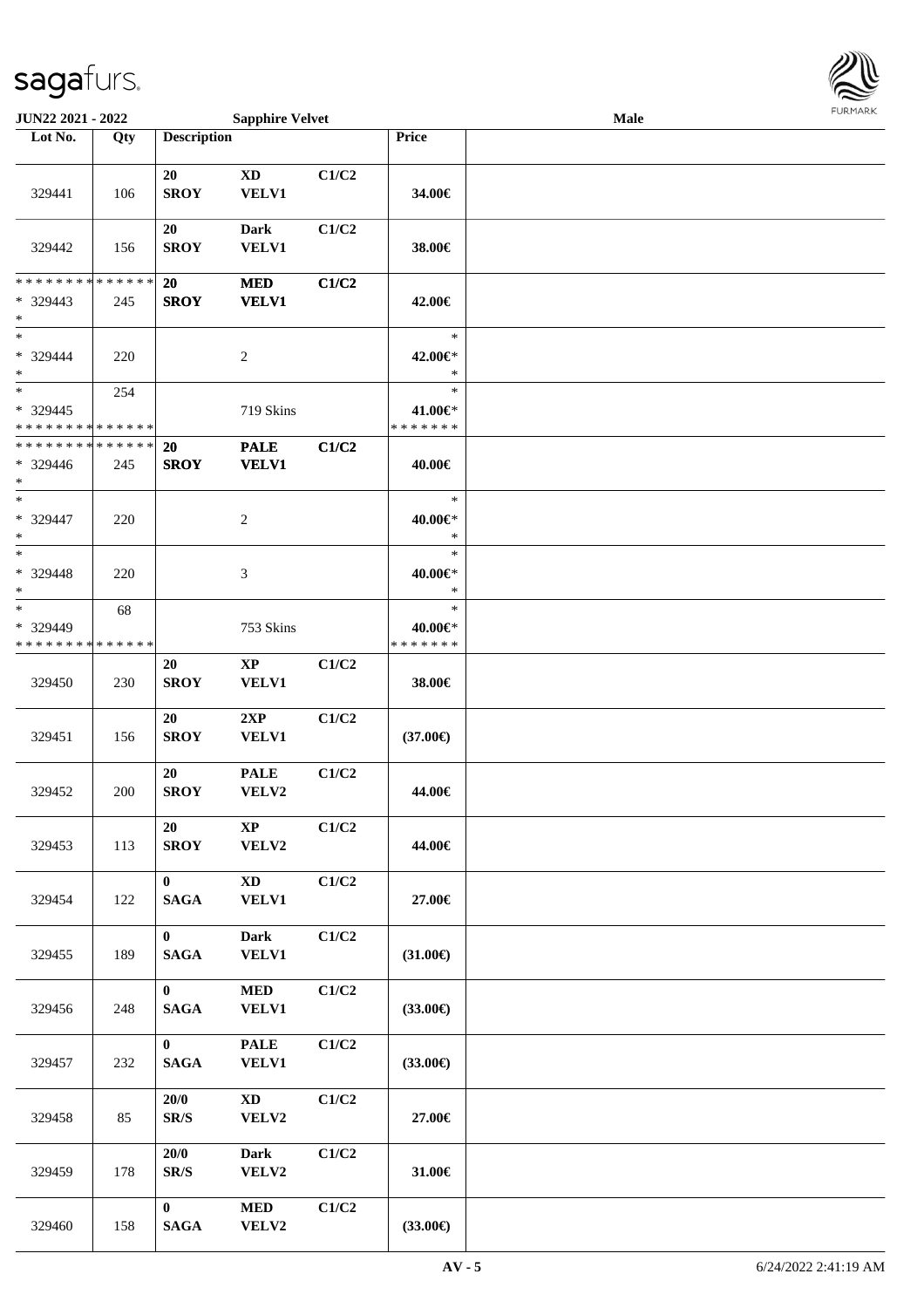

| JUN22 2021 - 2022                                 |     |                             | <b>Sapphire Velvet</b>                              |                       |                                                | Male |  |
|---------------------------------------------------|-----|-----------------------------|-----------------------------------------------------|-----------------------|------------------------------------------------|------|--|
| Lot No.                                           | Qty | <b>Description</b>          |                                                     |                       | Price                                          |      |  |
| 329461                                            | 173 | $\bf{0}$<br><b>SAGA</b>     | <b>PALE</b><br>VELV2                                | C1/C2                 | $(33.00\epsilon)$                              |      |  |
| 329462                                            | 137 | $\boldsymbol{0}$<br>SR/S    | $\mathbf{XP}$<br>VELV2                              | C1/C2                 | $(31.00\epsilon)$                              |      |  |
| 329463                                            | 165 | 20/0<br>IA                  | <b>DK/MED</b><br><b>VELV1</b>                       | C <sub>2</sub><br>WB1 | 28.00€                                         |      |  |
| 329464                                            | 124 | 20/0<br>$I\!\!A$            | PAL/XP<br><b>VELV1</b>                              | C2<br>WB1             | 27.00€                                         |      |  |
| 329465                                            | 254 | 20/0<br>$I\!\!A$            | $\bold{X}\bold{D}/\bold{D}\bold{K}$<br><b>VELV1</b> | C1/C2<br><b>CHIP</b>  | 29.00€                                         |      |  |
| * * * * * * * * * * * * * *<br>* 329466<br>$*$    | 285 | 20/0<br>$I\!\!A$            | <b>MED</b><br><b>VELV1</b>                          | C1/C2<br><b>CHIP</b>  | 29.00€                                         |      |  |
| $\ast$<br>* 329467<br>* * * * * * * * * * * * * * | 166 |                             | 451 Skins                                           |                       | $\ast$<br>29.00€*<br>* * * * * * *             |      |  |
| 329468                                            | 207 | $\boldsymbol{0}$<br>IA      | <b>PALE</b><br><b>VELV1</b>                         | C1/C2<br><b>CHIP</b>  | $(29.00\epsilon)$                              |      |  |
| 329469                                            | 132 | $\pmb{0}$<br>IA             | $\mathbf{XP}$<br><b>VELV1</b>                       | C1/C2<br><b>CHIP</b>  | $(27.00\epsilon)$                              |      |  |
| 329470                                            | 153 | 20/0<br>$I\!\!A$            | 2XP<br>VELV1                                        | C1/C2<br><b>CHIP</b>  | 27.50€                                         |      |  |
| 329471                                            | 121 | $\bf{0}$<br><b>SROY</b>     | Dark<br><b>VELV1</b>                                | C1/C2                 | 32.00€                                         |      |  |
| * * * * * * * * * * * * * * *<br>* 329472<br>$*$  | 235 | $\mathbf{0}$<br><b>SROY</b> | $\bf MED$<br><b>VELV1</b>                           | C1/C2                 | $(35.00\epsilon)$                              |      |  |
| $*$<br>$*329473$<br>* * * * * * * * * * * * * * * | 50  |                             | 285 Skins                                           |                       | $\ast$<br>$(35.00\epsilon)$ *<br>* * * * * * * |      |  |
| 329474                                            | 222 | $\bf{0}$<br><b>SROY</b>     | <b>PALE</b><br><b>VELV1</b>                         | C1/C2                 | 35.00€                                         |      |  |
| 329475                                            | 111 | $\bf{0}$<br><b>SROY</b>     | $\bold{XP}$<br>VELV1                                | C1/C2                 | $(33.00\epsilon)$                              |      |  |
| 329476                                            | 113 | $\mathbf{0}$<br><b>SROY</b> | 2XP<br><b>VELV1</b>                                 | C1/C2                 | $(31.00\epsilon)$                              |      |  |
| * * * * * * * * * * * * * * *<br>* 329477<br>$*$  | 265 | 20/0<br><b>SROY</b>         | <b>MED</b><br>VELV2                                 | C1/C2                 | $(35.00\epsilon)$                              |      |  |
| $*$<br>* 329478<br>* * * * * * * * * * * * * *    | 58  |                             | 323 Skins                                           |                       | $\ast$<br>$(35.00\epsilon)$ *<br>* * * * * * * |      |  |
| 329479                                            | 246 | $\bf{0}$<br><b>SROY</b>     | <b>PALE</b><br>VELV2                                | C1/C2                 | $(35.00\epsilon)$                              |      |  |
| 329480                                            | 81  | $\mathbf{1}$<br><b>SAGA</b> | <b>PALE</b><br><b>VELV1</b>                         | C2                    | 23.00€                                         |      |  |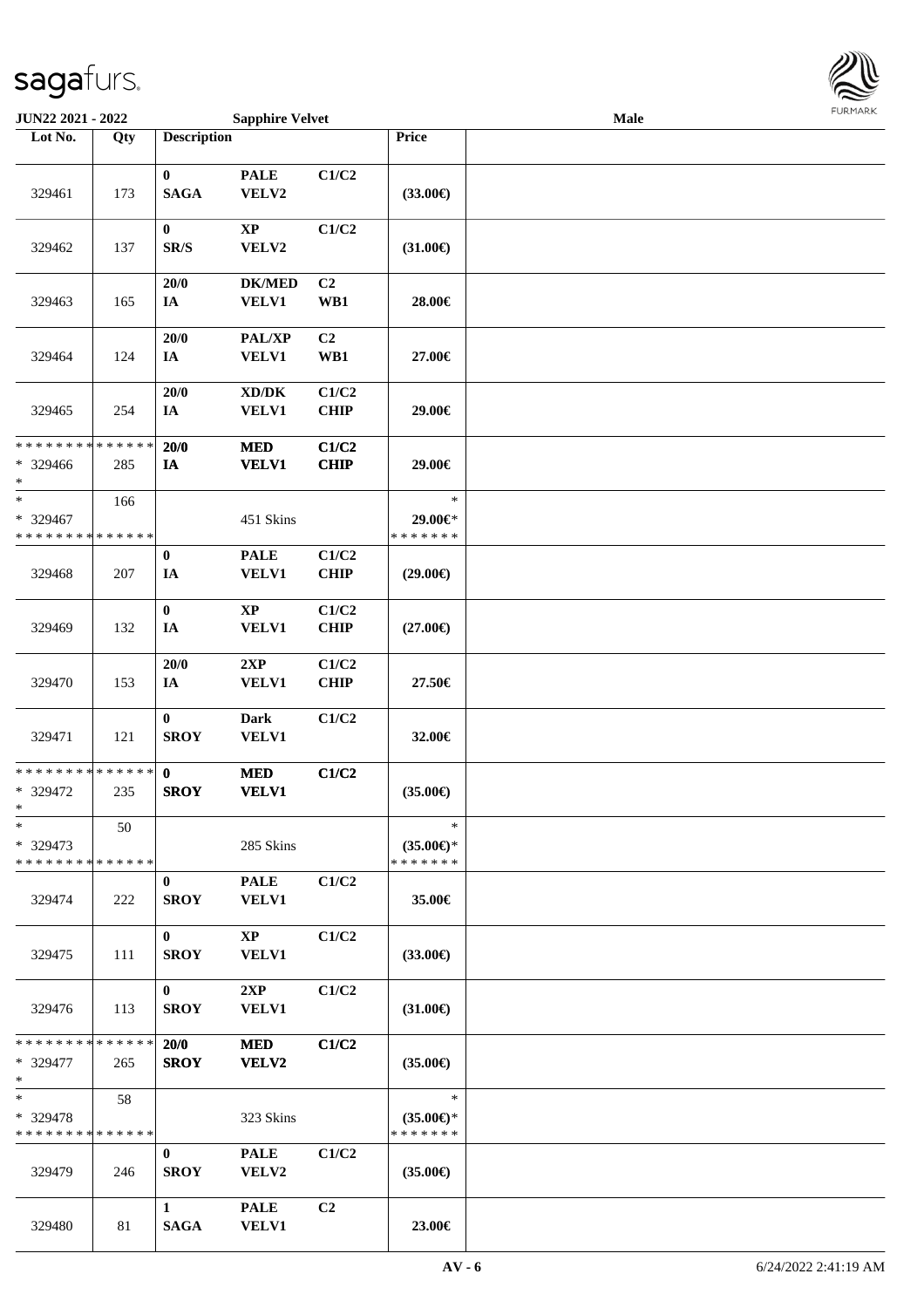

| <b>JUN22 2021 - 2022</b> |     |                    | <b>Sapphire Velvet</b>        |                               |                   | Male | <b>FURMARK</b> |
|--------------------------|-----|--------------------|-------------------------------|-------------------------------|-------------------|------|----------------|
| Lot No.                  | Qty | <b>Description</b> |                               |                               | <b>Price</b>      |      |                |
| 329481                   | 97  | 1<br>IA            | XD/DK<br><b>VELV1</b>         | C <sub>2</sub><br><b>CHIP</b> | 18.50€            |      |                |
| 329482                   | 126 | 1<br>IA            | MED/PAL C2<br><b>VELV1</b>    | <b>CHIP</b>                   | $(20.50\epsilon)$ |      |                |
| 329483                   | 127 | <b>SROY</b>        | <b>DK/MED</b><br><b>VELV1</b> | C <sub>2</sub>                | $(25.50\epsilon)$ |      |                |
| 329484                   | 88  | <b>SROY</b>        | <b>PALE</b><br><b>VELV1</b>   | C <sub>2</sub>                | $(25.50\epsilon)$ |      |                |
| 329485                   | 97  | 1<br><b>SROY</b>   | PAL/XP<br><b>VELV1</b>        | C <sub>2</sub>                | $(24.50\epsilon)$ |      |                |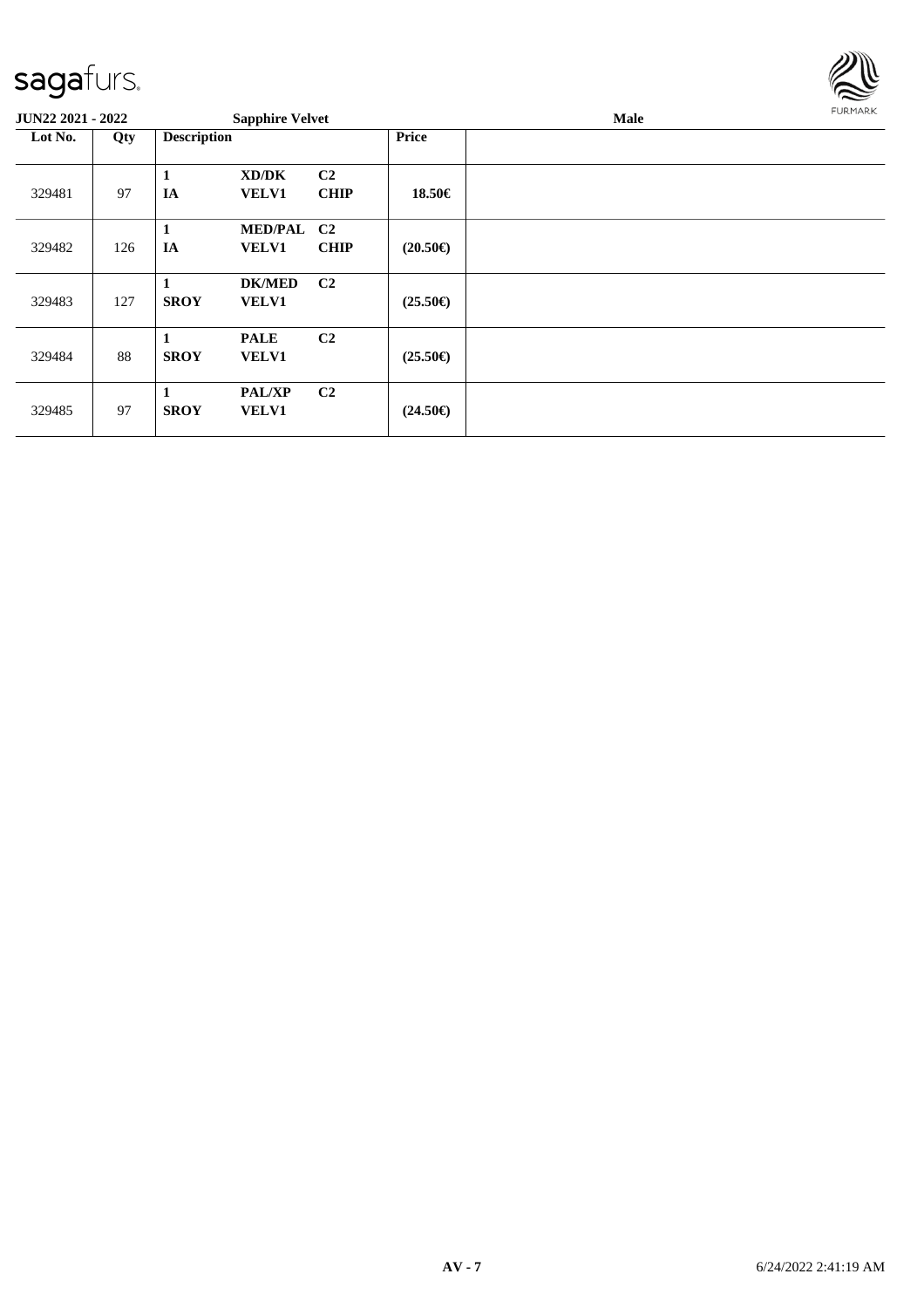



**JUN22 2021 - 2022 Sapphire Female**

| $-0.11 - 0.001 - 0.000$ |     |                    | $\sim$ - $\sim$ - $\sim$ |       |             | --------- |
|-------------------------|-----|--------------------|--------------------------|-------|-------------|-----------|
| Lot No.                 | Qty | <b>Description</b> |                          |       | Price       |           |
| 429001                  | 203 | 0<br><b>SAGA</b>   | <b>MED</b>               | C1/C2 | 31.00 $\in$ |           |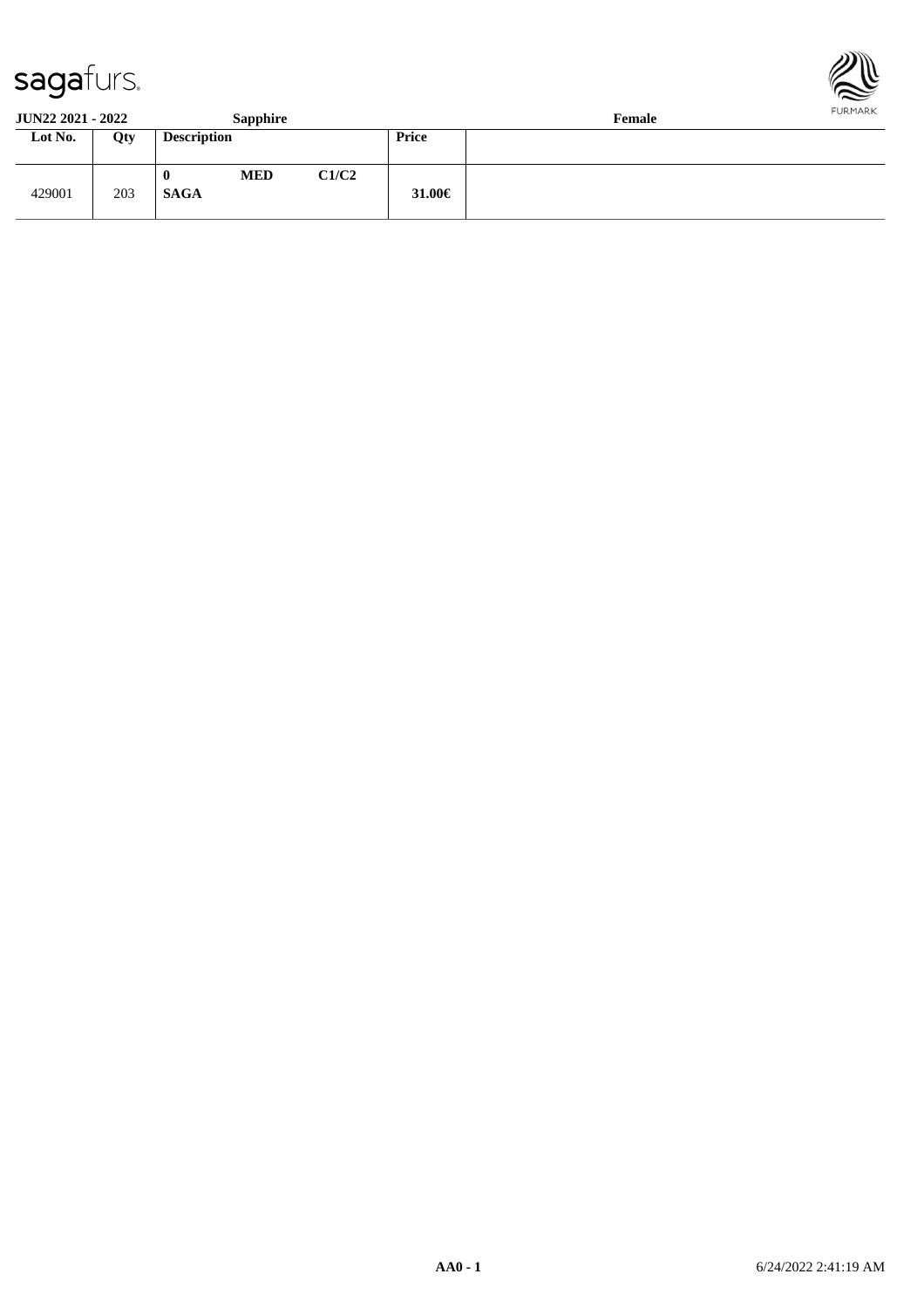

| <b>JUN22 2021 - 2022</b>                                       |     |                                 | <b>Sapphire</b>            |                           | Female                             |  |  |  |  |
|----------------------------------------------------------------|-----|---------------------------------|----------------------------|---------------------------|------------------------------------|--|--|--|--|
| Lot No.                                                        | Qty | <b>Description</b>              |                            |                           | Price                              |  |  |  |  |
| 429061                                                         | 187 | 0/1<br>${\bf S}{\bf I}$         | <b>Dark</b>                | C1/C2                     | $(22.00\epsilon)$                  |  |  |  |  |
| 429062                                                         | 229 | 0/1<br>${\bf S}{\bf I}$         | <b>MED</b>                 | C1/C2                     | $(24.50\epsilon)$                  |  |  |  |  |
| 429063                                                         | 163 | 0/1<br>SI                       | <b>PALE</b>                | C1/C2                     | $(24.50\epsilon)$                  |  |  |  |  |
| 429064                                                         | 101 | $\mathbf{1}$<br>SI              | <b>Dark</b><br><b>LNAP</b> | C1/C2                     | $(19.50\epsilon)$                  |  |  |  |  |
| 429065                                                         | 106 | 0/1<br>${\bf S}{\bf I}$         | $\bf MED$<br><b>LNAP</b>   | C1/C2                     | $(22.00\in)$                       |  |  |  |  |
| * * * * * * * * <mark>* * * * * *</mark><br>* 429066<br>$\ast$ | 505 | $\mathbf{1}$<br>$\mathbf{I}$    | <b>ALL</b><br><b>CHIP</b>  | C2                        | 17.50€                             |  |  |  |  |
| $*$<br>* 429067<br>* * * * * * * * * * * * * *                 | 84  |                                 | 589 Skins                  |                           | $\ast$<br>17.50€*<br>* * * * * * * |  |  |  |  |
| 429068                                                         | 224 | $\mathbf{1}$<br><b>SAGA</b>     | $\mathbf{X}\mathbf{D}$     | C1/C2                     | $(22.00\epsilon)$                  |  |  |  |  |
| 429069                                                         | 505 | $\mathbf{1}$<br><b>SAGA</b>     | <b>Dark</b>                | C1/C2                     | $(24.50\epsilon)$                  |  |  |  |  |
| * * * * * * * * * * * * * *<br>* 429070<br>$\ast$              | 505 | $\mathbf{1}$<br><b>SAGA</b>     | <b>MED</b>                 | C1/C2                     | 27.00€                             |  |  |  |  |
| $\ast$<br>* 429071<br>* * * * * * * * * * * * * *              | 182 |                                 | 687 Skins                  |                           | $\ast$<br>27.00€*<br>* * * * * * * |  |  |  |  |
| 429072                                                         | 366 | 0/1<br><b>SAGA</b>              | <b>PALE</b>                | C1/C2                     | 28.00€                             |  |  |  |  |
| 429073                                                         | 119 | $\mathbf{1}$<br><b>SAGA</b>     | $\bold{XP}$                | C1/C2                     | 25.50€                             |  |  |  |  |
| 429074                                                         | 118 | $\mathbf{1}$<br>$\mathbf{SAGA}$ | <b>Dark</b><br><b>LNAP</b> | C1/C2                     | $(22.00\epsilon)$                  |  |  |  |  |
| 429075                                                         | 214 | $\mathbf{1}$<br><b>SAGA</b>     | <b>MED</b><br><b>LNAP</b>  | C1/C2                     | $(24.50\epsilon)$                  |  |  |  |  |
| 429076                                                         | 190 | 0/1<br>IA                       | MED/PAL C2<br><b>CHIP</b>  |                           | $(24.00\epsilon)$                  |  |  |  |  |
| 429077                                                         | 121 | $\mathbf{1}$<br><b>SROY</b>     | <b>MED</b>                 | $\mathbf{C1}/\mathbf{C2}$ | $(29.00\epsilon)$                  |  |  |  |  |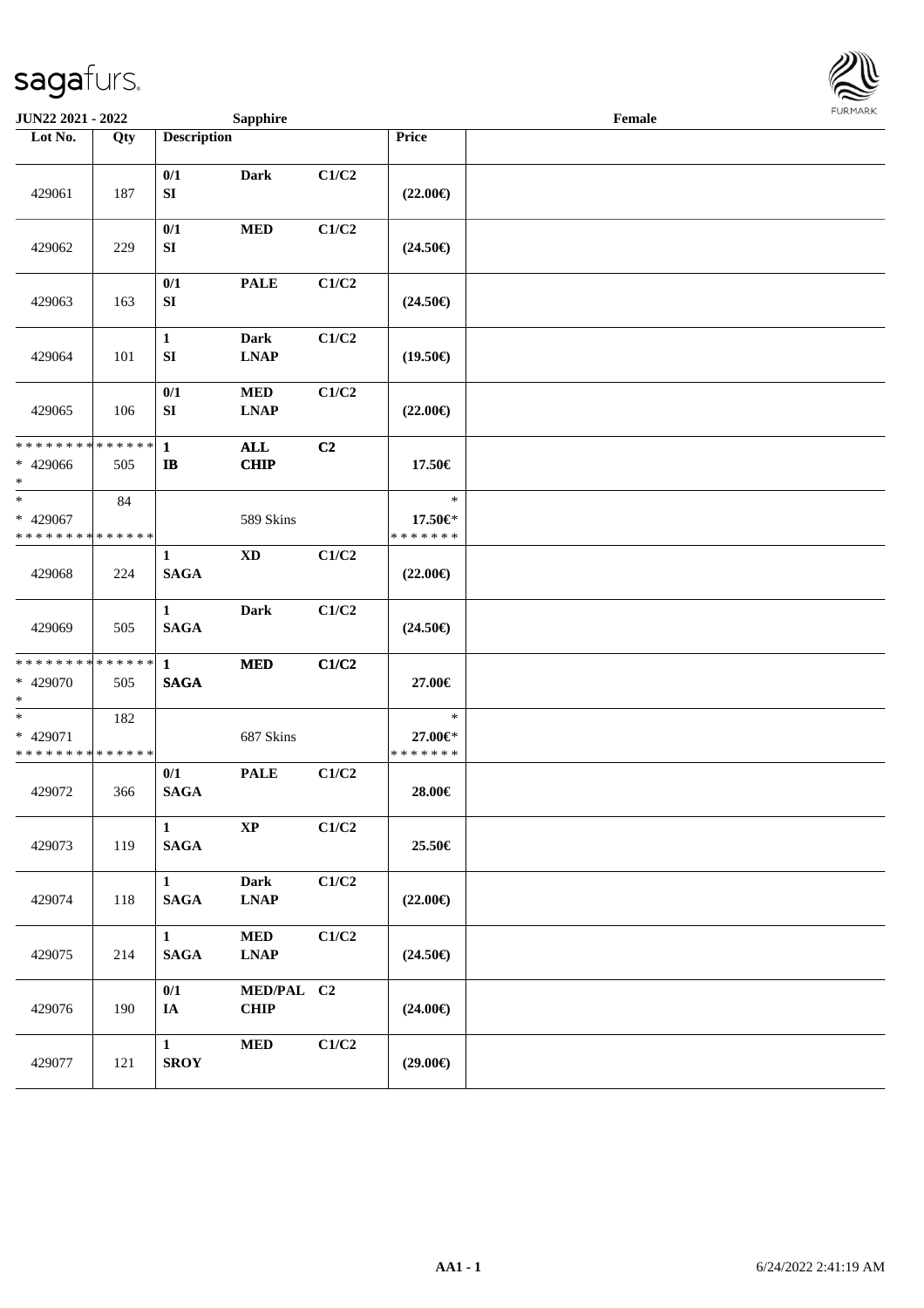

| JUN22 2021 - 2022                                 |                   |                                      | <b>Sapphire</b>                                                      |       |                                                | Female |  |
|---------------------------------------------------|-------------------|--------------------------------------|----------------------------------------------------------------------|-------|------------------------------------------------|--------|--|
| Lot No.                                           | $\overline{Q}$ ty | <b>Description</b>                   |                                                                      |       | Price                                          |        |  |
| 429121                                            | 536               | $\boldsymbol{2}$<br>${\bf S}{\bf I}$ | $\mathbf{X}\mathbf{D}$                                               | C1/C2 | $(16.00\epsilon)$                              |        |  |
| * * * * * * * * * * * * * *<br>* 429122<br>$\ast$ | 505               | $\boldsymbol{2}$<br>${\bf S}{\bf I}$ | <b>Dark</b>                                                          | C1/C2 | $(18.50\epsilon)$                              |        |  |
| $*$<br>* 429123<br>* * * * * * * * * * * * * *    | 172               |                                      | 677 Skins                                                            |       | $\ast$<br>$(18.50\epsilon)$ *<br>* * * * * * * |        |  |
| 429124                                            | 151               | $\boldsymbol{2}$<br>${\bf S}{\bf I}$ | $\bf MED$                                                            | C1/C2 | $(20.50\in)$                                   |        |  |
| 429125                                            | 349               | $\boldsymbol{2}$<br>SI               | <b>PALE</b>                                                          | C1/C2 | $(21.50\epsilon)$                              |        |  |
| 429126                                            | 259               | $1/2$<br>${\bf S}{\bf I}$            | <b>ALL</b>                                                           | C3    | $(17.00\epsilon)$                              |        |  |
| 429127                                            | 329               | 1/2<br>${\bf S}{\bf I}$              | $\mathbf{X}\mathbf{D}$<br>$\mathbf{L}\mathbf{N}\mathbf{A}\mathbf{P}$ | C1/C2 | $(14.50\epsilon)$                              |        |  |
| 429128                                            | 100               | $\boldsymbol{2}$<br>${\bf SI}$       | <b>Dark</b><br><b>LNAP</b>                                           | C1/C2 | $(17.00\epsilon)$                              |        |  |
| 429129                                            | 228               | $1/2$<br>${\bf S}{\bf I}$            | PAL/XP<br><b>LNAP</b>                                                | C1/C2 | $(18.50\epsilon)$                              |        |  |
| 429130                                            | 350               | 1/2<br>$\bf IB$                      | $\bold{X}\bold{D}/\bold{D}\bold{K}$<br><b>CHIP</b>                   | C2    | $(14.50\epsilon)$                              |        |  |
| 429131                                            | 404               | $1/2\,$<br>$\bf IB$                  | $\bf MED$<br><b>CHIP</b>                                             | C2    | $(18.50\in)$                                   |        |  |
| 429132                                            | 281               | $1/2$<br>$\mathbf{I}\mathbf{B}$      | PAL/XP<br><b>CHIP</b>                                                | C2    | $(18.00\epsilon)$                              |        |  |
| 429133                                            | 457               | 1/2<br>$\mathbf{I}$                  | $\mathbf{ALL}$                                                       | C2    | $(14.50\epsilon)$                              |        |  |
| 429134                                            | 112               | 1/2<br>$\mathbf{I}$                  | ALL<br><b>LNAP</b>                                                   | C2    | $(13.00\epsilon)$                              |        |  |
| 429135                                            | 157               | $\overline{2}$<br><b>SAGA</b>        | <b>XD</b>                                                            | C1/C2 | $(18.50\epsilon)$                              |        |  |
| 429136                                            | 450               | $2^{\circ}$<br><b>SAGA</b>           | <b>Dark</b>                                                          | C1/C2 | $(21.50\in)$                                   |        |  |
| 429137                                            | 141               | 1/2<br><b>SAGA</b>                   | $\bold{X}\bold{D}/\bold{D}\bold{K}$                                  | C3    | $(17.00\epsilon)$                              |        |  |
| * * * * * * * *<br>* 429138<br>$*$                | ******<br>485     | $\overline{2}$<br><b>SAGA</b>        | <b>MED</b>                                                           | C1/C2 | $(24.00\epsilon)$                              |        |  |
| * 429139<br>* * * * * * * * * * * * * *           | 255               |                                      | 740 Skins                                                            |       | $\ast$<br>$(24.00\epsilon)$ *<br>* * * * * * * |        |  |
| 429140                                            | 219               | $\overline{2}$<br><b>SAGA</b>        | <b>PALE</b>                                                          | C1/C2 | 24.00€                                         |        |  |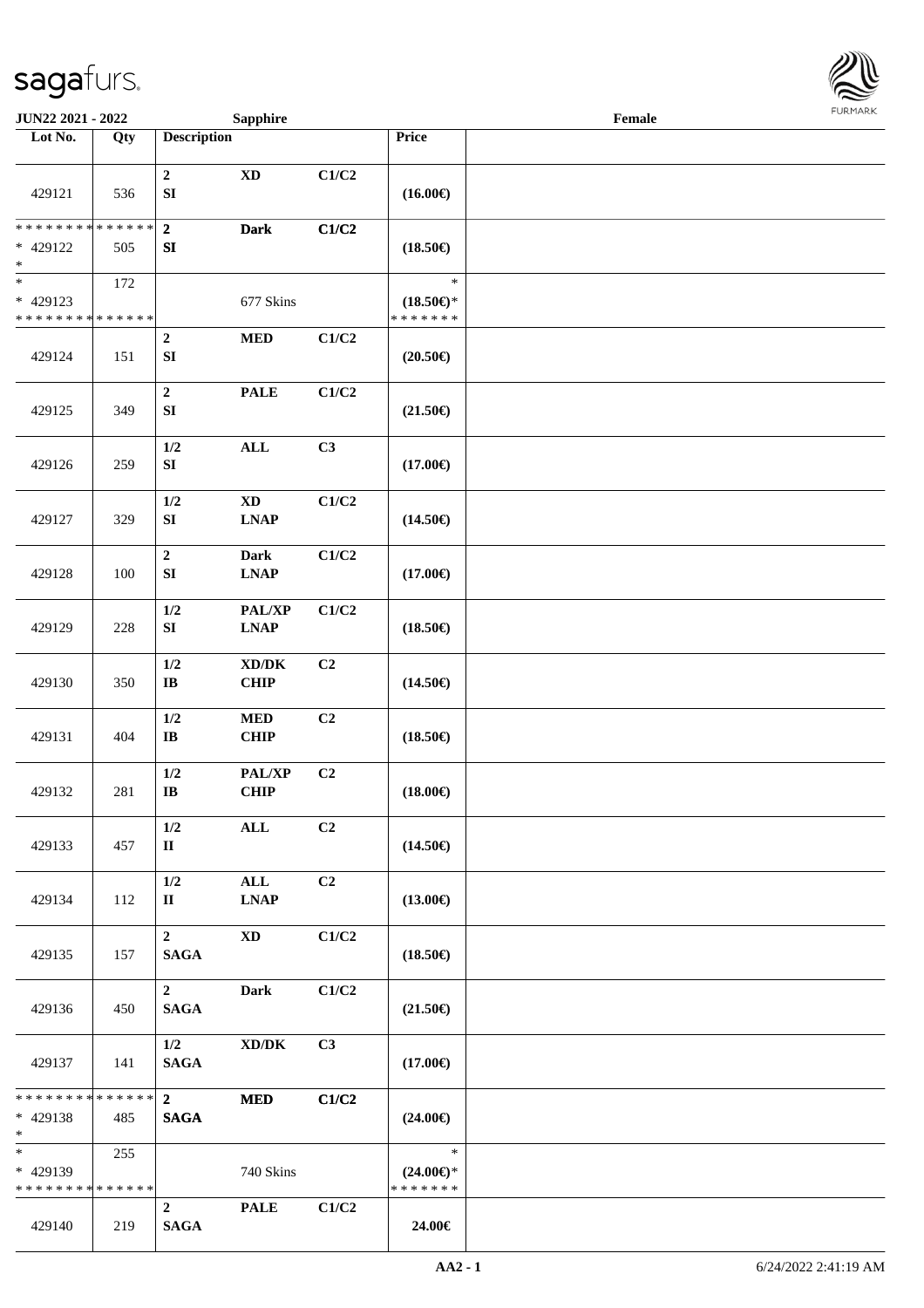

| <b>JUN22 2021 - 2022</b> |     | <b>Sapphire</b>                                    |                            | <b>FURMARK</b><br>Female |
|--------------------------|-----|----------------------------------------------------|----------------------------|--------------------------|
| Lot No.                  | Qty | <b>Description</b>                                 | <b>Price</b>               |                          |
| 429141                   | 209 | MED/PAL C3<br>1/2<br><b>SAGA</b>                   | $(22.00\epsilon)$          |                          |
| 429142                   | 133 | 1/2<br>2XP<br><b>SAGA</b>                          | C1/C2<br>$(19.50\epsilon)$ |                          |
| 429143                   | 124 | 1/2<br><b>PAL/XP</b><br><b>SAGA</b><br><b>LNAP</b> | C1/C2<br>$(21.50\epsilon)$ |                          |
| 429144                   | 418 | 1/2<br>Dark<br>IA<br><b>CHIP</b>                   | C2<br>$(18.50\epsilon)$    |                          |
| 429145                   | 144 | 1/2<br>2XP/3XP<br>IA<br><b>CHIP</b>                | C2<br>$(17.00\epsilon)$    |                          |
| 429146                   | 109 | $\overline{2}$<br>XD/DK<br><b>SROY</b>             | C1/C2<br>$(20.50\epsilon)$ |                          |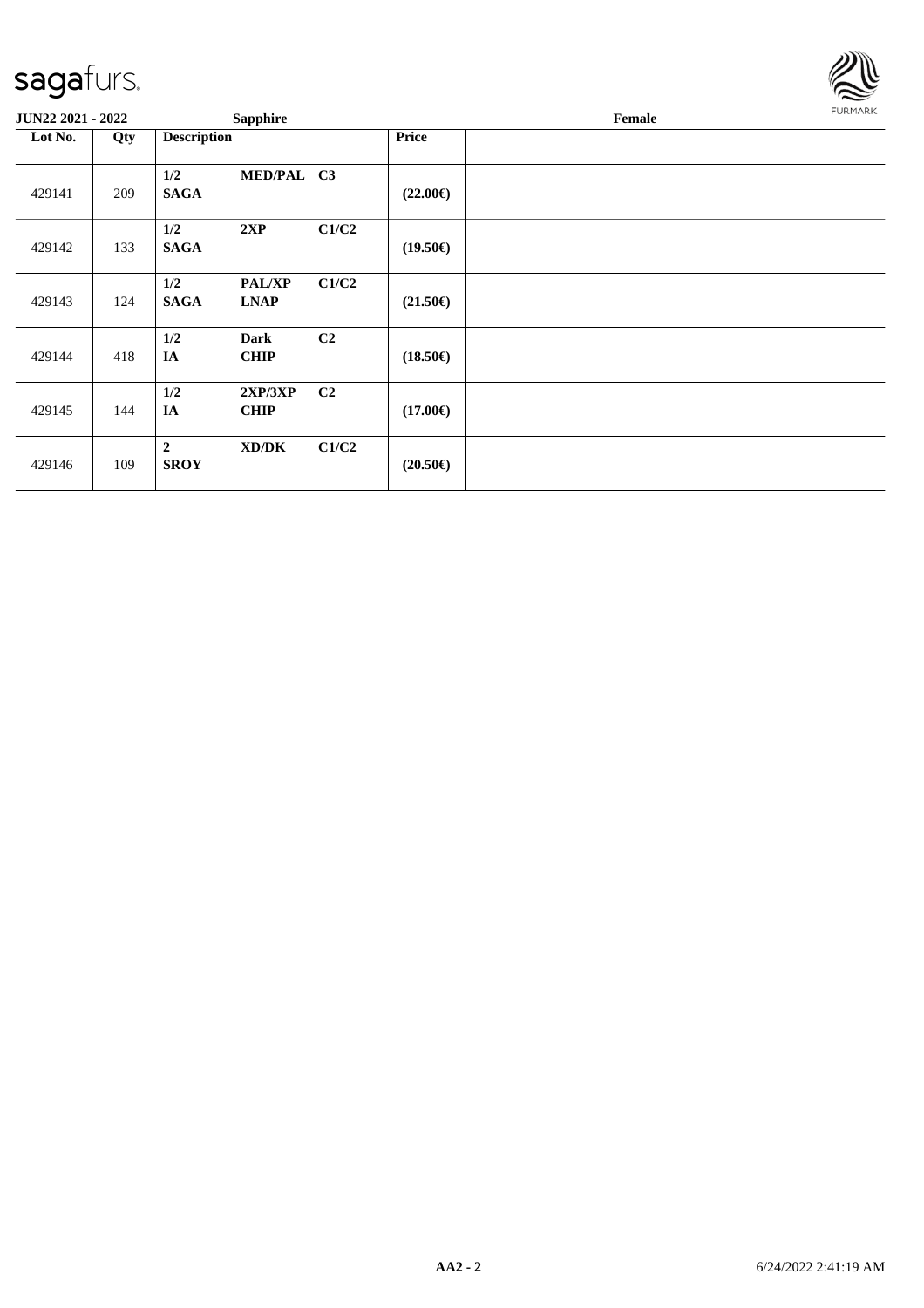

| <b>JUN22 2021 - 2022</b> |                   |                                        | <b>Sapphire</b>                                                                   |                   |                   | Female |  |
|--------------------------|-------------------|----------------------------------------|-----------------------------------------------------------------------------------|-------------------|-------------------|--------|--|
| Lot No.                  | $\overline{Q}$ ty | <b>Description</b>                     |                                                                                   |                   | Price             |        |  |
| 429201                   | 179               | $\mathbf{3}$<br>${\bf S}{\bf I}$       | Dark                                                                              | C1/C2             | $(14.50\epsilon)$ |        |  |
| 429202                   | 156               | $\mathbf{3}$<br>${\bf S}{\bf I}$       | $\bf MED$                                                                         | C1/C2             | $(17.00\epsilon)$ |        |  |
| 429203                   | 115               | 2/3<br>${\bf S}{\bf I}$                | $\bold{XP}$                                                                       | C1/C2             | $(15.50\epsilon)$ |        |  |
| 429204                   | 474               | $\mathbf{3}$<br>${\bf S}{\bf I}$       | $\mathbf{X}\mathbf{D}$<br>$\ensuremath{\mathbf{L}\mathbf{N}\mathbf{A}\mathbf{P}}$ | C1/C2             | $(10.00\epsilon)$ |        |  |
| 429205                   | 213               | $\mathbf{3}$<br>${\bf S}{\bf I}$       | <b>Dark</b><br><b>LNAP</b>                                                        | C1/C2             | $(13.00\epsilon)$ |        |  |
| 429206                   | 265               | 2/3<br>${\bf S}{\bf I}$                | $\bf MED$<br><b>LNAP</b>                                                          | C1/C2             | $(15.50\epsilon)$ |        |  |
| 429207                   | 555               | 2/3<br>$\mathbf I\mathbf B$            | $\mathbf{X}\mathbf{D}$<br>CHIP                                                    | C2<br><b>LNAP</b> | $(8.50\epsilon)$  |        |  |
| 429208                   | 318               | $\mathbf{3}$<br>$\mathbf{I}\mathbf{B}$ | Dark<br><b>CHIP</b>                                                               | C2<br><b>LNAP</b> | $(11.00\epsilon)$ |        |  |
| 429209                   | 307               | $\mathbf{3}$<br><b>SAGA</b>            | $\mathbf{X}\mathbf{D}$                                                            | C1/C2             | $(14.50\epsilon)$ |        |  |
| 429210                   | 255               | $\mathbf{3}$<br>$\mathbf{SAGA}$        | Dark                                                                              | C1/C2             | $(17.00\in)$      |        |  |
| 429211                   | 135               | $\mathbf{3}$<br>$\mathbf{SAGA}$        | $\bf MED$                                                                         | C1/C2             | $(19.50\epsilon)$ |        |  |
| 429212                   | 103               | 3 <sup>1</sup><br><b>SAGA</b>          | <b>PALE</b>                                                                       | C1/C2             | $(19.50\epsilon)$ |        |  |
| 429213                   | 393               | $\mathbf{3}$<br><b>SAGA</b>            | $\mathbf{X}\mathbf{D}$<br><b>LNAP</b>                                             | C1/C2             | $(13.00\epsilon)$ |        |  |
| 429214                   | 166               | 2/3<br><b>SAGA</b>                     | <b>Dark</b><br><b>LNAP</b>                                                        | C1/C2             | $(16.50\epsilon)$ |        |  |
| 429215                   | 177               | 2/3<br><b>SAGA</b>                     | $\bf MED$<br><b>LNAP</b>                                                          | C1/C2             | $(18.00\epsilon)$ |        |  |
| 429216                   | 190               | $2/3$<br>IA                            | $\boldsymbol{\mathrm{XD}}$<br><b>CHIP</b>                                         | C2                | $(13.00\epsilon)$ |        |  |
| 429217                   | 330               | $2/3$<br>$I\!\!A$                      | <b>MED</b><br><b>CHIP</b>                                                         | C <sub>2</sub>    | $(17.00\epsilon)$ |        |  |
| 429218                   | 189               | 2/3<br>$I\!\!A$                        | <b>PALE</b><br><b>CHIP</b>                                                        | C2                | $(17.00\epsilon)$ |        |  |
| 429219                   | 198               | $\mathbf{3}$<br>IA                     | $\mathbf{X}\mathbf{D}$<br>CHIP                                                    | C2<br><b>LNAP</b> | $(11.00\in)$      |        |  |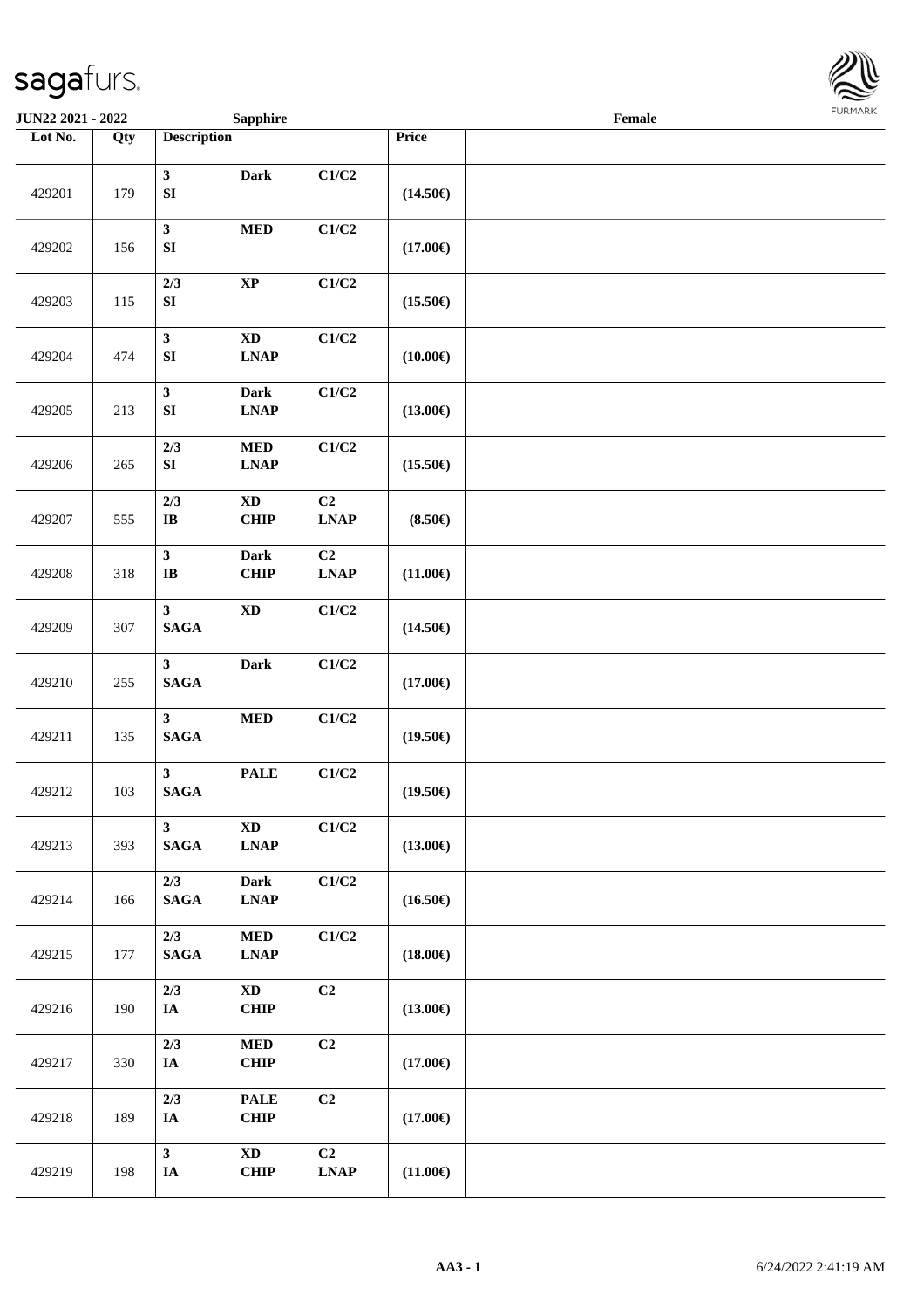

| JUN22 2021 - 2022                                   |     |                             | <b>Sapphire Velvet</b>          |                               |                                    | Female |  |
|-----------------------------------------------------|-----|-----------------------------|---------------------------------|-------------------------------|------------------------------------|--------|--|
| Lot No.                                             | Qty | <b>Description</b>          |                                 |                               | Price                              |        |  |
| 429261                                              | 106 | $\bf{0}$<br>SI              | <b>MED</b><br><b>VELV1</b>      | C1/C2                         | $(29.00\epsilon)$                  |        |  |
| 429262                                              | 140 | $\boldsymbol{0}$<br>SI      | <b>PALE</b><br><b>VELV1</b>     | C1/C2                         | $(29.00\epsilon)$                  |        |  |
| 429263                                              | 131 | $\pmb{0}$<br>SI             | <b>PALE</b><br>VELV2            | C1/C2                         | $(29.00\epsilon)$                  |        |  |
| 429264                                              | 292 | $\pmb{0}$<br><b>SAGA</b>    | <b>Dark</b><br><b>VELV1</b>     | C1/C2                         | 29.00€                             |        |  |
| * * * * * * * * * * * * * *<br>* 429265<br>$\ast$   | 425 | $\mathbf 0$<br><b>SAGA</b>  | <b>MED</b><br><b>VELV1</b>      | C1/C2                         | 46.00€                             |        |  |
| $\ast$<br>* 429266<br>* * * * * * * * * * * * * *   | 68  |                             | 493 Skins                       |                               | $\ast$<br>47.00€*<br>* * * * * * * |        |  |
| * * * * * * * * * * * * * * *<br>* 429267<br>$\ast$ | 425 | $\mathbf{0}$<br><b>SAGA</b> | <b>PALE</b><br><b>VELV1</b>     | C1/C2                         | 47.00€                             |        |  |
| $*$<br>* 429268<br>* * * * * * * * * * * * * *      | 81  |                             | 506 Skins                       |                               | $\ast$<br>44.00€*<br>* * * * * * * |        |  |
| 429269                                              | 188 | $\bf{0}$<br><b>SAGA</b>     | <b>XP</b><br>VELV1              | C1/C2                         | (30.00)                            |        |  |
| 429270                                              | 109 | $\bf{0}$<br><b>SAGA</b>     | 2XP<br>VELV1                    | C1/C2                         | $(28.00\epsilon)$                  |        |  |
| 429271                                              | 226 | $\bf{0}$<br><b>SAGA</b>     | $\bf MED$<br>VELV2              | C1/C2                         | 31.00€                             |        |  |
| 429272                                              | 236 | $\mathbf{0}$<br><b>SAGA</b> | <b>PALE</b><br>VELV2            | C1/C2                         | 31.00€                             |        |  |
| 429273                                              | 112 | $\mathbf{0}$<br><b>SAGA</b> | $\mathbf{X}\mathbf{P}$<br>VELV2 | C1/C2                         | 30.00€                             |        |  |
| 429274                                              | 493 | $\mathbf{0}$<br>IA          | <b>MED</b><br><b>VELV1</b>      | C2<br><b>CHIP</b>             | 27.50€                             |        |  |
| * * * * * * * * * * * * * * *<br>* 429275<br>$*$    | 445 | $\mathbf{0}$<br>IA          | <b>PALE</b><br><b>VELV1</b>     | C <sub>2</sub><br><b>CHIP</b> | 27.50€                             |        |  |
| $*$<br>* 429276<br>* * * * * * * * * * * * * *      | 238 |                             | 683 Skins                       |                               | $\ast$<br>27.50€*<br>* * * * * * * |        |  |
| 429277                                              | 298 | $\bf{0}$<br>IA              | $\mathbf{X}\mathbf{P}$<br>VELV1 | C2<br><b>CHIP</b>             | 27.50€                             |        |  |
| 429278                                              | 154 | $\mathbf{0}$<br>IA          | <b>MED</b><br>VELV2             | C <sub>2</sub><br><b>CHIP</b> | 28.00€                             |        |  |
| 429279                                              | 162 | $\mathbf{0}$<br>IA          | <b>PALE</b><br>VELV2            | C2<br><b>CHIP</b>             | 28.00€                             |        |  |
| 429280                                              | 168 | $\mathbf{0}$<br><b>SROY</b> | Dark<br><b>VELV1</b>            | C1/C2                         | 34.00€                             |        |  |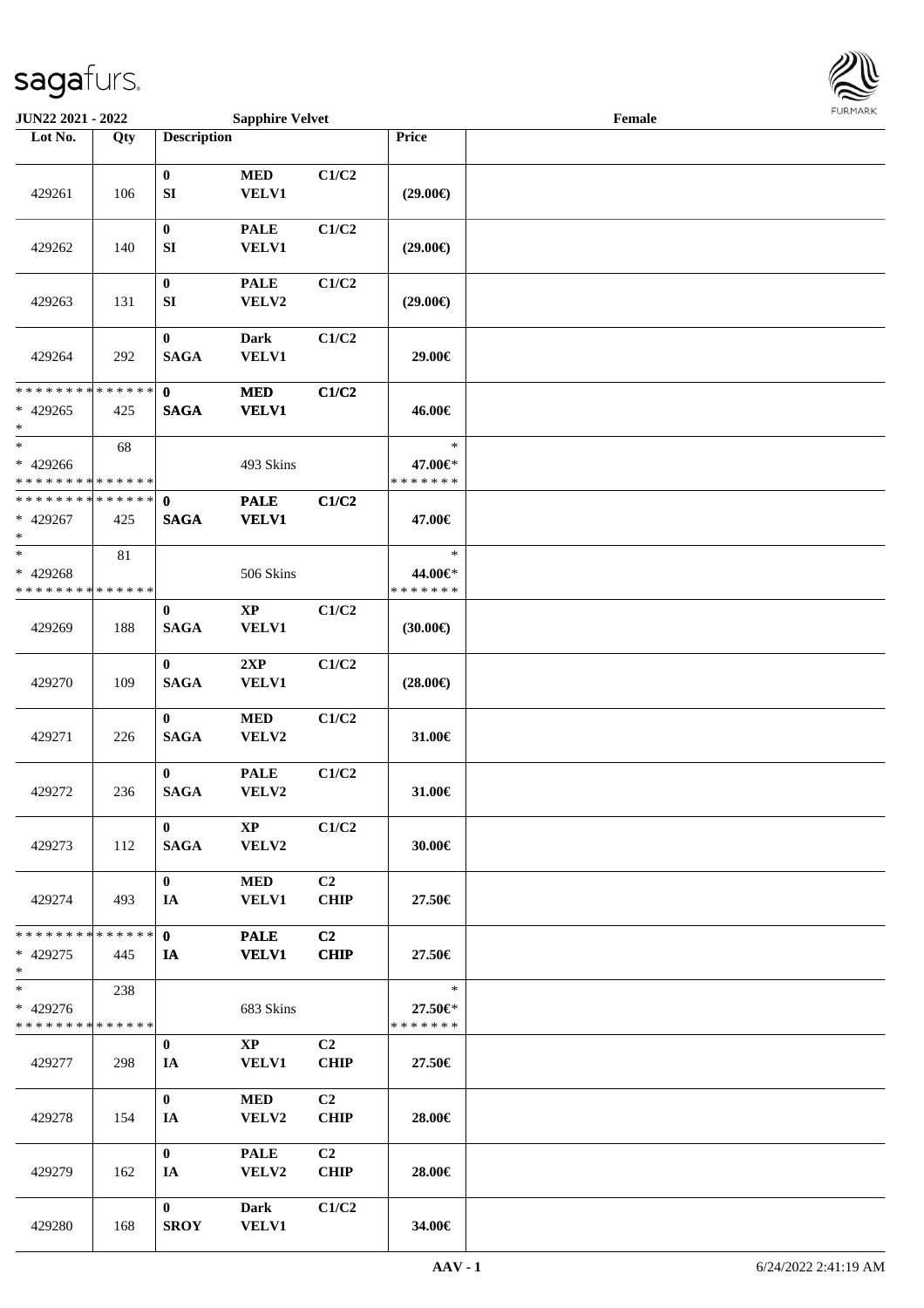

| <b>JUN22 2021 - 2022</b>                               |     |                                  | <b>Sapphire Velvet</b>      |                               |                                                | Female |  |
|--------------------------------------------------------|-----|----------------------------------|-----------------------------|-------------------------------|------------------------------------------------|--------|--|
| Lot No.                                                | Qty | <b>Description</b>               |                             |                               | Price                                          |        |  |
| 429281                                                 | 300 | $\bf{0}$<br><b>SROY</b>          | $\bf MED$<br>VELV1          | C1/C2                         | 48.00€                                         |        |  |
| 429282                                                 | 377 | $\boldsymbol{0}$<br><b>SROY</b>  | <b>PALE</b><br><b>VELV1</b> | C1/C2                         | 47.00€                                         |        |  |
| 429283                                                 | 170 | $\pmb{0}$<br><b>SROY</b>         | $\bold{XP}$<br>VELV1        | C1/C2                         | 31.00€                                         |        |  |
| 429284                                                 | 328 | $\pmb{0}$<br><b>SROY</b>         | $\bf MED$<br>VELV2          | C1/C2                         | 33.00€                                         |        |  |
| 429285                                                 | 279 | $\bf{0}$<br><b>SROY</b>          | <b>PALE</b><br>VELV2        | C1/C2                         | $(33.00\epsilon)$                              |        |  |
| 429286                                                 | 107 | $\bf{0}$<br><b>SROY</b>          | $\bold{XP}$<br>VELV2        | C1/C2                         | 31.00€                                         |        |  |
| 429287                                                 | 107 | 0/1<br>${\bf S}{\bf I}$          | XD<br>VELV1                 | C1/C2                         | $(19.50\epsilon)$                              |        |  |
| 429288                                                 | 178 | 0/1<br>SI                        | <b>Dark</b><br><b>VELV1</b> | C1/C2                         | $(22.00\epsilon)$                              |        |  |
| 429289                                                 | 162 | $\mathbf{1}$<br>SI               | $\bf MED$<br><b>VELV1</b>   | C1/C2                         | $(24.50\epsilon)$                              |        |  |
| 429290                                                 | 127 | $\mathbf 1$<br>${\bf SI}$        | <b>PALE</b><br>VELV1        | C1/C2                         | $(24.50\epsilon)$                              |        |  |
| 429291                                                 | 105 | 0/1<br>${\bf S}{\bf I}$          | MED/PAL C1/C2<br>VELV2      |                               | $(24.50\epsilon)$                              |        |  |
| 429292                                                 | 182 | 0/1<br>${\bf S}{\bf I}$          | XP/2XP<br>VELV2             | C1/C2                         | 22.00€                                         |        |  |
| 429293                                                 | 265 | 0/1<br>$\mathbf{I}$ <b>B</b>     | MED<br><b>VELV1</b>         | C <sub>2</sub><br><b>CHIP</b> | 21.50€                                         |        |  |
| * * * * * * * * * * * * * * *<br>* 429294<br>$*$       | 485 | $\mathbf{1}$<br><b>SAGA</b>      | <b>XD</b><br><b>VELV1</b>   | C1/C2                         | $(22.00\epsilon)$                              |        |  |
| $*$<br>* 429295<br>* * * * * * * * * * * * * * *       | 127 |                                  | 612 Skins                   |                               | $\ast$<br>$(22.00\epsilon)$ *<br>* * * * * * * |        |  |
| * * * * * * * * * * * * * * *<br>* 429296<br>$*$       | 485 | $\mathbf{1}$<br><b>SAGA</b>      | <b>Dark</b><br><b>VELV1</b> | C1/C2                         | 24.50€                                         |        |  |
| $*$<br>* 429297<br>$*$                                 | 460 |                                  | 2                           |                               | $\ast$<br>24.50€*<br>$\ast$                    |        |  |
| $*$ and $*$<br>* 429298<br>* * * * * * * * * * * * * * | 379 |                                  | 1324 Skins                  |                               | $\ast$<br>24.50€*<br>* * * * * * *             |        |  |
| 429299                                                 | 203 | 0/1<br><b>SAGA</b>               | <b>Dark</b><br><b>VELV1</b> | C <sub>3</sub>                | $(23.00\epsilon)$                              |        |  |
| * * * * * * * * * * * * * * *<br>* 429300<br>$*$       | 485 | $1 \qquad \qquad$<br><b>SAGA</b> | <b>MED</b><br><b>VELV1</b>  | C1/C2                         | 43.00€                                         |        |  |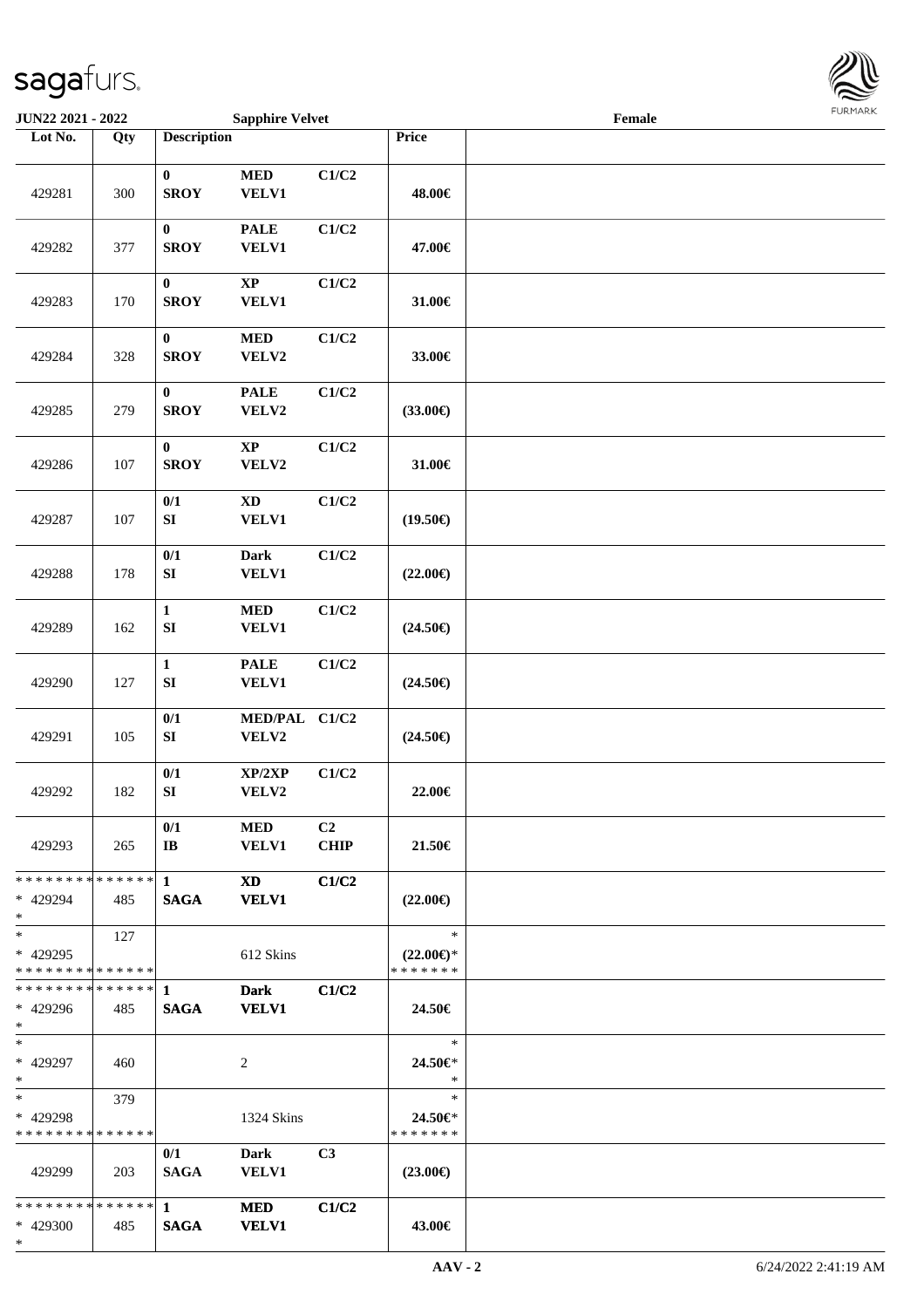**JUN22 2021 - 2022** 

\* \* \* \* \* \* \* \* \* \* \* \* \* \*

429320 146

65

\*

\*

\*

\*

\* 429319

550 Skins

**SR/S VELV2 (25.50€)**

**0/1 PALE C3**

\*

\*

\*

\*

\*

\*

\*

| <b>JUN22 2021 - 2022</b>                   |     |                             | <b>Sapphire Velvet</b>              |                | 1.91111111<br>Female |  |  |  |  |
|--------------------------------------------|-----|-----------------------------|-------------------------------------|----------------|----------------------|--|--|--|--|
| Lot No.                                    | Qty | <b>Description</b>          |                                     |                | Price                |  |  |  |  |
| $\ast$                                     |     |                             |                                     |                | $\ast$               |  |  |  |  |
| * 429301                                   | 460 | $\mathbf{1}$<br><b>SAGA</b> | <b>MED</b><br><b>VELV1</b>          | C1/C2          | 43.00€*              |  |  |  |  |
| $\ast$                                     |     |                             |                                     |                | $\ast$               |  |  |  |  |
| $\overline{\ast}$                          |     |                             |                                     |                | $\ast$               |  |  |  |  |
| * 429302                                   | 460 |                             | 3                                   |                | 43.00€*              |  |  |  |  |
| $\ast$                                     |     |                             |                                     |                | $\ast$               |  |  |  |  |
| $*$                                        | 436 |                             |                                     |                | $\ast$               |  |  |  |  |
| * 429303                                   |     |                             | 1841 Skins                          |                | 43.00€*              |  |  |  |  |
| * * * * * * * * * * * * * *                |     |                             |                                     |                | * * * * * * *        |  |  |  |  |
|                                            |     | $\mathbf{1}$                | $\bf MED$                           | C <sub>3</sub> |                      |  |  |  |  |
| 429304                                     | 333 | SR/S                        | <b>VELV1</b>                        |                | $(25.50\epsilon)$    |  |  |  |  |
| * * * * * * * * * * * * * *                |     | $\mathbf{1}$                | <b>PALE</b>                         | C1/C2          |                      |  |  |  |  |
| * 429305                                   | 485 | <b>SAGA</b>                 | <b>VELV1</b>                        |                | 43.00€               |  |  |  |  |
| $\ast$                                     |     |                             |                                     |                |                      |  |  |  |  |
| $\ast$                                     |     |                             |                                     |                | $\ast$               |  |  |  |  |
| * 429306                                   | 460 |                             | $\overline{c}$                      |                | 43.00€*              |  |  |  |  |
| $\ast$                                     |     |                             |                                     |                | $\ast$               |  |  |  |  |
| $\ast$                                     | 481 |                             |                                     |                | $\ast$               |  |  |  |  |
| * 429307                                   |     |                             | 1426 Skins                          |                | 42.00€*              |  |  |  |  |
| * * * * * * * * <mark>* * * * * * *</mark> |     |                             |                                     |                | * * * * * * *        |  |  |  |  |
|                                            |     | 0/1                         | <b>PALE</b>                         | C <sub>3</sub> |                      |  |  |  |  |
| 429308                                     | 238 | <b>SAGA</b>                 | <b>VELV1</b>                        |                | $(25.50\epsilon)$    |  |  |  |  |
|                                            |     | $\mathbf{1}$                | $\mathbf{XP}$                       | C1/C2          |                      |  |  |  |  |
| 429309                                     | 478 | <b>SAGA</b>                 | <b>VELV1</b>                        |                | 40.00€               |  |  |  |  |
|                                            |     |                             |                                     |                |                      |  |  |  |  |
|                                            |     | 0/1                         | <b>XP</b>                           | C <sub>3</sub> |                      |  |  |  |  |
| 429310                                     | 211 | <b>SAGA</b>                 | VELV1                               |                | $(24.00\epsilon)$    |  |  |  |  |
|                                            |     |                             |                                     |                |                      |  |  |  |  |
|                                            |     | $\mathbf{1}$                | 2XP                                 | C1/C2          |                      |  |  |  |  |
| 429311                                     | 363 | <b>SAGA</b>                 | <b>VELV1</b>                        |                | 26.00€               |  |  |  |  |
|                                            |     | 0/1                         | $\mathbf{X}\mathbf{D}$              | C1/C2          |                      |  |  |  |  |
| 429312                                     | 145 | $\mathbf{SR}/\mathbf{S}$    | VELV2                               |                | 22.00€               |  |  |  |  |
|                                            |     |                             |                                     |                |                      |  |  |  |  |
|                                            |     | 0/1                         | Dark                                | C1/C2          |                      |  |  |  |  |
| 429313                                     | 271 | <b>SAGA</b>                 | VELV2                               |                | 24.50€               |  |  |  |  |
|                                            |     |                             |                                     |                |                      |  |  |  |  |
|                                            |     | 0/1                         | $\bold{X}\bold{D}/\bold{D}\bold{K}$ | C3             |                      |  |  |  |  |
| 429314                                     | 180 | <b>SAGA</b>                 | VELV2                               |                | $(21.50\epsilon)$    |  |  |  |  |
| * * * * * * * * <mark>* * * * * *</mark>   |     |                             |                                     |                |                      |  |  |  |  |
| $* 429315$                                 |     | $\mathbf{1}$<br><b>SAGA</b> | <b>MED</b><br><b>VELV2</b>          | C1/C2          |                      |  |  |  |  |
| $\ast$                                     | 485 |                             |                                     |                | $(27.00\epsilon)$    |  |  |  |  |
| $\ast$                                     | 138 |                             |                                     |                | $\ast$               |  |  |  |  |
| $* 429316$                                 |     |                             | 623 Skins                           |                | $(27.00\epsilon)$ *  |  |  |  |  |
| * * * * * * * * <mark>* * * * * * *</mark> |     |                             |                                     |                | * * * * * * *        |  |  |  |  |
|                                            |     | 0/1                         | <b>MED</b>                          | C3             |                      |  |  |  |  |
| 429317                                     | 145 | SR/S                        | VELV2                               |                | $(25.50\epsilon)$    |  |  |  |  |
|                                            |     |                             |                                     |                |                      |  |  |  |  |
|                                            |     |                             | <b>PALE</b>                         | C1/C2          |                      |  |  |  |  |
| * 429318                                   | 485 | <b>SAGA</b>                 | <b>VELV2</b>                        |                | $(27.00\epsilon)$    |  |  |  |  |

\* \* **(27.00€)** \* \* \* \* \* \* \*

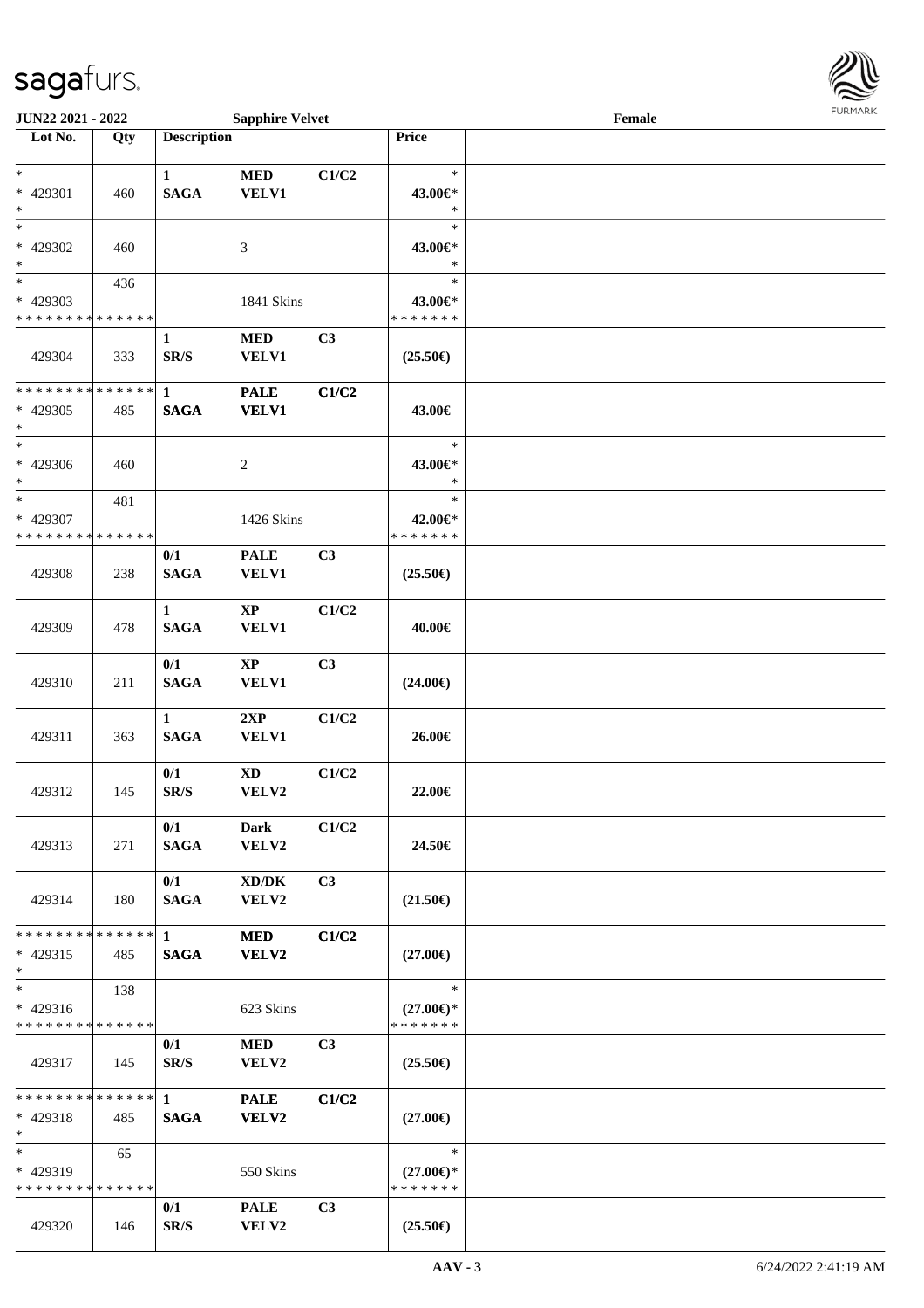

| JUN22 2021 - 2022                                                           |     |                        | <b>Sapphire Velvet</b> |                |                          | Female |  |
|-----------------------------------------------------------------------------|-----|------------------------|------------------------|----------------|--------------------------|--------|--|
| Lot No.                                                                     | Qty | <b>Description</b>     |                        |                | Price                    |        |  |
|                                                                             |     |                        |                        |                |                          |        |  |
|                                                                             |     | $\mathbf{1}$           | $\bold{XP}$            | C1/C2          |                          |        |  |
| 429321                                                                      | 151 | <b>SAGA</b>            | VELV2                  |                | $(25.50\epsilon)$        |        |  |
|                                                                             |     |                        |                        |                |                          |        |  |
|                                                                             |     | 0/1                    | 2XP                    | C1/C2          |                          |        |  |
| 429322                                                                      | 123 | <b>SAGA</b>            | VELV2                  |                | $(24.00\epsilon)$        |        |  |
|                                                                             |     |                        |                        |                |                          |        |  |
| * * * * * * * * * * * * * *                                                 |     | 0/1                    | <b>Dark</b>            | C <sub>2</sub> |                          |        |  |
| * 429323                                                                    | 445 | IA                     | <b>VELV1</b>           | <b>CHIP</b>    | 22.00€                   |        |  |
| $\ast$                                                                      |     |                        |                        |                |                          |        |  |
| $\ast$                                                                      | 60  |                        |                        |                | $\ast$                   |        |  |
| * 429324                                                                    |     |                        | 505 Skins              |                | $(21.50\epsilon)$ *      |        |  |
| * * * * * * * * * * * * * *                                                 |     |                        |                        |                | * * * * * * *            |        |  |
| * * * * * * * * * * * * * * *                                               |     | $\mathbf{1}$           | <b>MED</b>             | C <sub>2</sub> |                          |        |  |
| * 429325                                                                    | 485 | IA                     | <b>VELV1</b>           | <b>CHIP</b>    | 24.00€                   |        |  |
| $\ast$<br>$_{\ast}$                                                         |     |                        |                        |                |                          |        |  |
|                                                                             |     |                        |                        |                | $\ast$                   |        |  |
| * 429326                                                                    | 460 |                        | $\sqrt{2}$             |                | $(24.00\epsilon)$ *      |        |  |
| $\ast$                                                                      |     |                        |                        |                | $\ast$                   |        |  |
| $\ast$                                                                      |     |                        |                        |                | $\ast$                   |        |  |
| * 429327                                                                    | 460 |                        | 3                      |                | $(24.00\epsilon)$ *      |        |  |
| $\ast$                                                                      |     |                        |                        |                | $\ast$                   |        |  |
| $\ast$                                                                      | 188 |                        |                        |                | $\ast$                   |        |  |
| * 429328                                                                    |     |                        | 1593 Skins             |                | $(24.00\epsilon)$ *      |        |  |
| * * * * * * * * <mark>* * * * * * *</mark><br>* * * * * * * * * * * * * * * |     |                        |                        |                | * * * * * * *            |        |  |
|                                                                             |     | 1                      | <b>PALE</b>            | C <sub>2</sub> |                          |        |  |
| * 429329<br>$\ast$                                                          | 485 | IA                     | <b>VELV1</b>           | <b>CHIP</b>    | 24.00€                   |        |  |
| $\ast$                                                                      |     |                        |                        |                | $\ast$                   |        |  |
|                                                                             |     |                        |                        |                |                          |        |  |
| * 429330<br>$\ast$                                                          | 460 |                        | $\sqrt{2}$             |                | 24.00€*<br>$\ast$        |        |  |
| $\ast$                                                                      |     |                        |                        |                | $\ast$                   |        |  |
| * 429331                                                                    | 149 |                        |                        |                |                          |        |  |
| * * * * * * * * * * * * * *                                                 |     |                        | 1094 Skins             |                | 24.00€*<br>* * * * * * * |        |  |
|                                                                             |     | 1                      | $\bold{XP}$            | C <sub>2</sub> |                          |        |  |
| 429332                                                                      | 419 | IA                     | <b>VELV1</b>           | <b>CHIP</b>    | 23.00€                   |        |  |
|                                                                             |     |                        |                        |                |                          |        |  |
|                                                                             |     | 0/1                    | 2XP                    | C <sub>2</sub> |                          |        |  |
| 429333                                                                      | 263 | IA                     | <b>VELV1</b>           | <b>CHIP</b>    | 22.50€                   |        |  |
|                                                                             |     |                        |                        |                |                          |        |  |
|                                                                             |     | 0/1                    | $\mathbf{X}\mathbf{P}$ | C <sub>2</sub> |                          |        |  |
| 429334                                                                      | 152 | IA                     | <b>VELV2</b>           | <b>CHIP</b>    | 23.00€                   |        |  |
|                                                                             |     |                        |                        |                |                          |        |  |
|                                                                             |     | 0/1                    | XD                     | C1/C2          |                          |        |  |
| 429335                                                                      | 147 | <b>SROY</b>            | <b>VELV1</b>           |                | 24.00€                   |        |  |
|                                                                             |     |                        |                        |                |                          |        |  |
|                                                                             |     | $1 \quad \blacksquare$ | <b>Dark</b>            | C1/C2          |                          |        |  |
| 429336                                                                      | 488 | <b>SROY</b>            | <b>VELV1</b>           |                | 26.50€                   |        |  |
|                                                                             |     |                        |                        |                |                          |        |  |
| * * * * * * * * * * * * * * *                                               |     | $1 \quad \blacksquare$ | <b>MED</b>             | C1/C2          |                          |        |  |
| * 429337                                                                    | 465 | <b>SROY</b>            | <b>VELV1</b>           |                | 44.00€                   |        |  |
| $*$                                                                         |     |                        |                        |                |                          |        |  |
| $*$                                                                         | 464 |                        |                        |                | $\ast$                   |        |  |
| * 429338                                                                    |     |                        | 929 Skins              |                | 44.00€*                  |        |  |
| * * * * * * * * * * * * * *                                                 |     |                        |                        |                | * * * * * * *            |        |  |
| * * * * * * * * * * * * * *                                                 |     | $\mathbf{1}$           | <b>PALE</b>            | C1/C2          |                          |        |  |
| * 429339                                                                    | 465 | <b>SROY</b>            | <b>VELV1</b>           |                | 44.00€                   |        |  |
| $*$                                                                         |     |                        |                        |                |                          |        |  |
| $*$                                                                         | 337 |                        |                        |                | $\ast$                   |        |  |
| * 429340                                                                    |     |                        | 802 Skins              |                | 44.00€*                  |        |  |
| * * * * * * * * * * * * * *                                                 |     |                        |                        |                | * * * * * * *            |        |  |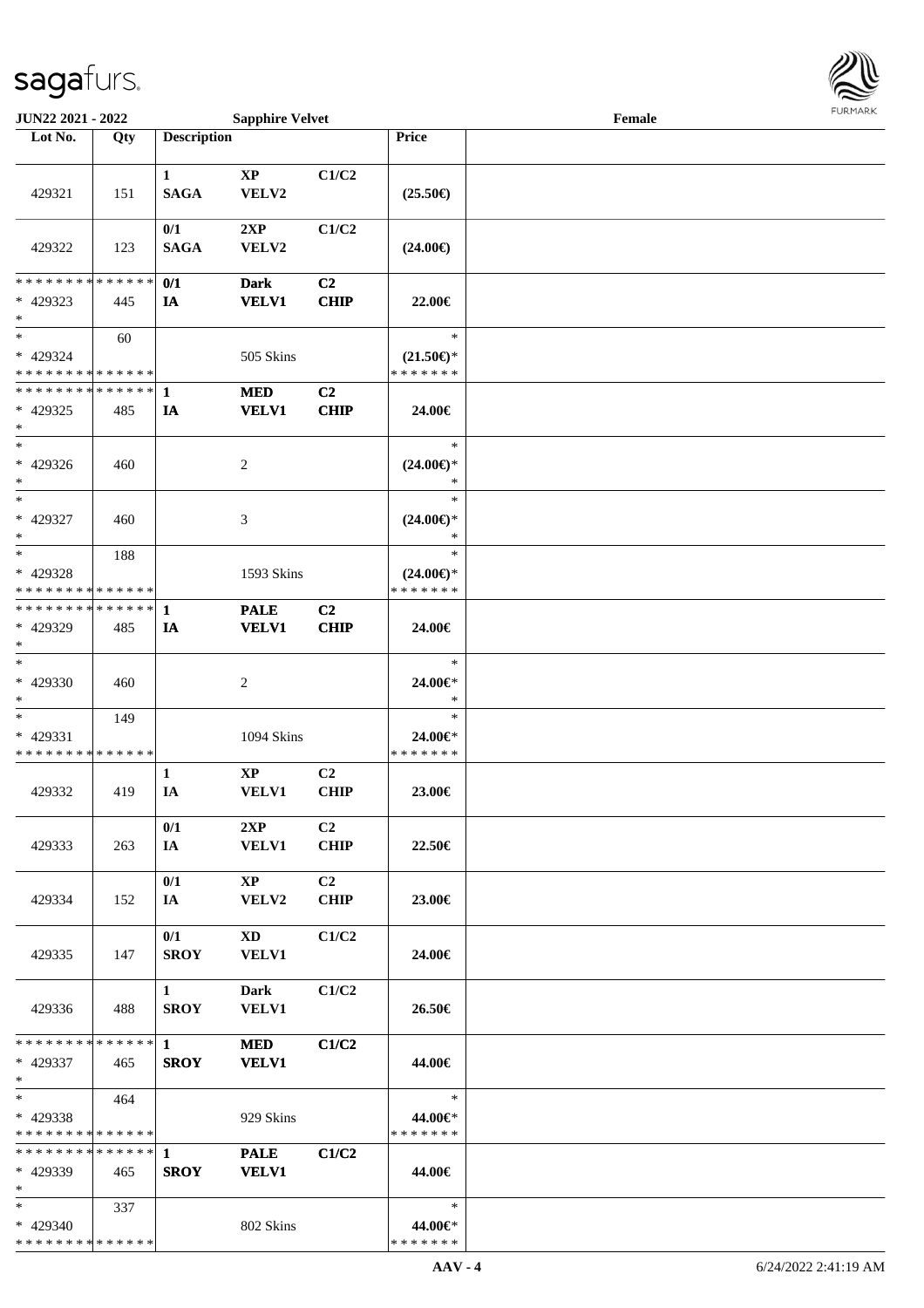

| JUN22 2021 - 2022                                   |     |                                | <b>Sapphire Velvet</b>                              |                   |                                                | Female |  |
|-----------------------------------------------------|-----|--------------------------------|-----------------------------------------------------|-------------------|------------------------------------------------|--------|--|
| Lot No.                                             | Qty | <b>Description</b>             |                                                     |                   | Price                                          |        |  |
| 429341                                              | 118 | 0/1<br><b>SROY</b>             | <b>PALE</b><br><b>VELV1</b>                         | C3                | $(27.00\epsilon)$                              |        |  |
| 429342                                              | 333 | $\mathbf{1}$<br><b>SROY</b>    | $\mathbf{XP}$<br><b>VELV1</b>                       | C1/C2             | 27.00€                                         |        |  |
| 429343                                              | 184 | $\mathbf{1}$<br><b>SROY</b>    | 2XP<br><b>VELV1</b>                                 | C1/C2             | $(25.50\epsilon)$                              |        |  |
| 429344                                              | 188 | 0/1<br><b>SROY</b>             | <b>Dark</b><br>VELV2                                | C1/C2             | 26.50€                                         |        |  |
| 429345                                              | 368 | $\mathbf{1}$<br><b>SROY</b>    | $\bf MED$<br>VELV2                                  | C1/C2             | 29.00€                                         |        |  |
| 429346                                              | 454 | $\mathbf{1}$<br><b>SROY</b>    | <b>PALE</b><br>VELV2                                | C1/C2             | $(29.00\epsilon)$                              |        |  |
| 429347                                              | 115 | $\mathbf{1}$<br><b>SROY</b>    | $\bold{XP}$<br>VELV2                                | C1/C2             | $(27.00\epsilon)$                              |        |  |
| 429348                                              | 132 | 0/1<br><b>SROY</b>             | 2XP<br>VELV2                                        | C1/C2             | 25.50€                                         |        |  |
| 429349                                              | 535 | $\boldsymbol{2}$<br>${\bf SI}$ | <b>XD</b><br><b>VELV1</b>                           | C1/C2             | $(16.00\epsilon)$                              |        |  |
| * * * * * * * * * * * * * *<br>* 429350<br>$\ast$   | 505 | $\overline{2}$<br>${\bf SI}$   | <b>Dark</b><br><b>VELV1</b>                         | C1/C2             | $(18.50\epsilon)$                              |        |  |
| $\ast$<br>$* 429351$<br>* * * * * * * * * * * * * * | 338 |                                | 843 Skins                                           |                   | $\ast$<br>$(18.50\epsilon)$ *<br>* * * * * * * |        |  |
| 429352                                              | 442 | $\boldsymbol{2}$<br>${\bf SI}$ | $\bf MED$<br><b>VELV1</b>                           | C1/C2             | $(21.50\epsilon)$                              |        |  |
| 429353                                              | 281 | $\overline{2}$<br>SI           | <b>PALE</b><br><b>VELV1</b>                         | C1/C2             | $(21.50\epsilon)$                              |        |  |
| 429354                                              | 381 | 1/2<br>SI                      | ALL<br><b>VELV1</b>                                 | C3                | $(18.00\epsilon)$                              |        |  |
| 429355                                              | 388 | 1/2<br>$\mathbf{I}\mathbf{B}$  | $\bold{X}\bold{D}/\bold{D}\bold{K}$<br><b>VELV1</b> | C2<br><b>CHIP</b> | $(14.50\epsilon)$                              |        |  |
| 429356                                              | 513 | 1/2<br>$\mathbf{I}$ <b>B</b>   | PAL/XP<br><b>VELV1</b>                              | C2<br><b>CHIP</b> | $(17.00\epsilon)$                              |        |  |
| 429357                                              | 155 | 1/2<br><b>SAGA</b>             | $2\mathbf{X}\mathbf{D}$<br><b>VELV1</b>             | C1/C2             | $(16.00\epsilon)$                              |        |  |
| 429358                                              | 480 | $\overline{2}$<br><b>SAGA</b>  | <b>XD</b><br><b>VELV1</b>                           | C1/C2             | 18.50€                                         |        |  |
| * * * * * * * * * * * * * *<br>* 429359<br>$\ast$   | 525 | $2^{\circ}$<br><b>SAGA</b>     | <b>Dark</b><br><b>VELV1</b>                         | C1/C2             | 21.50€                                         |        |  |
| $*$<br>* 429360<br>* * * * * * * * * * * * * *      | 275 |                                | 800 Skins                                           |                   | $\ast$<br>21.50€*<br>* * * * * * *             |        |  |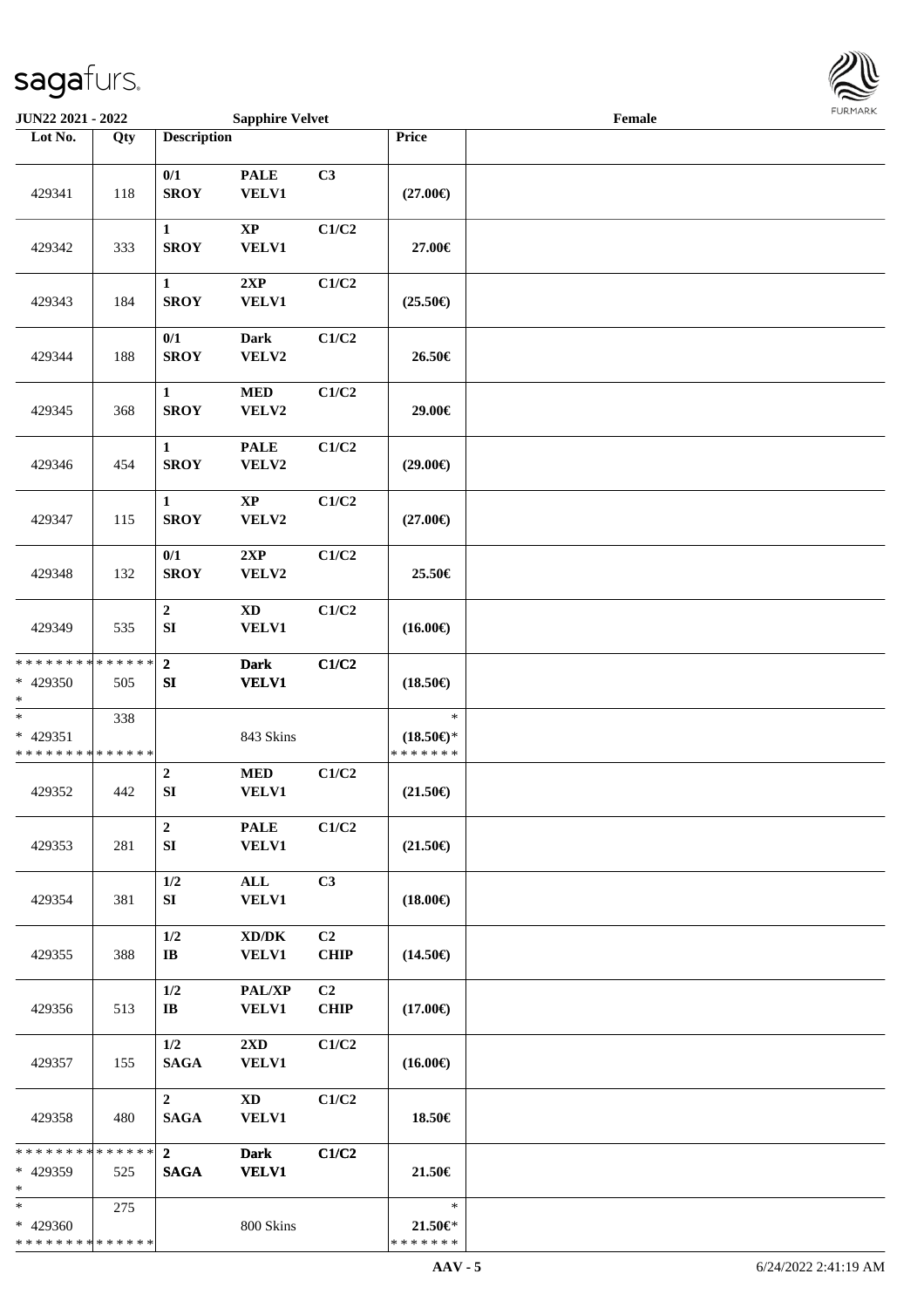

| JUN22 2021 - 2022                                   |     |                                 | <b>Sapphire Velvet</b>                       |                               |                                                | Female |  |
|-----------------------------------------------------|-----|---------------------------------|----------------------------------------------|-------------------------------|------------------------------------------------|--------|--|
| Lot No.                                             | Qty | <b>Description</b>              |                                              |                               | Price                                          |        |  |
| * * * * * * * * * * * * * *<br>* 429361<br>$*$      | 485 | $\mathbf{2}$<br><b>SAGA</b>     | <b>MED</b><br><b>VELV1</b>                   | C1/C2                         | 24.50€                                         |        |  |
| $*$<br>* 429362<br>* * * * * * * * * * * * * *      | 267 |                                 | 752 Skins                                    |                               | $\ast$<br>24.50€*<br>* * * * * * *             |        |  |
| * * * * * * * * * * * * * * *<br>* 429363<br>$\ast$ | 505 | $\mathbf{2}$<br><b>SAGA</b>     | <b>PALE</b><br><b>VELV1</b>                  | C1/C2                         | 25.50€                                         |        |  |
| $*$<br>* 429364<br>* * * * * * * * * * * * * *      | 101 |                                 | 606 Skins                                    |                               | $\ast$<br>25.50€*<br>* * * * * * *             |        |  |
| 429365                                              | 188 | $\boldsymbol{2}$<br><b>SAGA</b> | $\bold{XP}$<br><b>VELV1</b>                  | C1/C2                         | $(22.00\epsilon)$                              |        |  |
| 429366                                              | 162 | 1/2<br><b>SAGA</b>              | 3XP<br>VELV1                                 | C1/C2                         | $(18.50\epsilon)$                              |        |  |
| 429367                                              | 130 | $\overline{2}$<br><b>SAGA</b>   | <b>Dark</b><br>VELV2                         | C1/C2                         | $(21.50\epsilon)$                              |        |  |
| 429368                                              | 166 | $\overline{2}$<br><b>SAGA</b>   | <b>PALE</b><br>VELV2                         | C1/C2                         | $(24.00\epsilon)$                              |        |  |
| 429369                                              | 317 | 1/2<br>IA                       | $\mathbf{X}\mathbf{D}$<br>VELV1              | C <sub>2</sub><br><b>CHIP</b> | $(16.00\epsilon)$                              |        |  |
| * * * * * * * * * * * * * *<br>* 429370<br>$*$      | 505 | $\mathbf{2}$<br>IA              | <b>MED</b><br><b>VELV1</b>                   | C <sub>2</sub><br><b>CHIP</b> | $(21.50\epsilon)$                              |        |  |
| $\ast$<br>* 429371<br>* * * * * * * * * * * * * *   | 88  |                                 | 593 Skins                                    |                               | $\ast$<br>$(21.50\epsilon)$ *<br>* * * * * * * |        |  |
| 429372                                              | 102 | 1/2<br>IA                       | $\bold{X}\bold{D}/\bold{D}\bold{K}$<br>VELV2 | C <sub>2</sub><br><b>CHIP</b> | $(17.00\epsilon)$                              |        |  |
| 429373                                              | 335 | 1/2<br>$I\!\!A$                 | $\bf MED$<br>VELV2                           | C <sub>2</sub><br><b>CHIP</b> | $(21.50\epsilon)$                              |        |  |
| 429374                                              | 310 | 1/2<br>IA                       | <b>PALE</b><br>VELV2                         | C <sub>2</sub><br><b>CHIP</b> | $(21.50\epsilon)$                              |        |  |
| 429375                                              | 152 | $\boldsymbol{2}$<br><b>SROY</b> | $\mathbf{X}\mathbf{D}$<br><b>VELV1</b>       | C1/C2                         | $(20.50\epsilon)$                              |        |  |
| 429376                                              | 408 | $\overline{2}$<br><b>SROY</b>   | <b>Dark</b><br><b>VELV1</b>                  | C1/C2                         | 23.00€                                         |        |  |
| 429377                                              | 486 | $\overline{2}$<br><b>SROY</b>   | $\bf MED$<br><b>VELV1</b>                    | C1/C2                         | 28.00€                                         |        |  |
| 429378                                              | 401 | $\overline{2}$<br><b>SROY</b>   | <b>PALE</b><br><b>VELV1</b>                  | C1/C2                         | 27.50€                                         |        |  |
| 429379                                              | 113 | $\overline{2}$<br><b>SROY</b>   | $\mathbf{X}\mathbf{P}$<br><b>VELV1</b>       | C1/C2                         | $(24.00\epsilon)$                              |        |  |
| 429380                                              | 195 | $\mathbf{2}$<br><b>SROY</b>     | $\bf MED$<br>VELV2                           | C1/C2                         | $(25.50\epsilon)$                              |        |  |